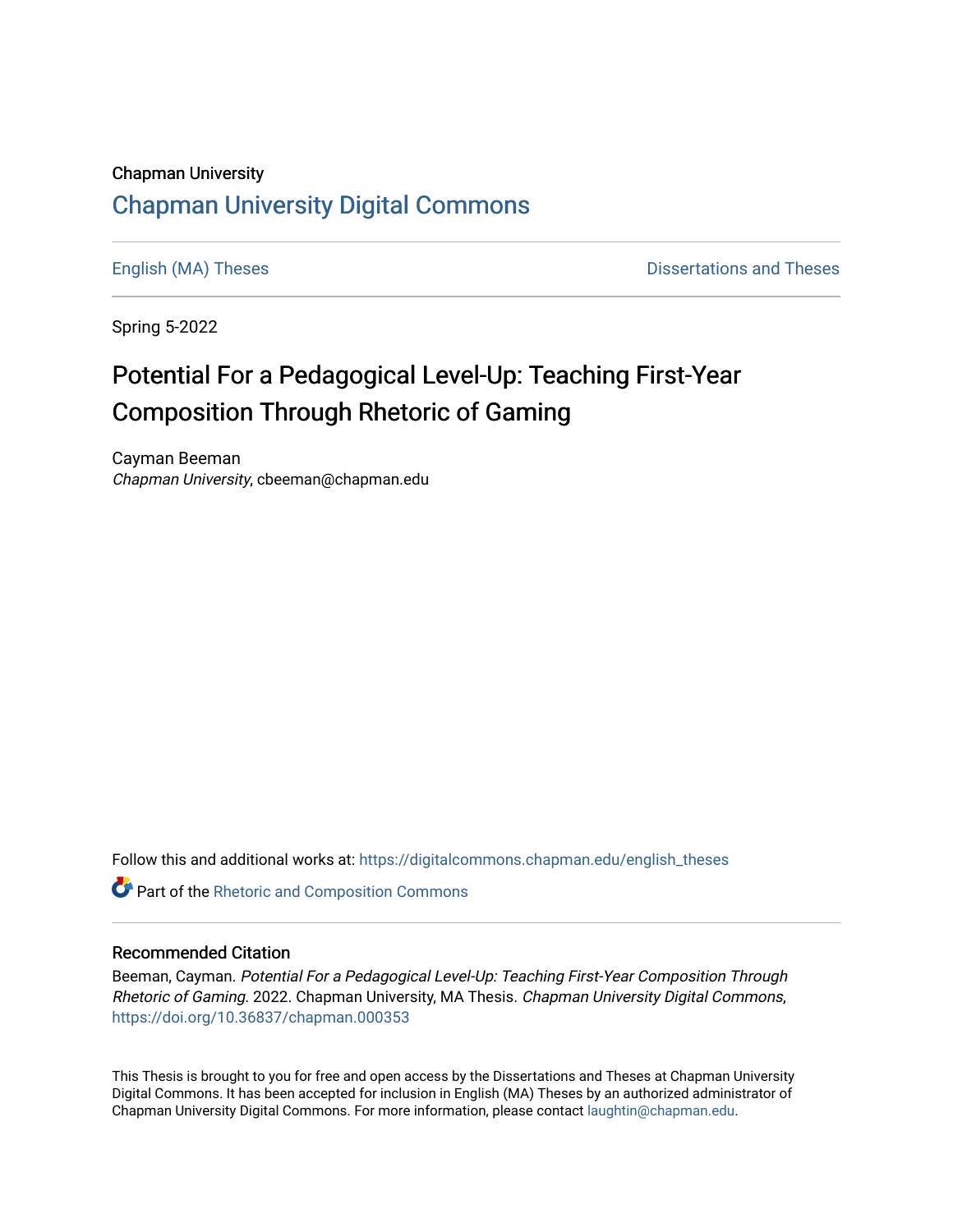## Potential For a Pedagogical Level-Up: Teaching First-Year Composition

Through Rhetoric of Gaming

A Thesis by

Cayman Chandler Beeman

Chapman University

Orange, CA

Wilkinson College of Arts, Humanities, and Social Sciences

Submitted in partial fulfillment of the requirements for the degree of

Master of Arts in English

May 2022

Committee in charge:

Morgan Read-Davidson, MA/MFA, Chair

Ian Barnard, Ph.D.

Jaime Campbell, MA/MFA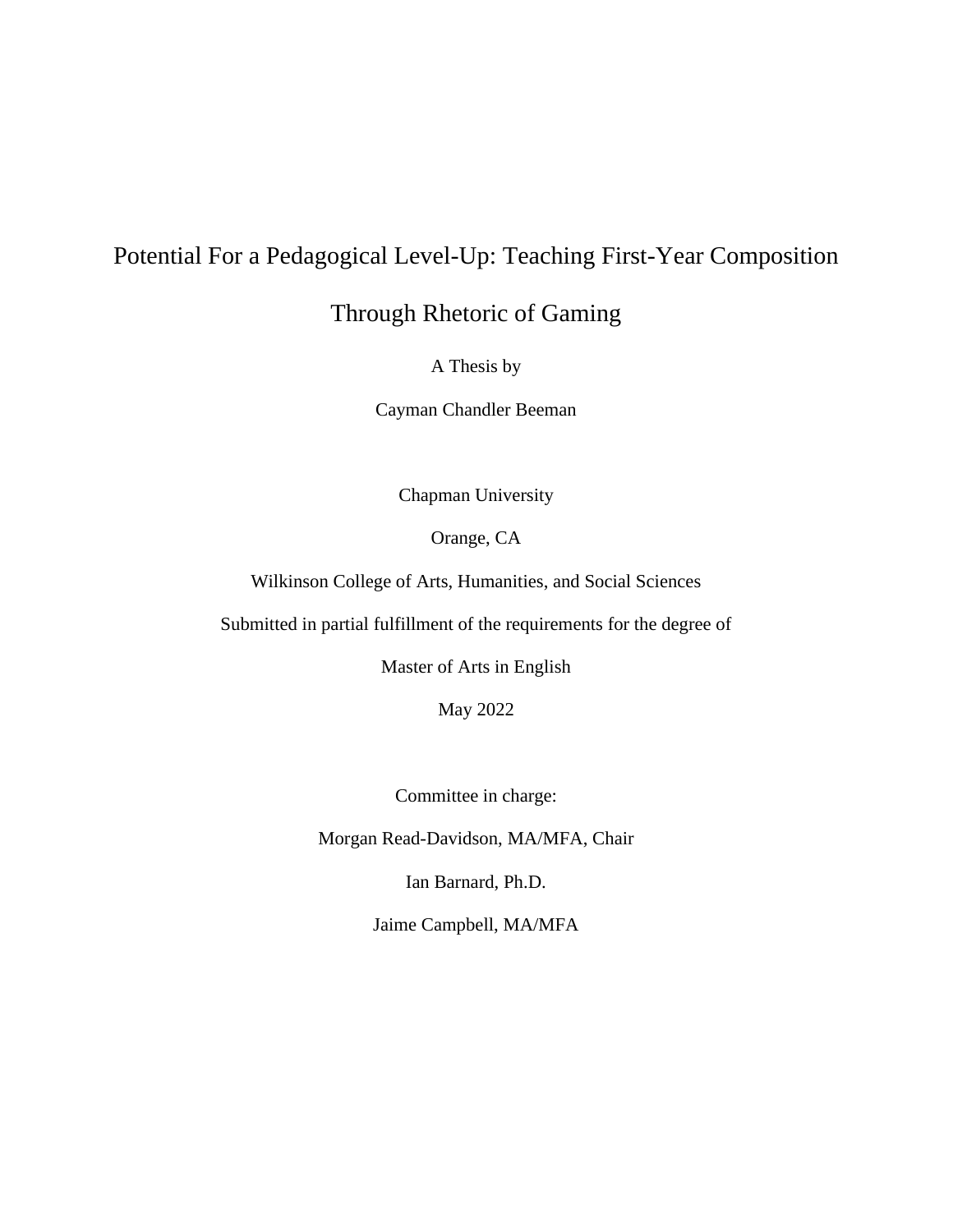The thesis of Cayman Chandler Beeman is approved.

Morgan Read-Davidson

Morgan Read-Davidson, MA/MFA, Chair

**\_\_\_\_\_\_\_\_\_\_\_\_\_\_\_\_\_\_\_\_\_\_\_\_\_\_\_\_\_**

Ian Barnard, Ph.D.

**\_\_\_\_\_\_\_\_\_\_\_\_\_\_\_\_\_\_\_\_\_\_\_\_\_\_\_\_\_**

Jaime Campbell, MA/MFA

May 2022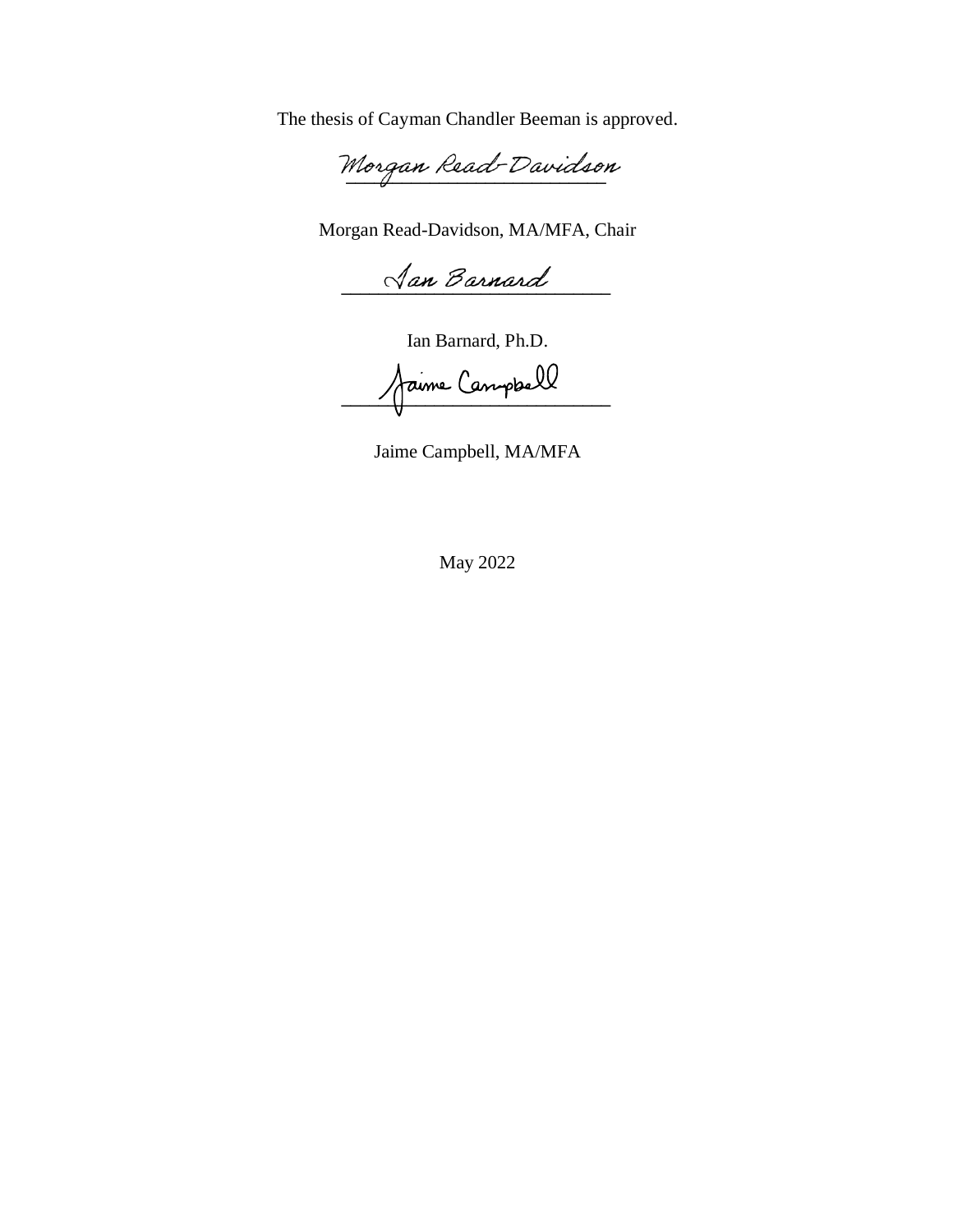# Potential For a Pedagogical Level-Up: Teaching First-Year Composition

# Through Rhetoric of Gaming

Copyright © 2022

by Cayman Chandler Beeman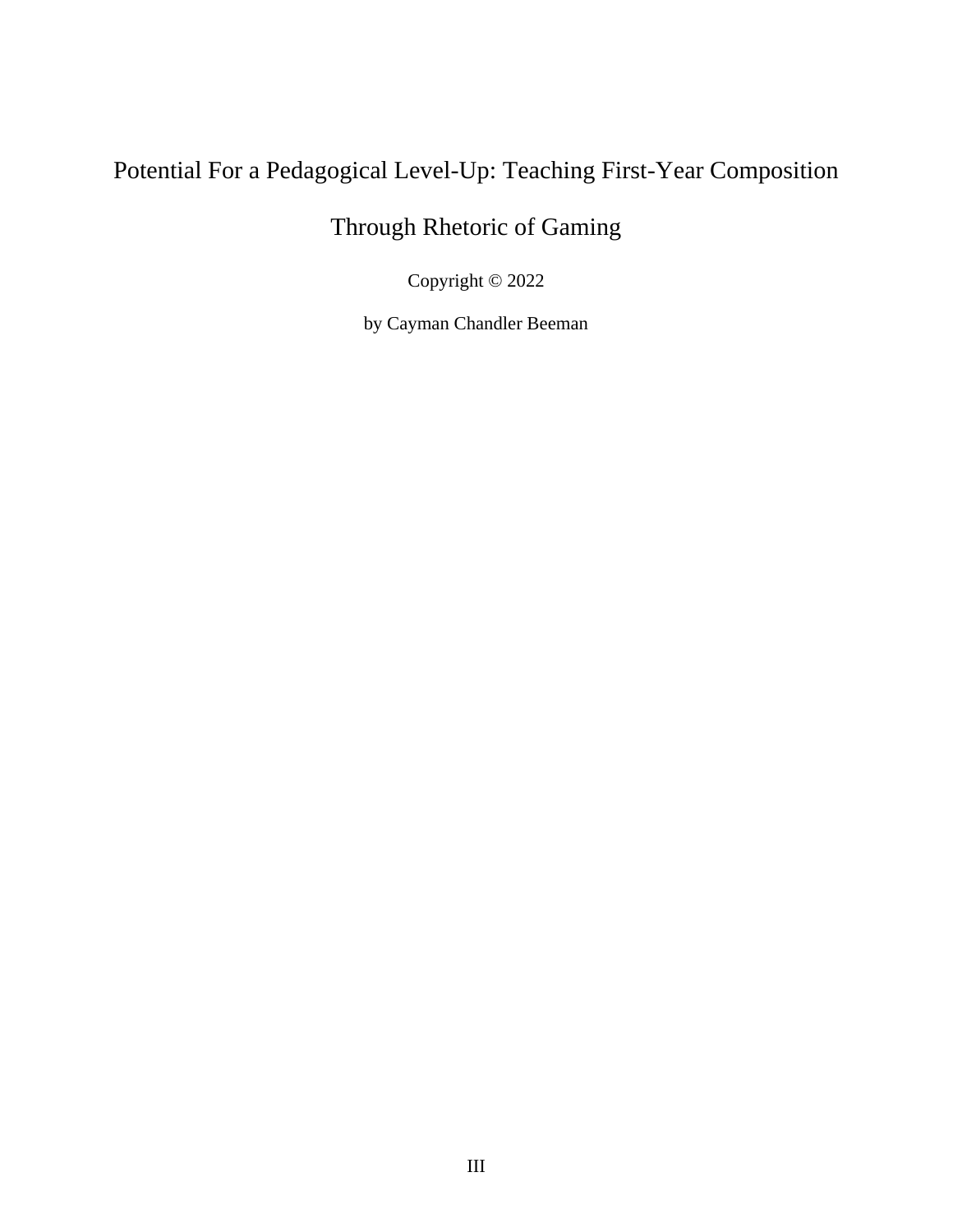#### **ACKNOWLEDGMENTS**

I would like to formally thank the members of my thesis committee, Dr. Ian Barnard and Jaime Campbell for providing me with encouragement, ideas, feedback, and guidance. I would also like to thank my thesis chair, Morgan Read-Davidson, for not only mentoring me through my graduate career, but also inspiring me to approach education through what I am passionate about.

I want to thank my wife, Shelby, and my parents, John and Melissa for helping me through every level of life, and my brother Grayson, for always being my player two. I cannot express my gratitude for how you have shown God's love through your support, faith, and kindness, not only as I developed this project, but within every aspect of my life. I would also like to thank my friends Robby, Kevin, Kaleb, Danny, and Michael for helping make the games we have played together come alive.

Lastly, I would like to thank my first "English 103: Rhetoric of Gaming" class. The joy you brought to our discussions, projects, and the composition you created inspired me to want to show all of your hard work to the world. You consistently displayed the pursuit of learning, and I am lucky to have worked alongside each and every one of you.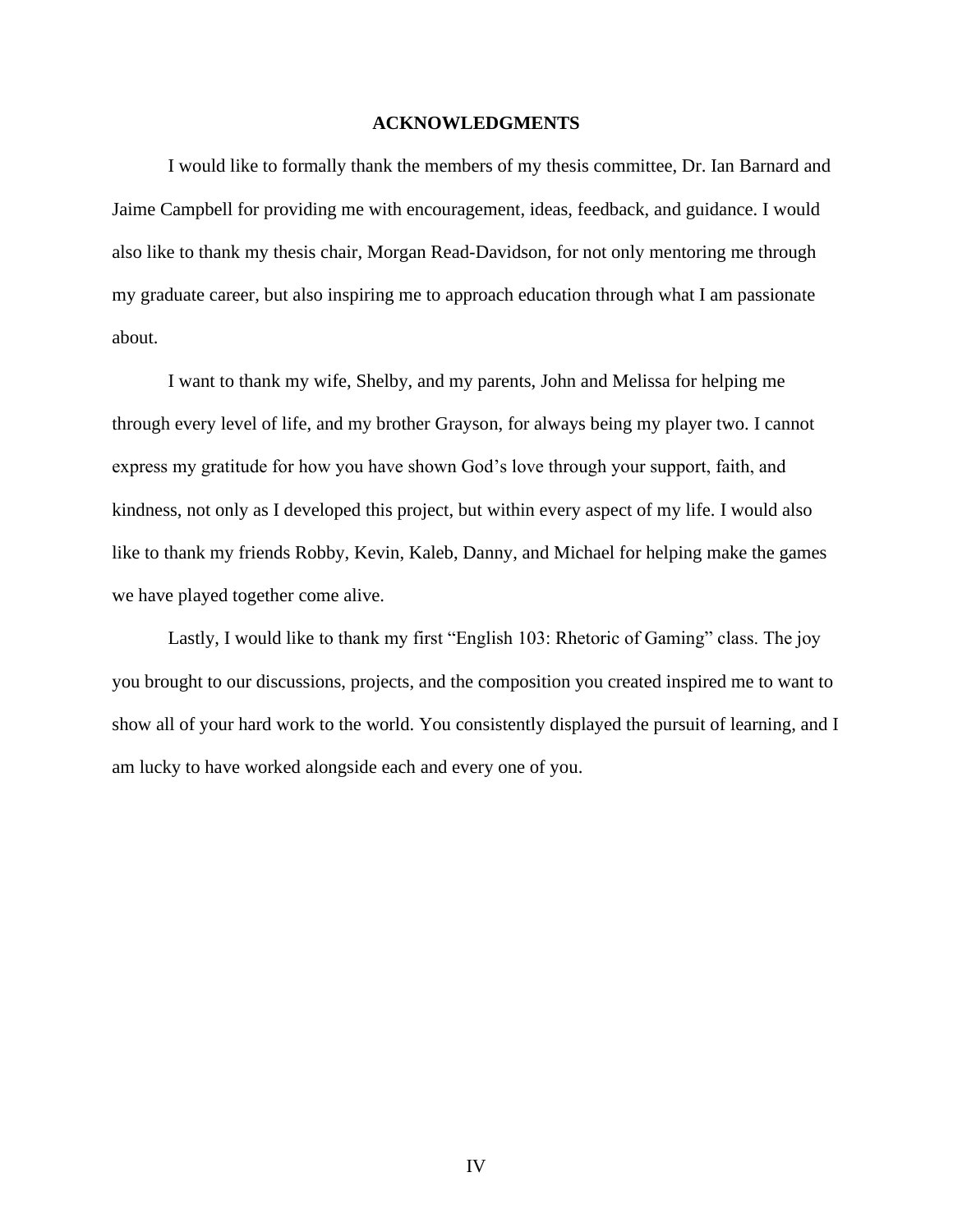#### **ABSTRACT**

Potential For a Pedagogical Level-Up: Teaching First-Year Composition Through Rhetoric of Gaming

by Cayman Chandler Beeman

Instructors of First-Year Composition courses are pursuing new ways to help integrate students into collegiate writing. One approach that has been gaining more widespread use is teaching composition through a popular medium. Inspired by these pedagogical movements, I designed a first-year composition course that approached writing through looking at different rhetorical elements of video games. During the course I encouraged students to enter into an I.R.B. approved study in which I recorded certain elements of their progression, discourse, and understanding regarding composition taught through gaming in an effort to document what was pedagogically successful, and what aspects of the course I could go on to change in further renditions. This approach is not a new one, but I wanted to help validate the argument for teaching composition through something students not only had prior knowledge of, but deeply wanted to discuss. My hope is that this study will help future students of first-year composition courses by encouraging their instructors to think critically about their own pedagogy, and help meet students where they begin their collegiate writing journey.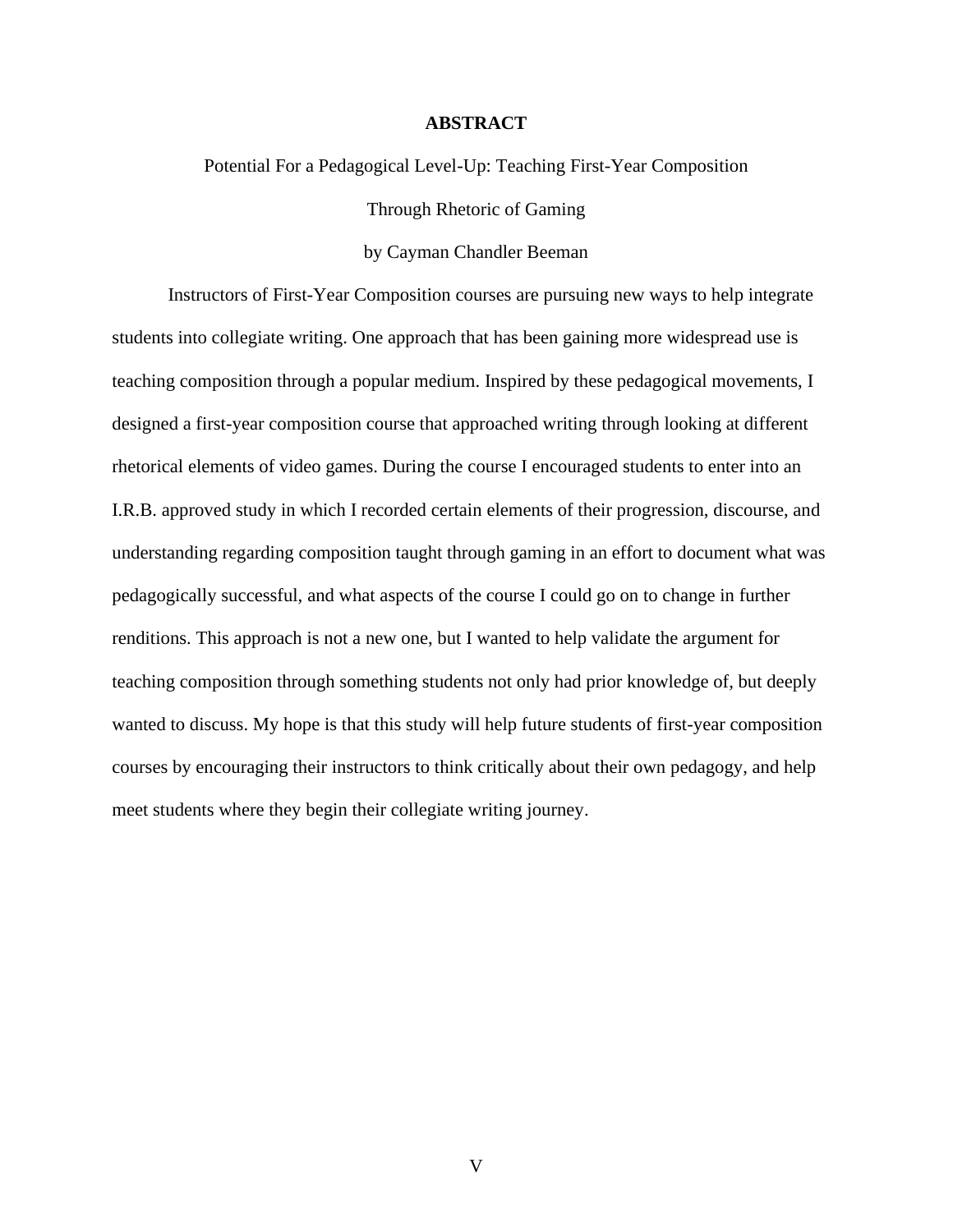### **TABLE OF CONTENTS**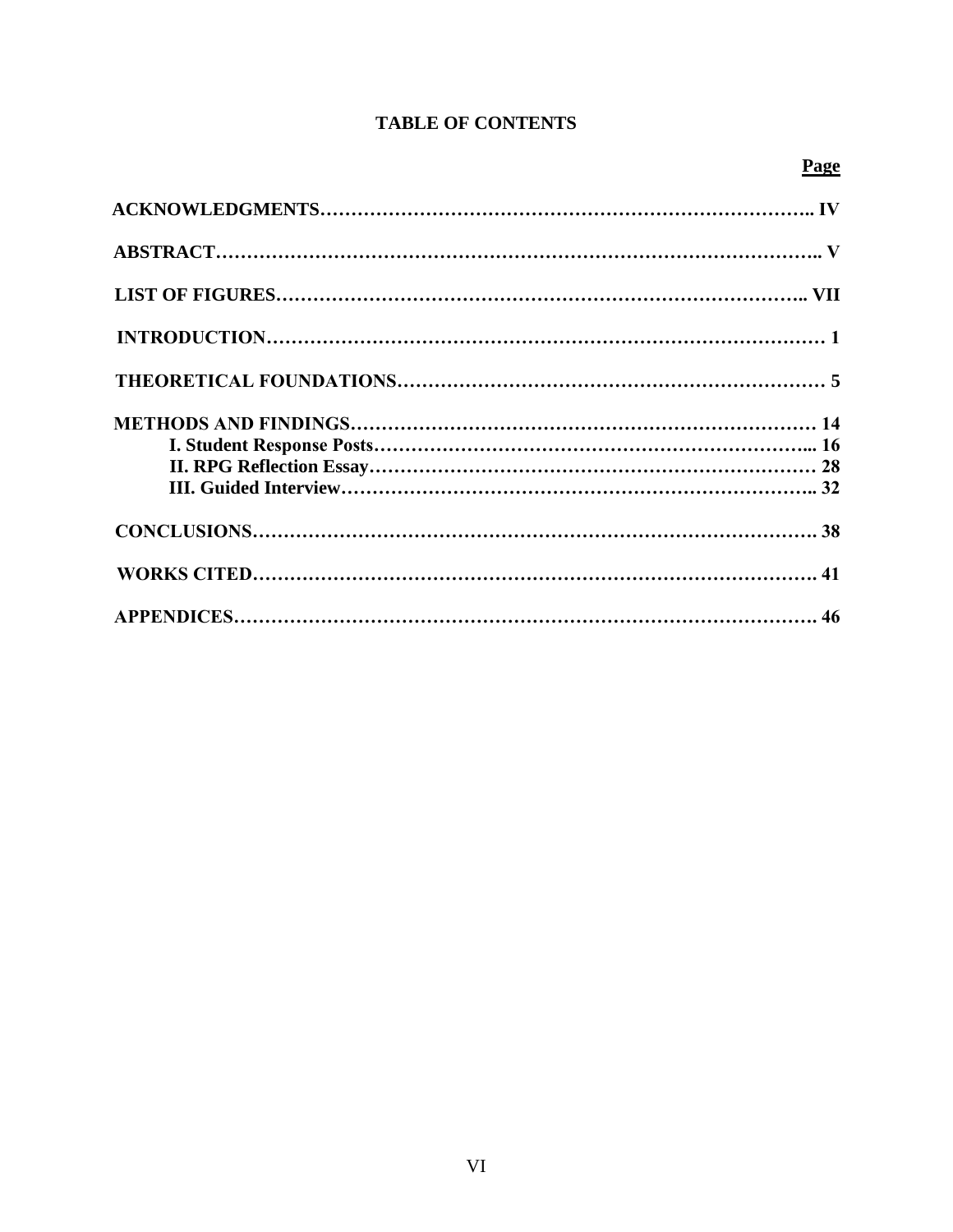### **LIST OF FIGURES**

| Figure 6. Individual Student Responses That Utilized Unique Terminology by Week 26 |  |
|------------------------------------------------------------------------------------|--|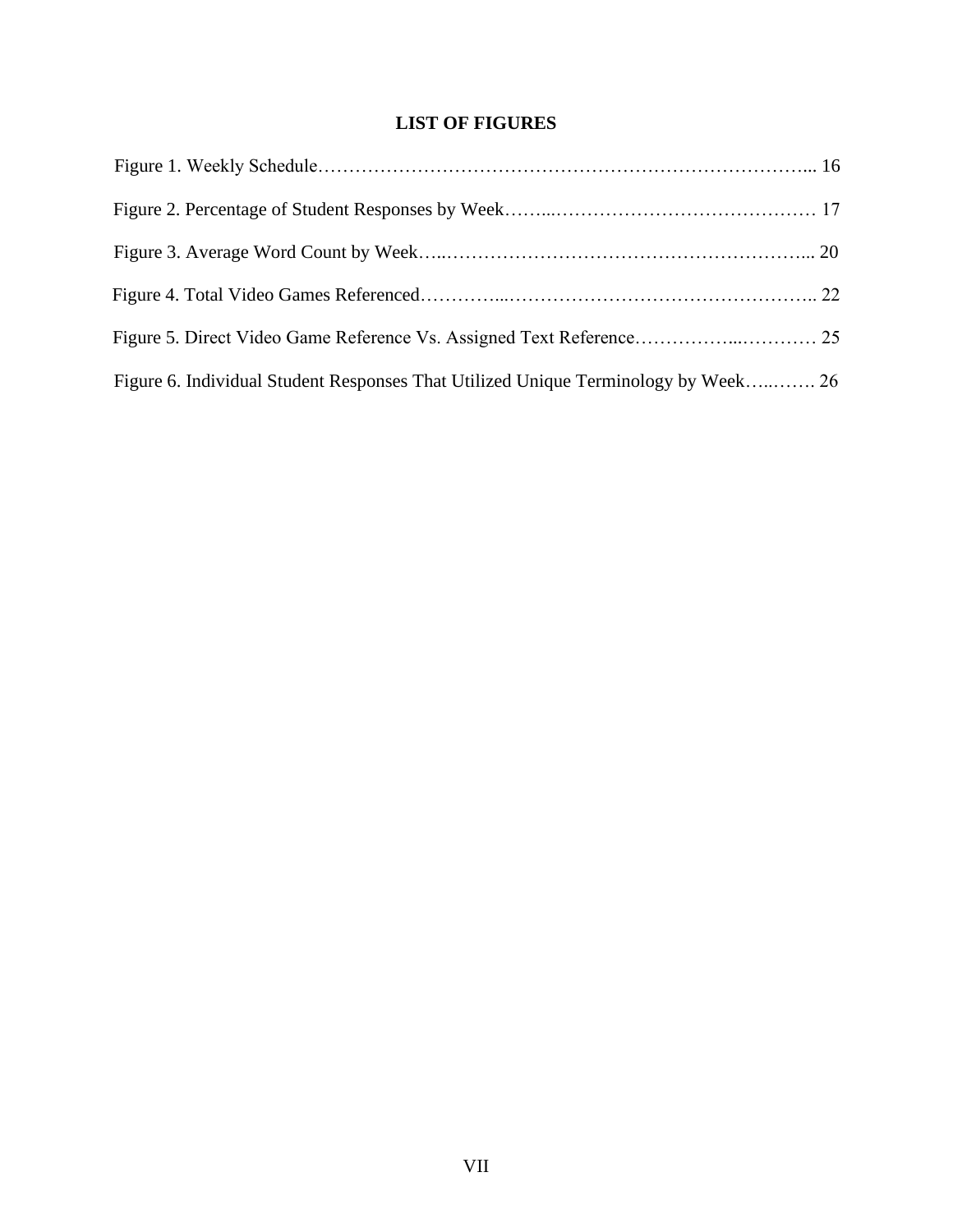#### **Introduction**

The first day of a high-school composition course is filled with budding anticipation, as students meekly shuffle in and begin to find their seats. Their thoughts stir with a romanticization of writing. Shooting stars of thought drift through their mind about expressing their own elements of creativity, wanting to write about the way they see the world. The educator hands out the syllabus. Essay One: Personal Essay. Essay Two: Autobiographical Essay. "Is there any difference between the two?" a student asks in a shattered-sounding voice as those hopeful thoughts slowly begin to dim. The instructor huffs and continues, Essay Three: Compare and Contrast, Essay Four: Research Paper. The students, once excited to write, slowly recognize a repetition of the same constraints in form, allowable topics, and rhetorical situation placed upon their ideas. First-year composition teachers understand that a replication of students' rhetorical experience lead to a stagnation in their compositional knowledge. Instead, these first-year composition classes should act as an experimental academic writing platform, attempting to utilize almost anything and everything to aid students in their compositional journey. Students are unaware of academic expectation, and are often approaching the FYC class environment blind to collegiate writing. David Bartholomae reminds us of something we often forget now that we are on the other end of education, that students have to "appropriate (or be appropriated by) a specialized discourse, and they have to do this as though they were easily and comfortably one with their audience, as though they were members of the academy" (4-5). First-year students enter into their first year expected to already understand how to adhere to collegiate writing by "assembling and mimicking its language, finding some compromise between idiosyncracy, a personal history, and the requirements of convention, the history of a discipline. They must learn to speak our language. Or they must dare to speak it, or to carry off the bluff, since speaking and writing will most certainly be required long before the skill is "learned." And this,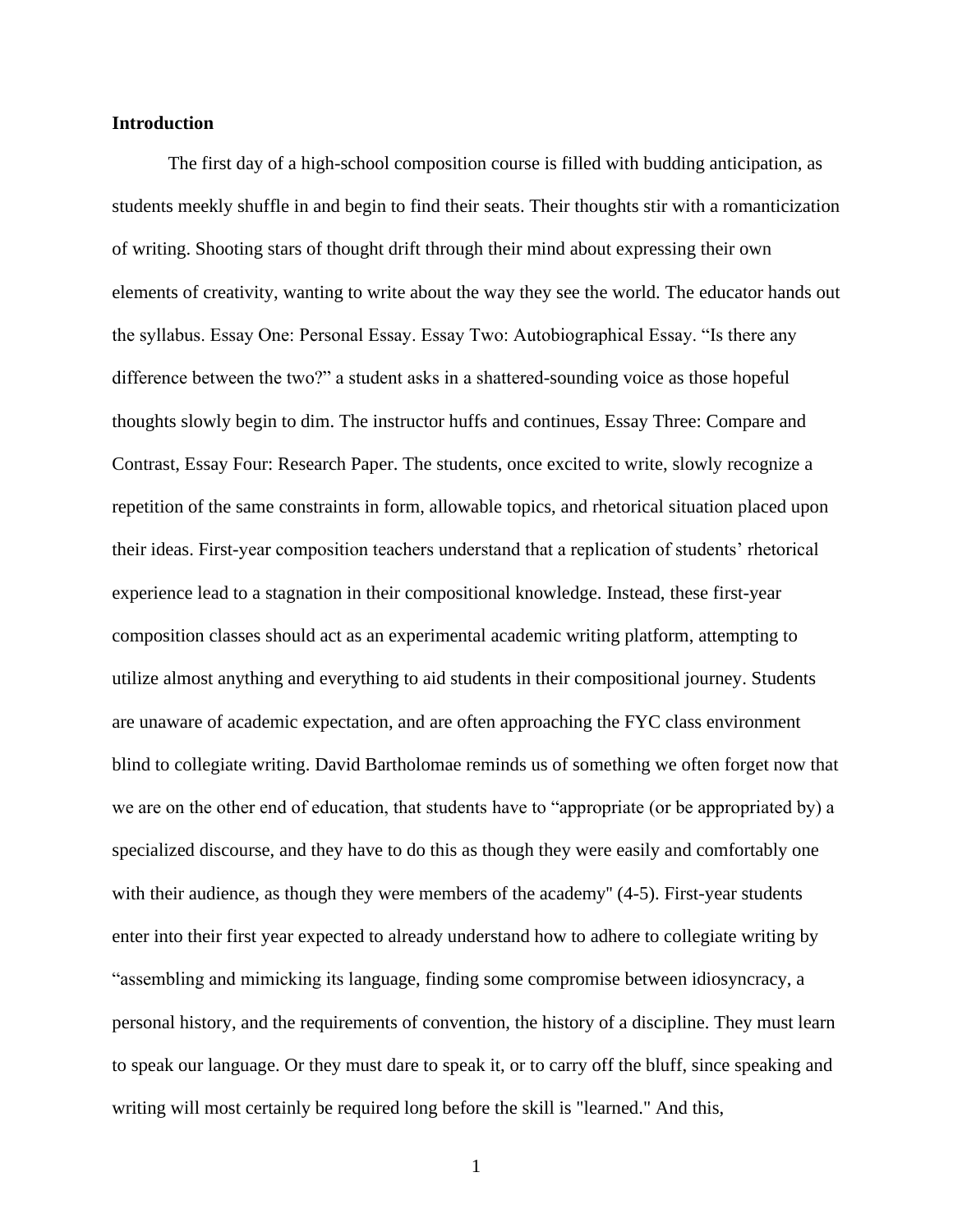understandably, causes problems" (4-5). This expectation however is not well adapted to, and students that fail to succeed in speaking this 'language' slip through and proceed into their other classes academically illiterate. I want to stop for a second and address that I do not believe there exists a correct way to write, and if there were, typical academic writing expectations would not be the ultimate shape taken on, but what is certain is that academic writing confines can be an important stepping stone, a compositional point of progression, that can aid writers into thinking more critically. This is the role of the first-year composition classroom and it is dreadful to imagine students attempting to fake their understanding of composition rather than being led through the process of composing better writing, both creatively and analytically. Recognizing this phenomenon outlined by Bartholomae can guide educators towards a transition process for students that allow them to make mistakes and experiment.

First-year composition classes then function as students first integration, not to 'invent the university,' but to find their compositional place within it. If we, as educators in the field of composition studies, are humble enough to accept that we have been either the student or the educator at one time or another within the hyperbolically imagined classroom experience shown above, we know then know that there exists a problem within this all-to-typical pedagogical delivery for teaching early composition. Where do we go wrong in harnessing that student's hope for a course that they connect to? My goal is to join together with other composition scholars in the idea that the problem does not necessarily belong in what we are writing *about*, but rather the way we *approach* writing before the course even begins. Many pedagogical theorists in the field of composition like Elbow, Berlin, Powell, and others, encourage us to look at different ways to compose or think about composing in order to prepare students for a variety of writing situations. This sort of pedagogy subverts the current-traditional concept of FYC as a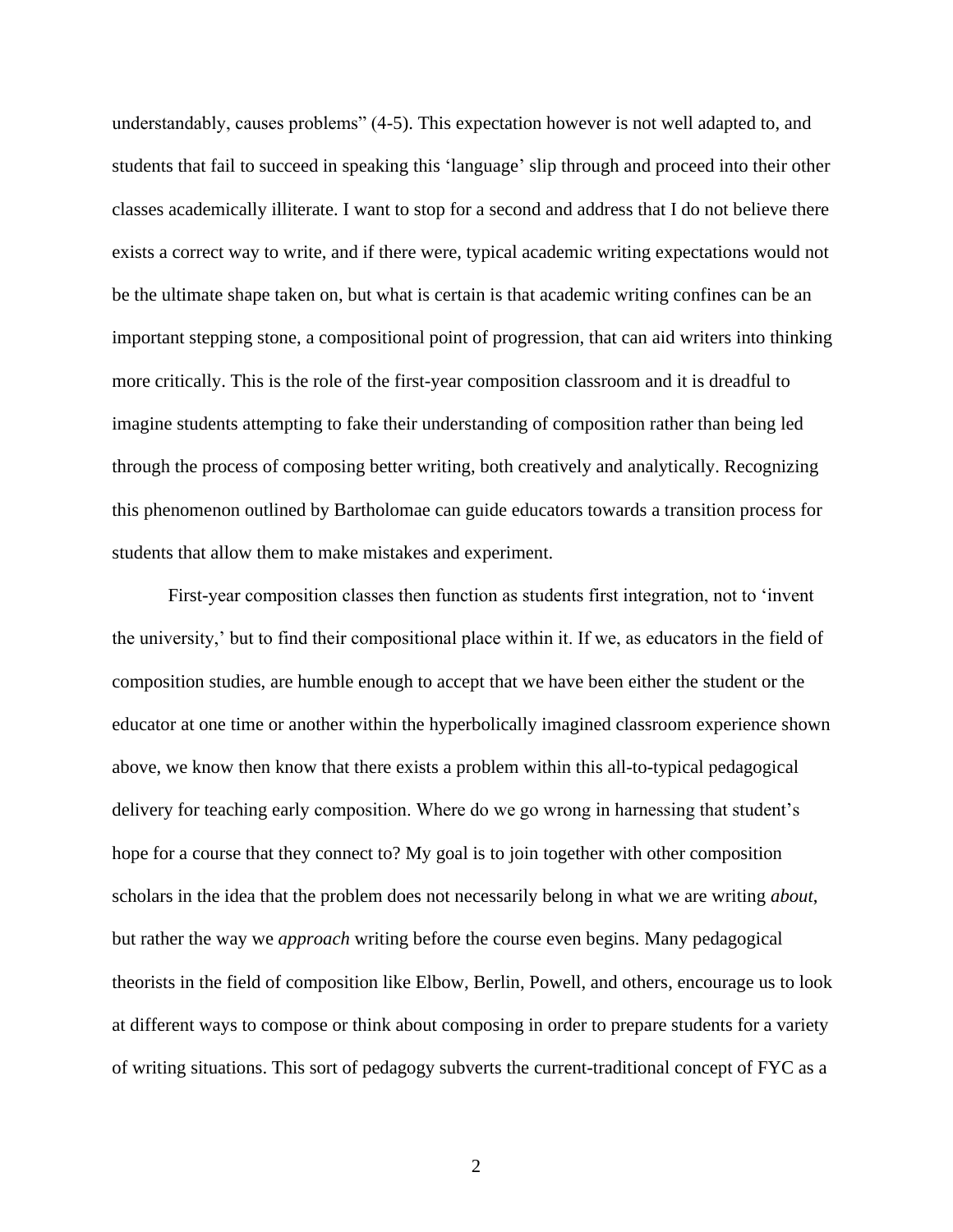training ground for academic writing, and instead teaches students how to think rhetorically about any given writing situation. In other words, thinking about writing enables students to better transfer what they have learned to new contexts relevant to their individual lives. What if we looked at writing and composition through the lens of a hobby or popular interest? Would the students come in with a sort of generalized prior knowledge that they can then apply to the class's concepts? How much sooner would compositional concepts like understanding one's audience, different forms of rhetoric, or narratology present themselves to the student if they had already been displayed through something that the students are familiar with, or in short, something that is relevant to their contemporary life or culture? This is how I approached designing and teaching my first FYC course, and this thesis will describe not only my approach, but the conclusions I have drawn from a study of that experience. My hope is that I will be able to express the lessons I learned, exhibit the validity of approaching a class through this pedagogical venture, and all of the surprising findings I experienced along the way.

When I first designed my FYC course, "Rhetoric of Gaming," I wanted to challenge the still traditional practice of limiting which texts are considered to be academic and what is generally perceived to be more in line with a hobby. I naturally gravitated towards the idea of using video games as the popular medium to equip myself with going into teaching composition as it has long been a hobby of my own, one in which I have seen the creators of games I have grown up loving effectively use rhetorical means to communicate to their audience. I was inspired by Heidi Estrem's idea of what a text is and "what it can do," her argument being that texts typically "generate new thinking" and the act of writing is "an activity undertaken to bring new understandings" (19). In her book on rubrics and their role in the classroom, Maja Wilson references a societally expected right way to learn and critiques that idea: "In such a climate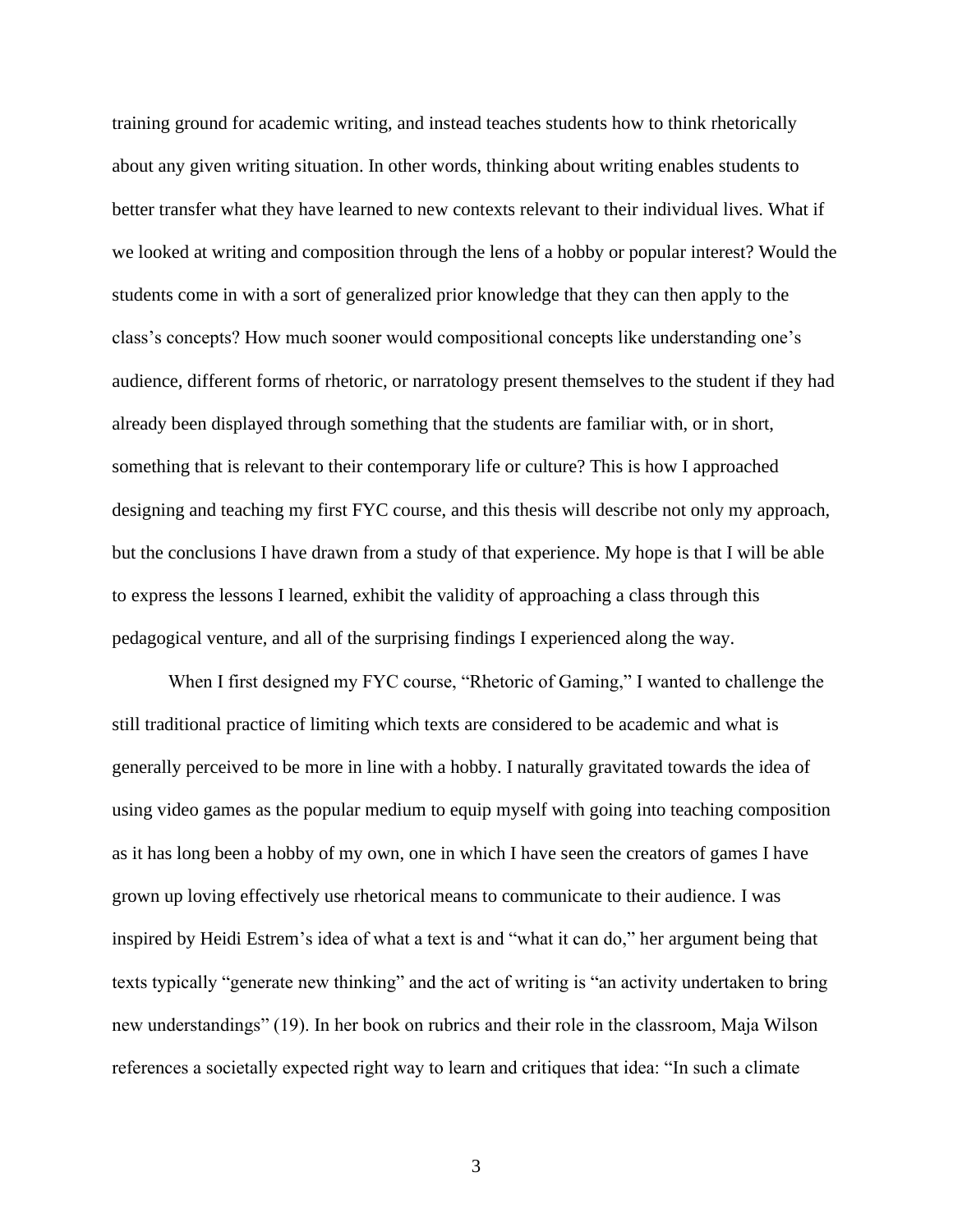where what we know about human beings and learning is rarely honored, writing pedagogy has much to celebrate" (45). I framed Wilson's ideology through my own experience in my own studies about the liturgical canon in which I had been encouraged to think of as the holiest of all readings. I hope that I do not come across as discrediting literary work that established rhetorical structures and narratological theory that have brought us to where we are today in the study of composition. It is only that I struggled to see myself explaining to my students why they had to use texts that were not contemporary, that were not something they already had some sort of experience with. These curiosities and blockades presented me with a great introduction to the course's content: I attempted to encourage my students to deconstruct the idea of what a text is and what it rhetorically accomplishes.

Much research has already been done on the potential role popular mediums could play in the classroom. Amy J. Devitt proposes teaching composition through varying genres, Laura R. Micciche focuses on writing through the lens of a feminist perspective, and Collin Gifford Brooke suggests many different ways educators can use New Media to teach different principles of writing. Heidi Huntington at Colorado State University has even employed the usage of internet memes as a method of teaching visual rhetoric. This form of pedagogy is exactly what I was curious about researching. Huntington understands that her students possess prior knowledge and attempts to use that aspect of her student's understanding to approach the concept of visual rhetoric. I would like to mention here that my research did not focus on the broad educational benefits of playing video games, like what Simon Egenlfeldt-Nelson's article "Overview of research on the educational use of video games'' outlines, nor researching the benefits of having students create their own games like Wendi Sierra's research in her article "Creating Space: Building Digital Games." Rather, I am interested in how student approaches to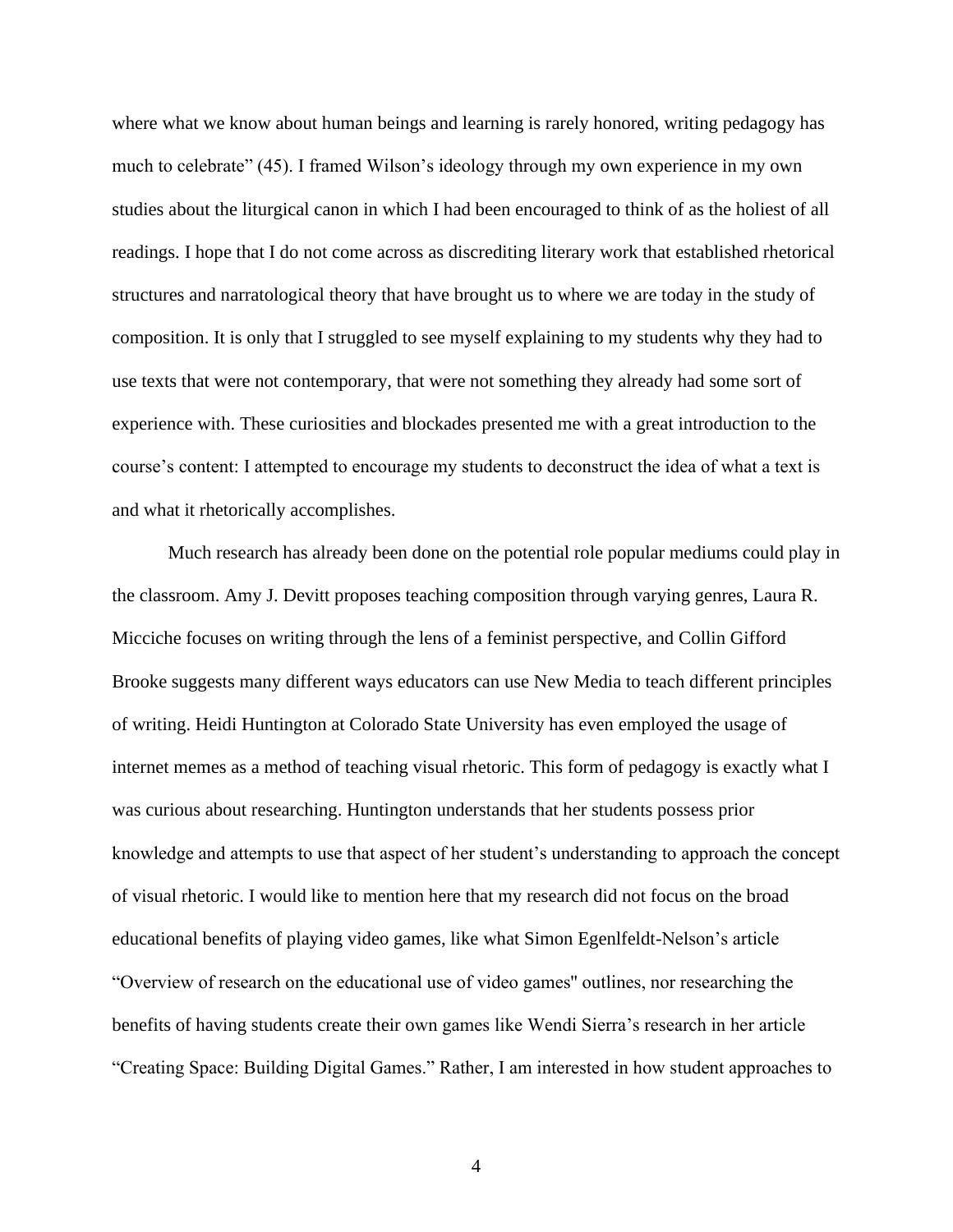composing non-academic texts–reviews, cultural commentary, or even table-top role-playing narratives–compare to traditional academic writing assignments. It is also important to note that I am not focusing on the pedagogical tool known as gamification (Kapp). The focus of this study is not to look at specific tools, but to offer a broader look at the effects that come with the structure teaching through a popular medium invokes.

The exigence of my research coalesces with a desire to investigate how we as educators can design our pedagogy in a way that meets the students where they begin, in order to help them progress as writers and rhetoricians. My theory is that students will approach their learning experience from a more positive standpoint, and therefore take on the personal goal of learning more about something they enjoy along with a greater personal investment if communicated through the screen of a popular medium. Albert Bandura employs a similar way of thinking through his theory of self-efficacy, which he defines "as people's beliefs about their capabilities to produce designated levels of performance that exercise influence over events that affect their lives" (1). Keeping Bandura's concept of self-efficacy in mind, will students approach writing from a more confident, and therefore more exploratory, standpoint if the topic of writing is embarked upon through a prior interest or hobby? Upon applying the concepts I was learning about rhetoric and composition in my graduate level studies to a beloved hobby of mine, I found that utilizing gaming as a medium to discuss composition opened up the possibility for a multitude of different rhetorical concepts to be employed in a way that feels tangible and applicable to students that possess the same interest in gaming that I did.

#### **Theoretical Foundations**

The entirety of the study utilizes pedagogical theory surrounding cultural studies in an effort for students to "become better writers and readers as citizens, workers, and critics of their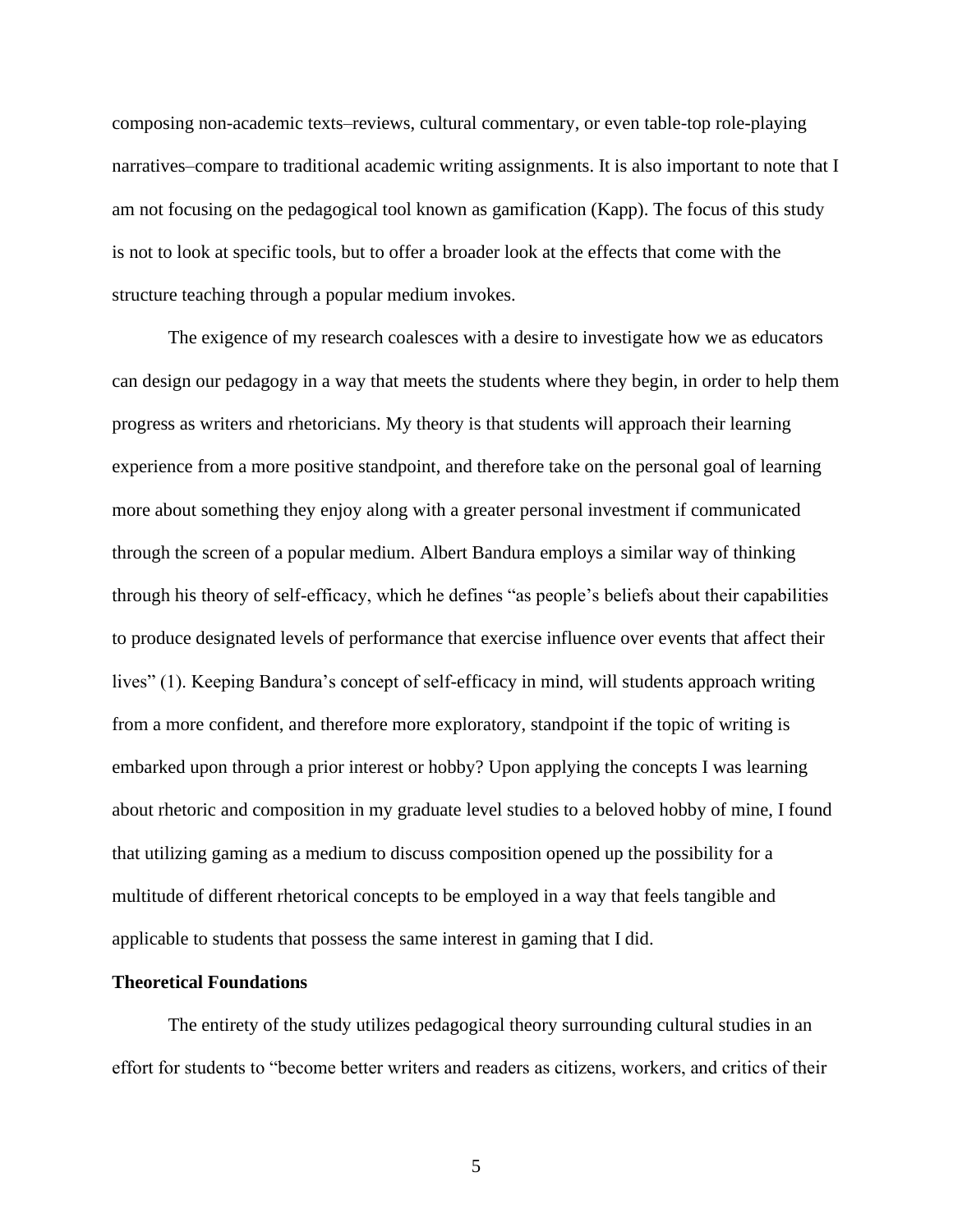culture" (George, Lockridge, and Trimbur 98) and to better understand the medium in which they traverse. Deconstructing the idea of a text is crucial to understanding what the functionality of composition is in its entirety. My theory is like that of Estrem's; to thoroughly interrogate the idea of what exactly a text is and what its purpose could potentially be. In the same vein, I believe the genre of gaming to be as rich with rhetorical artifacts that can be made just as if not more accessible than those found within the pages of a book. Because cultural studies redefines already long-established texts to provide new, or previously overlooked, insights, video games then prove to be a great option in subverting traditional approaches to composition studies. It allows students to dissect the text at hand through their already existing contemporary relationship to it, or look back upon the games encountered in their youth to see how they hold up to their audience now. Because games exist due to collaborative composition, as games are created by teams of many individuals, students are also able to identify creatively with the game's authors in how they compose collaboratively. This will be expanded upon later through their creation of their own tabletop role-playing game. Gaming being a recent and contemporary medium provides itself as a thoroughly unique approach to composition, something that students benefit from greatly. Video games, like traditional texts, are products of their time, and are often culturally or contemporarily dated. Because of this, videogames offer themselves as cultural snapshots or glimpses into that culture's zeitgeist. At this moment in contemporary culture, gaming is in significant need of cultural progression. Theorists like Bonnie Ruberg open the door for conversations regarding queer approaches to videogames and encourage the practice of approaching a game differently than what is societally expected. Going against the composer's intentions, thinking differently from societally expected approaches, and even aspects like failure, as Ruberg notes, is something that can change the way we look at success in life. When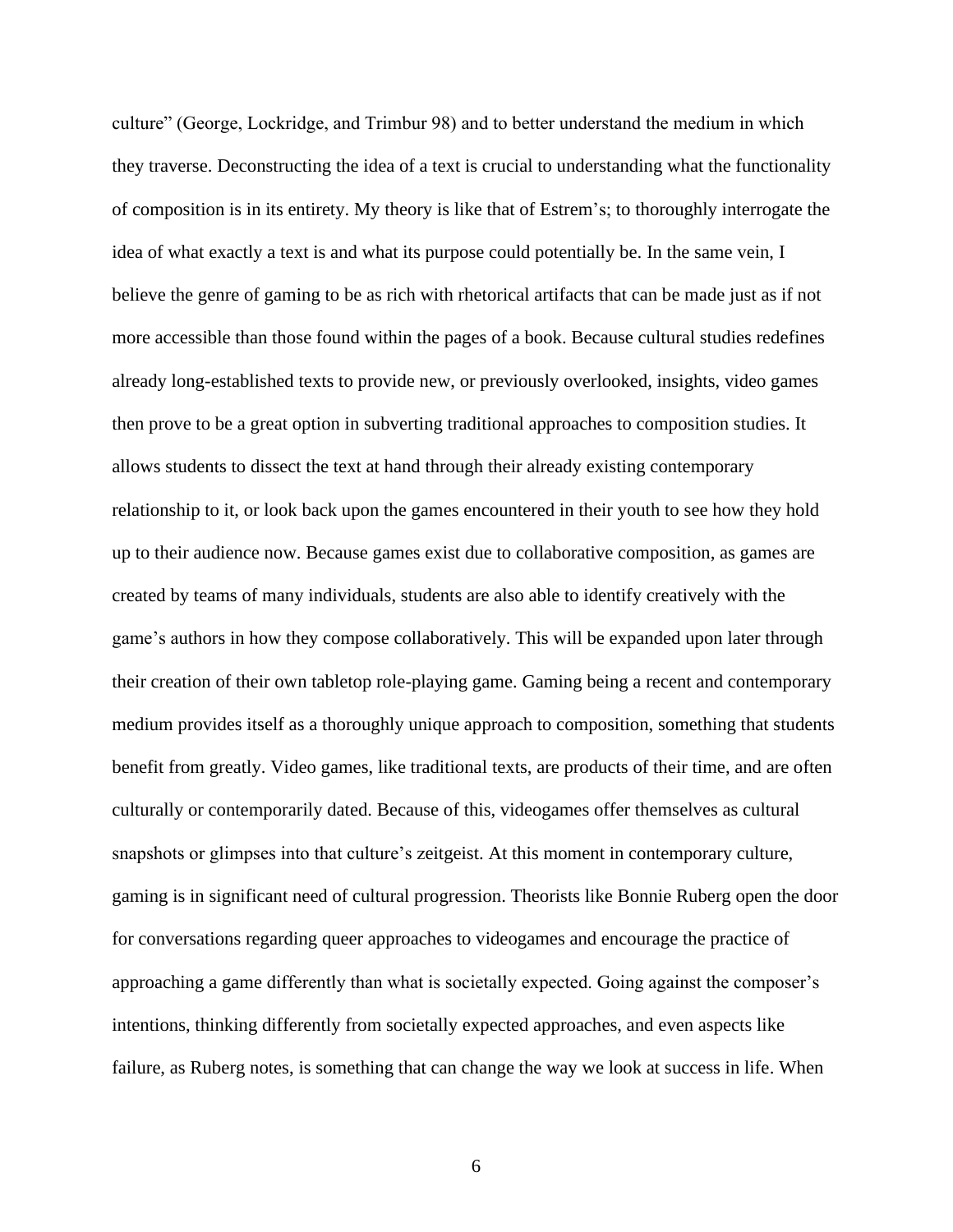approaching these concepts through Ruberg's theoretical framework, going against the game's intentions becomes largely beneficial to the player.

In addition to the previous benefits of utilizing relevant and popular mediums, gaming is a recent and consistently developing medium that reflects the expansion of contemporary culture. Katrin Becker illustrates educator's contemporary hesitation to use video games as a pedagogical tool in her article "Video Game Pedagogy : Good Games = Good Pedagogy." Becker's research here focuses more so on the argument that students can learn effectively through video games, but the reason this article is worth focusing on in conversation with the research outlined in this essay is that educator's "interest in games for learning in formal education is high but so is suspicion" (74). Although this has shifted drastically from when Becker originally published her work, because video games occupy a primarily recreational space, students may not be able to make the jump in understanding that the focus of the course is not primarily a cultural studies course, but an analysis of composition within something they love to do. As we will investigate later, utilizing a hobby-like medium can be potentially dangerous, as students can stray from discussing compositional elements to independently shifting the focus towards general topics of gaming. However, there is still some academic stigma behind the concept of which texts are deemed to be 'academic' or worthy of discussion or collegiate focus. This notion is flawed, and has been shifting in contemporary compositional courses, because of traditional English courses, for a great period of time, deifying a primarily white-washed, male-dominated liturgical canon. An extraordinary aspect of approaching the composition classroom through a recent and relative medium is that it becomes easy to engage with real problems at play in our own contemporary culture. Students are able to recognize rhetorical devices that invoke or maintain certain societal hierarchies and actively change their approach to what they choose to support. In pursuing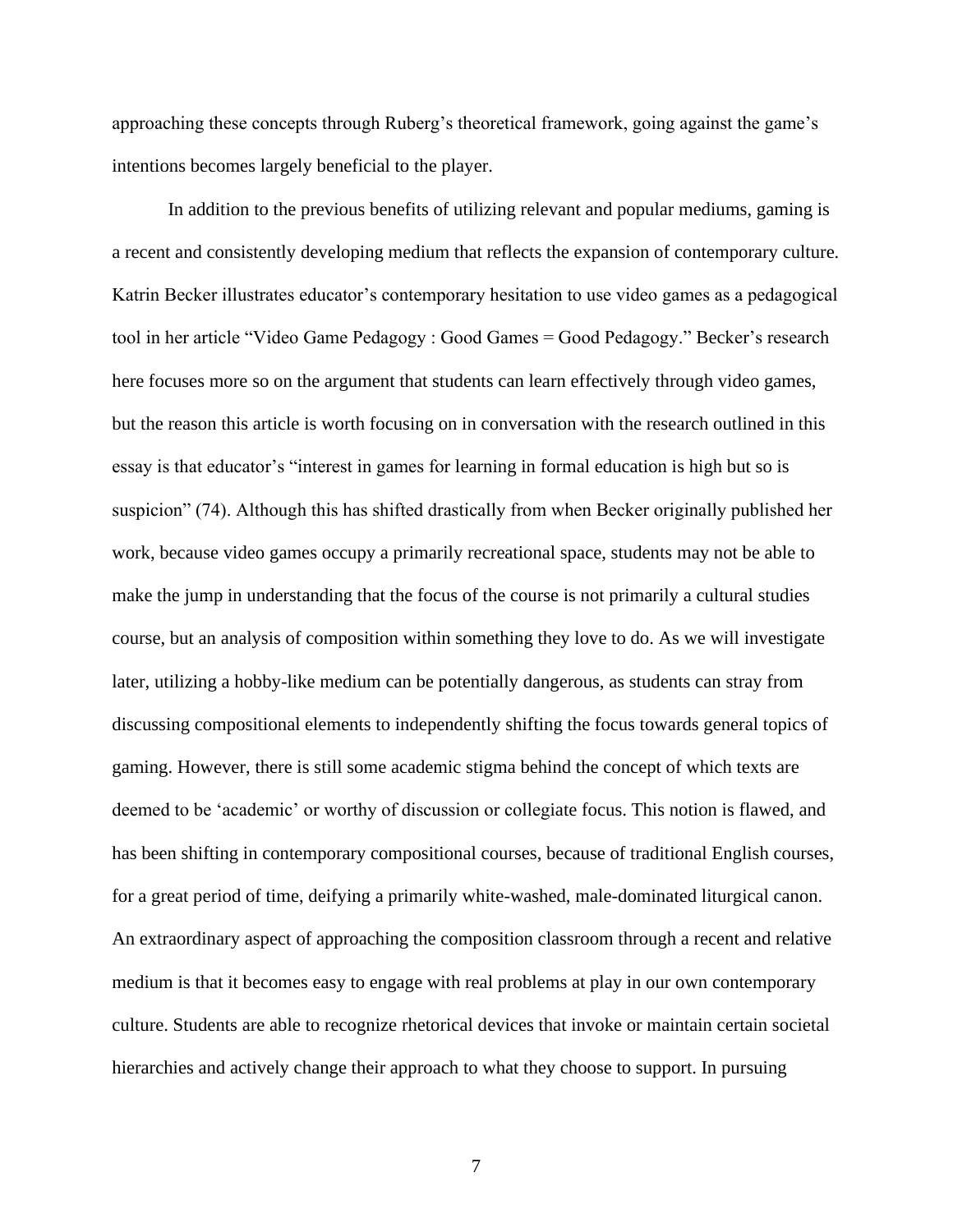gaming as a medium in which to discuss rhetorical and compositional concepts, we allow ourselves to dive into diverse artifacts of learning in which to present to our students. In turn, engaging with solely written texts as the primary pedagogical conduit can also lead to academic discourse surrounding those texts that often deify the author, a singular figure. Whereas with gaming, the author of the game is a collaborative group that is attempting to tell a story, or communicate a moral value. This leads to many recursive conversations among students about what the composers collectively deemed to be their theme or message when creating the text in question.

The role of English in the pantheon of educational fields has been developing and transforming itself in recent years, and compositional studies has been the forerunner of changes that shift the focus of English away from a passive study of text into an active analysis in the productive process of a text. Kathleen Blake Yancey, in the 2004 keynote address to the Conference of College Composition and Communication, argues that composition studies should act as a gateway to collegiate education, which only further validates the effort composition studies professors are now taking on to meet students at a place where they are both excited to learn and hoping to increase their ability to create effective composition. We, as educators, understand that our pedagogical choices matter in order to engage students early on and equip them with tools that will then transfer, as Doug Downs and Liane Robertson mention in their chapter in *Naming What We Know.* The role of first year composition should be "(1)...to examine and ideally reconsider prior knowledge about writing in light of new experiences and knowledge offered by their  $F<sup>Y</sup>C$  course(s), and (2) for the course itself to serve as a general education course, teaching transferable knowledge of and about writing so that what is taught and learned can be adapted to new contexts of writing" (105). Students should feel as though their first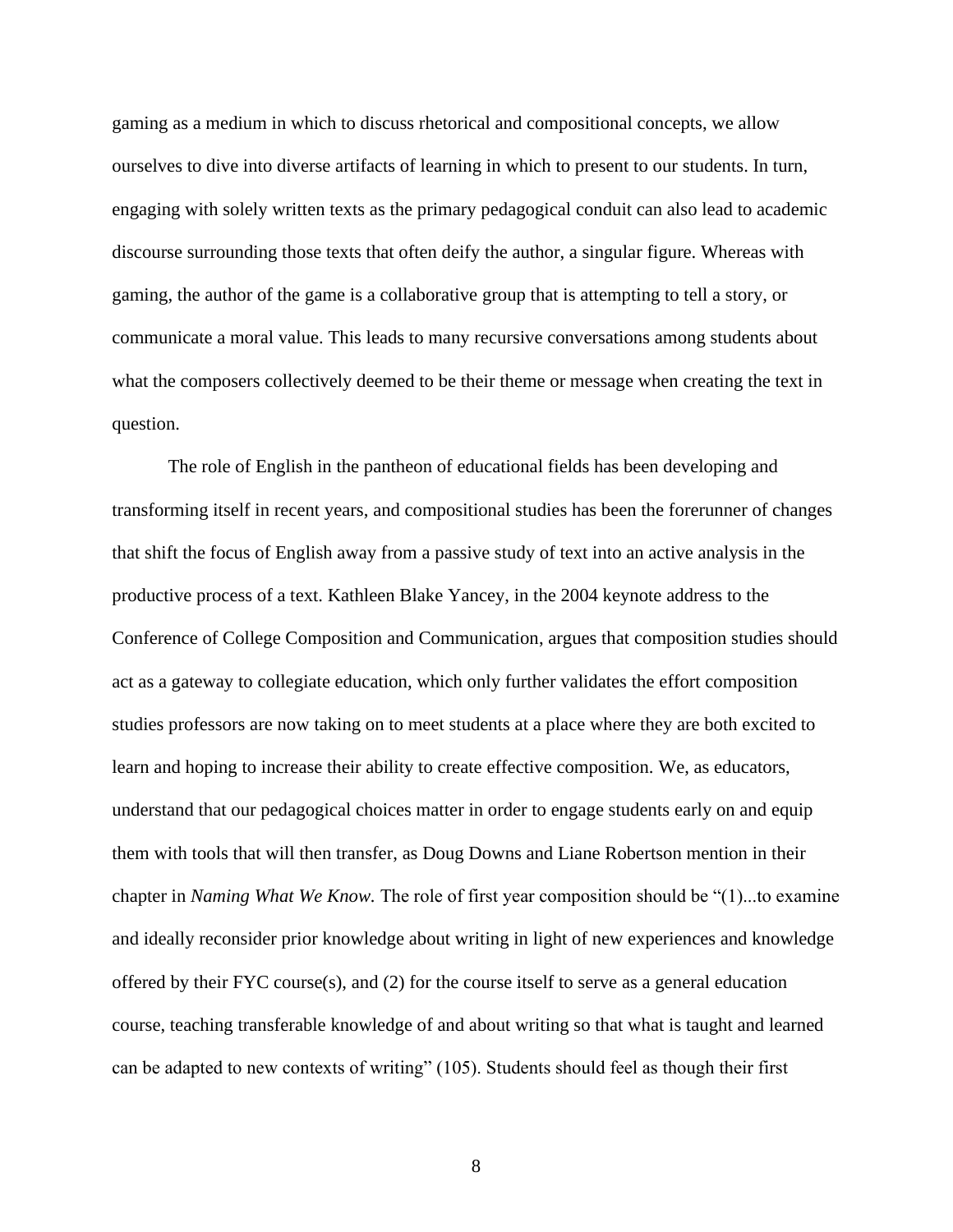collegiate writing class is preparing them to face differing and varying forms of composition throughout all aspects of their lives. The focus of what composition as a study is should then shift to educating students to feel confident and professional when approaching composition. First-year composition educators should feel a call to arms similar to what Dobrin mentions in his book *Postcomposition* on the exigence for altering contemporary composition studies: "I argue that the possibility of this future for composition studies demands disruption, epistemological and bureaucratic" (7). Typical approaches to composition, like those shown in the introduction, bore students into actually believing that composition is not something that they interact with daily. There has been a past narrative that scholars like Bartholomae, Ian Bogost, and Benjamin Miller have been actively changing in which there are only certain kinds of "real" writing or only certain texts deemed to be legitimate enough in endeavoring to write about. If we can flip this entirely and show our students that composition exists even in their hobbies, student engagement will hopefully become organic.

Because students have had prior experience with playing video games, one theory was that students will be quicker to place themselves within the role of the audience when dissecting these texts, and therefore be more open to discussing the rhetorical concept of audience invocation. When discussing video games, the students are already aware that they are being "invoked" as Andrea Lunsford and Lisa Ede describe. Students have had first-hand experience with the concept that "The central task of the writer, then, is not to analyze an audience and adapt discourse to meet its needs. Rather, the writer uses the semantic and syntactic resources of language to provide cues for the reader–cues which help to define the role or roles the writer wishes the reader to adopt in responding to the text" (160), they just do not yet have the correct language to identify and discuss it. For example, students who have played video games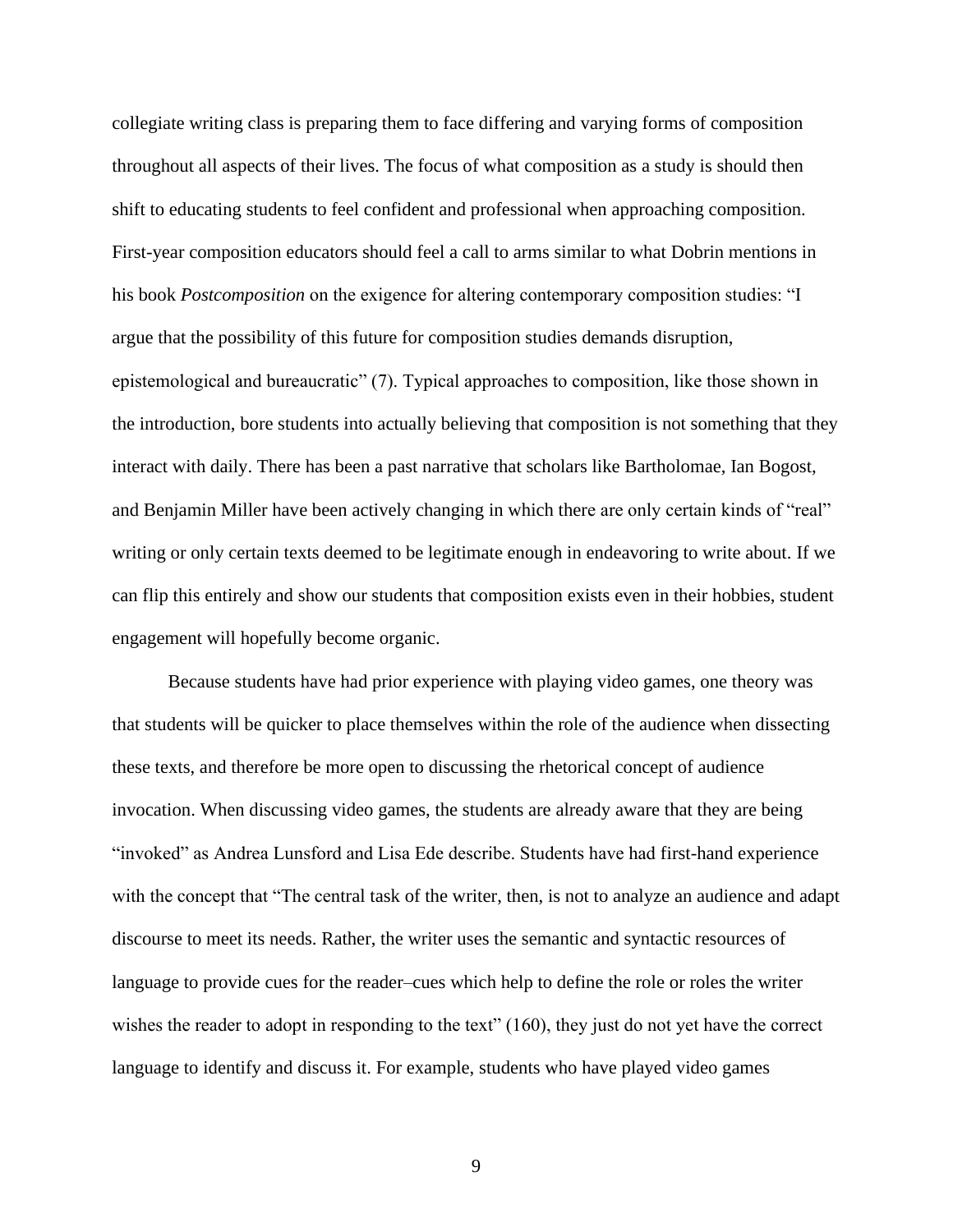understand that one way the composer communicates with them, the player/audience, is through the established expectation to respond to visual rhetoric. These elements are usually color-coded symbols or indications: blinking red means the game's creators are attempting to indicate some sort of danger or potential peril for the game's audience, or blue being usually tied to magic or other mystical elements the audience may not already be familiar with (Razbuten). This signaling is a great way for students to visualize how composers communicate with their audience, and transitions easily into discussions on rhetorical concepts like symbolism, foreshadowing, and authorial intention.

Another way that gaming transforms the process of teaching composition is through collaborative narratology. Collaborative narratology is also something that is often neglected in composition studies, but is praised through narrative-based collaborative games like Dungeons and Dragons. Sometimes composition professors prioritize individual writing in an attempt to help FYC students find their own writing style or voice, something that is incredibly necessary, but end up placing so much emphasis on individual writing that students feel lost or uncertain when asked to compose collaborative writing. Richard D. Bennert argues for the existence of a rhetorical framework within tabletop roleplaying games, a compositional structure that can be pedagogically utilized to allow the students to view composition in a different light, allowing them to see collaborative writing practically in something they may have played with their friends: "Finally, the 'intrasticious' level of immersion occurs when an audience member moves from responding to stimuli to actively engaging in creation of the pretense, or, as Korol-Evans puts it, 'actively creating belief'" (33). When writing creatively students inherently understand that they need to convince their audience to believe in the fictional world and characters. In nonfiction, academic composing, that same strategy of active belief creation is necessary to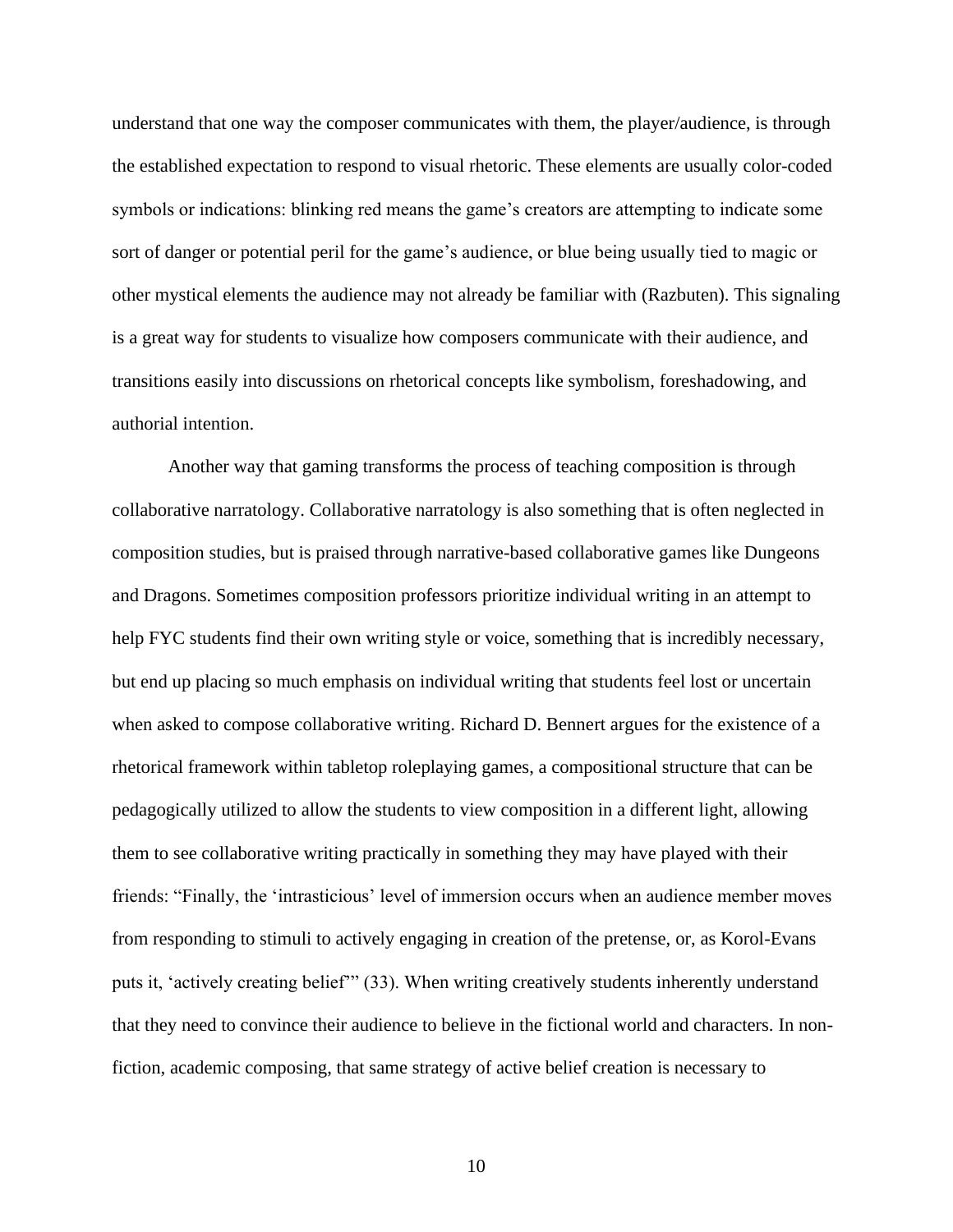rhetorically influence (persuade, inform, engage) an imagined audience. My hope in assigning this was that students would attain a greater understanding of the collaborative nature of any sort of text. I wanted students to see that even though a text may be published, and therefore seen as a completed text, the way in which their audience interacts with it allows that text's meaning to be constantly changing, shifting with contemporary culture, the audience's complaints or praises, and so on. For example, many games like *Old School RuneScape, Destiny, Lost Ark,* and many others continue to succeed because they prioritize player feedback and release patches (changes to the original text) in order to appease their audience (Neal, Tyrrel, Nitu). In recognizing this relationship between texts and their audience I hoped that students would then begin to see this interaction in every sort of text they encounter. Belief in a story, belief in a narrative or argument, belief in the author's conceptual direction, begin to function as a collaborative process between audience and composer. In the way that these students then created belief in their stories and their peers' in their RPG project, it allowed them to view something they composed through a lens that removes the stigma of critical classroom evaluation and focuses primarily on exploring the collaborative process fully. This ends up accomplishing several goals that traditional FYC writing courses attempt. Students are able to see their completed work interact with their audience firsthand, their writing is exhibited through something practical and attainable, and above all, the creative process ends up being an enjoyable experience. In my course this was performed by the students, as they created multiple branching narratives both as player and narrative leaders through a tabletop RPG of their own design. No matter how much the students planned prior, their narratives branched in previously unforeseen ways when their writing came into contact with the audience, or the other students acting as players. This was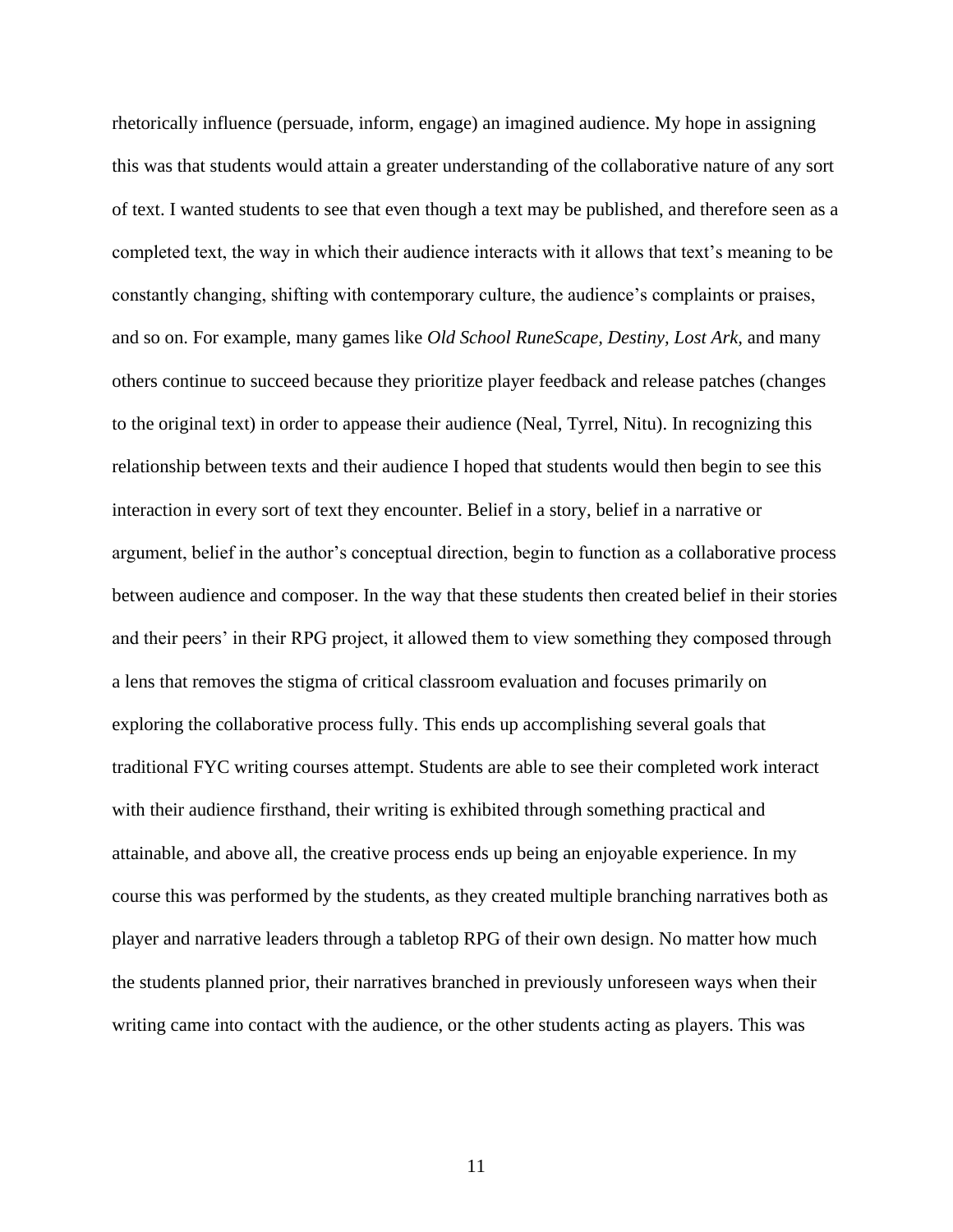incredible to see how students' conceptualization of their audience changed something fictitious or imaginary, into a tangible and interactive element of composition.

Ian Bogost's theory of procedural rhetoric helps argue for the acceptance of a popular medium to be used as a tool in order to make the concept of rhetoric more accessible to students, which not only helps explain the study's purpose, it enacts it. It is crucial that students begin their approach to rhetoric and composition through the theoretical lens of how Bogost breaks down the concept of epistemology: "One of the reasons we tend not to consider video games as legitimate venues for learning to take place is precisely because they are *games*, playthings" (120). Contemporary students have grown up coming to understand video games as play, and "[p]lay is often considered a children's activity, a trifle that occupies or distracts kids and which they eventually grow out of, turning to more serious pursuits" (120). The exigence for this study lies in Bogost's argument that "[p]lay and learning have been segregated from one another in contemporary schooling, further cementing their perceived disparity" (120). This directly engages with another concept Bogost raises: Procedural Rhetoric. In his book *Persuasive Games: The Expressive Power of Videogames* Bogost describes procedural rhetoric as "…a way of creating, explaining, or understanding processes" (2-3). These "processes" Bogost mentions are structures that exist all around us. They "define the way things work: the methods, techniques, and logics that drive the operation of systems, from mechanical systems like engines to organizational systems like high schools to conceptual systems like religious faith" (3). Studying rhetoric in this way then functions as a magnifying glass in which to view societal structures and the processes that allow them to function. The ultimate goal for these students is to perceive these societal structures at play around them, and understand them on an epistemic level in order to recognize them in their writings as well as the composition they come into contact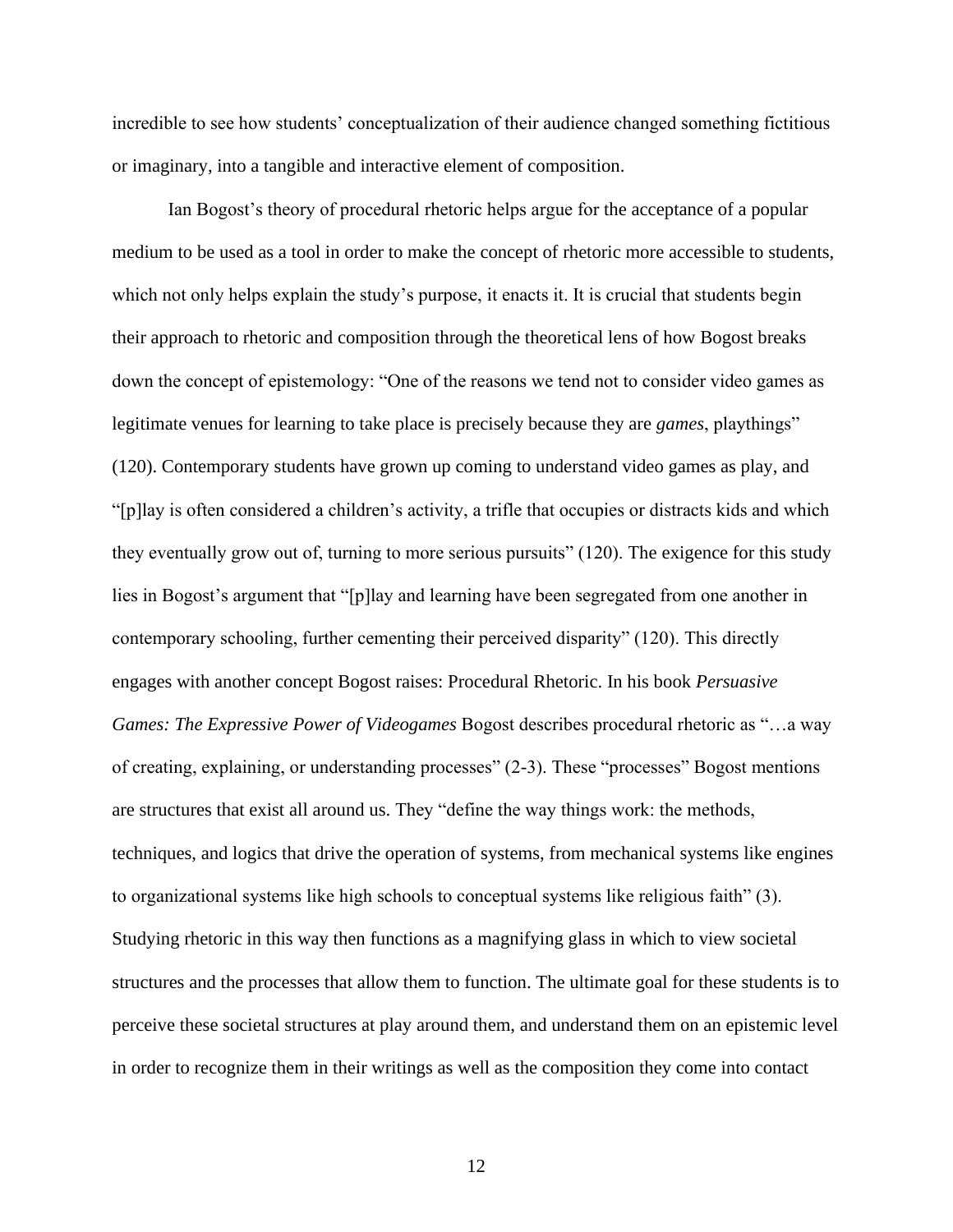with on a daily basis. To do so effectively, students needed to think back on what we had discussed in class, integrate it into their understanding of composition, and reevaluate their existing thoughts on societal structures within all forms of composition. They needed the pedagogical approach of reflection, applying critical assessment to what exactly they were learning and how it was relevant to composition.

Reflection was a necessary component within this first-year composition course in order for students to analyze why they are completing the assignments they are assigned and how it applies to rhetoric and composition. I wanted to make sure the students were not simply talking or writing about video games, but about the rhetorical concepts found within them. When dealing with a popular medium in order to convey complex systems like rhetorical and societal constructs, reflection is imperative so that the students do not become enamored with solely the popular medium, and that rhetoric and composition always becomes the forefront and priority of discussion (Mays). Collin Brooke, who also argues for pedagogies of failure, reminds us that "[Reflective assignments] like these invite students to engage in the same sorts of reflective practices that we do as teachers when we ask them to work with new media" (187). It is crucial that the students understand that even though these projects are not traditional writing exercises there is still meaning behind why they are being required to portray their knowledge in this sort of way: "New media pedagogy is not simply a matter of trading out one set of products for newer models; they change the dynamics of the classroom itself in addition to what it means to write and write well" (187). The reasoning for these assignments also highlights how the students come to think of how their rhetorical intention shifts and changes when they are asked to compose both multimodal projects as well as traditional essays. In tandem with the pedagogical theory of teaching for transfer, the students will also be required to think about how what they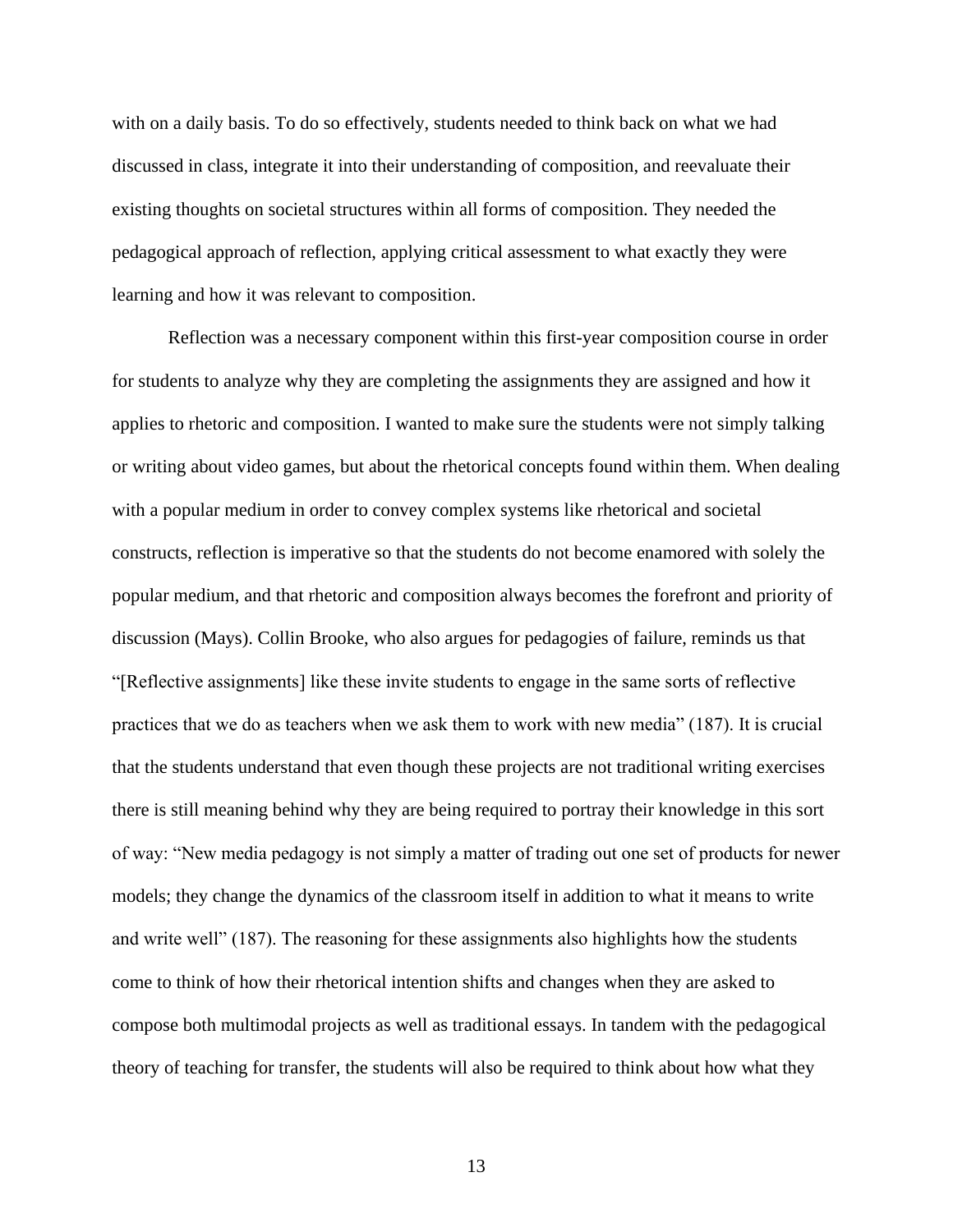have learned about rhetoric will go on to apply to classes that they will take in the future, creating a learning process that engages the past, present, and future of the student.

#### **Methods and Findings**

My primary goal in conducting this research is to validate prior theory of using popular mediums in composition studies and share how I found it beneficial in my own teaching. This is all done in an attempt to approach composition and rhetoric from a place of creativity and celebration while analyzing what form of pedagogy works well, and why it does so. This study utilizes an epistemological argumentation as a basis for why, as many other composition studies scholars have claimed, approaching rhetoric and composition through a lens that students not only understand, but are excited to pursue leads to greater student self-efficacy and overall learning outcomes.

This study is a participatory action research project. I, the researcher, am actively participating in the classroom as the course's instructor to facilitate discourse surrounding the topics mentioned within the study's theoretical framework with the students. Through this I am seeking to better comprehend the process of student understanding and how to better approach pedagogical choices of first-year composition in the future. This would then be impossible without first observing student work directly and then analyzing the outcomes. I would like to acknowledge that some may find my being both researcher and educator in this study might lead to research prone to subjectivity or invalidate research to my own views of what effective composition is, but what I am attempting to do, I believe, can only be done through the perspective of both channels. My goal for conducting this research is to contribute to the field of effective pedagogy, and validate what educators before me have explored. In doing so I hope to convey the altruistic belief all educators possess that the most important focus of research is to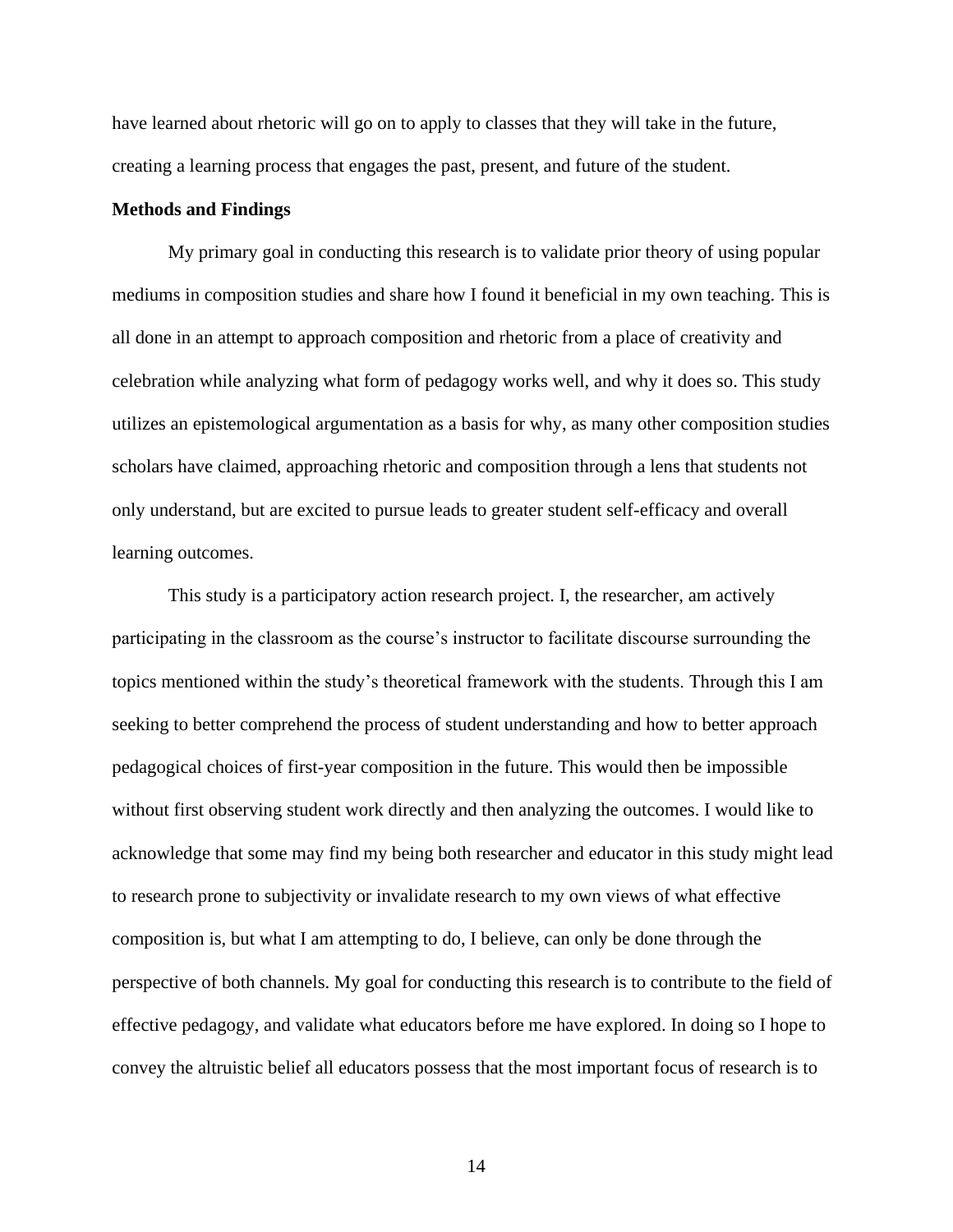aid our students in their ability to think more effectively and critically about the world around them and advance their ability to compose writing that illustrates that.

Three specific methods were used to gauge student response and development throughout the course: response posts, a reflection essay on their Tabletop RPG project, and a final guided interview. The response posts expressive compositional assignments where they were encouraged to reflect on the prior week's content and write about what they learned. These were utilized in order to gain an accurate, progressive understanding of how students were developing their understanding and writing throughout the semester. My goal with the reflection essay was for students to think about their composition process, especially due to this being their first creative composition project, and reflect on how they were using what we had discussed in the course to inform their creative process. Lastly, the guided interview was to address questions I had about how they felt utilizing gaming affected their overall understanding and course experience. All of the data was collected via the student's coursework within the class titled "English 103: Rhetoric of Gaming." This functioned as a general education writing inquiry course fulfillment at Chapman University. The course consisted of first-year through senior students, all of which were from varying majors and educational focuses. For the methods provided below that I used to record student learning it is important to note which week these responses came from in order to contextualize them. I will do so by organizing the week and the unique student's response via a key where the number represents the week (out of 10 possible weeks) and the unique student by letter (up to "Q", as there are 17 potential student responses). For example, week 1, unique student A would be represented as Student response 1A.

It may also be of interest what the week's content was in order to contextualize the student's responses, so I will provide that list below.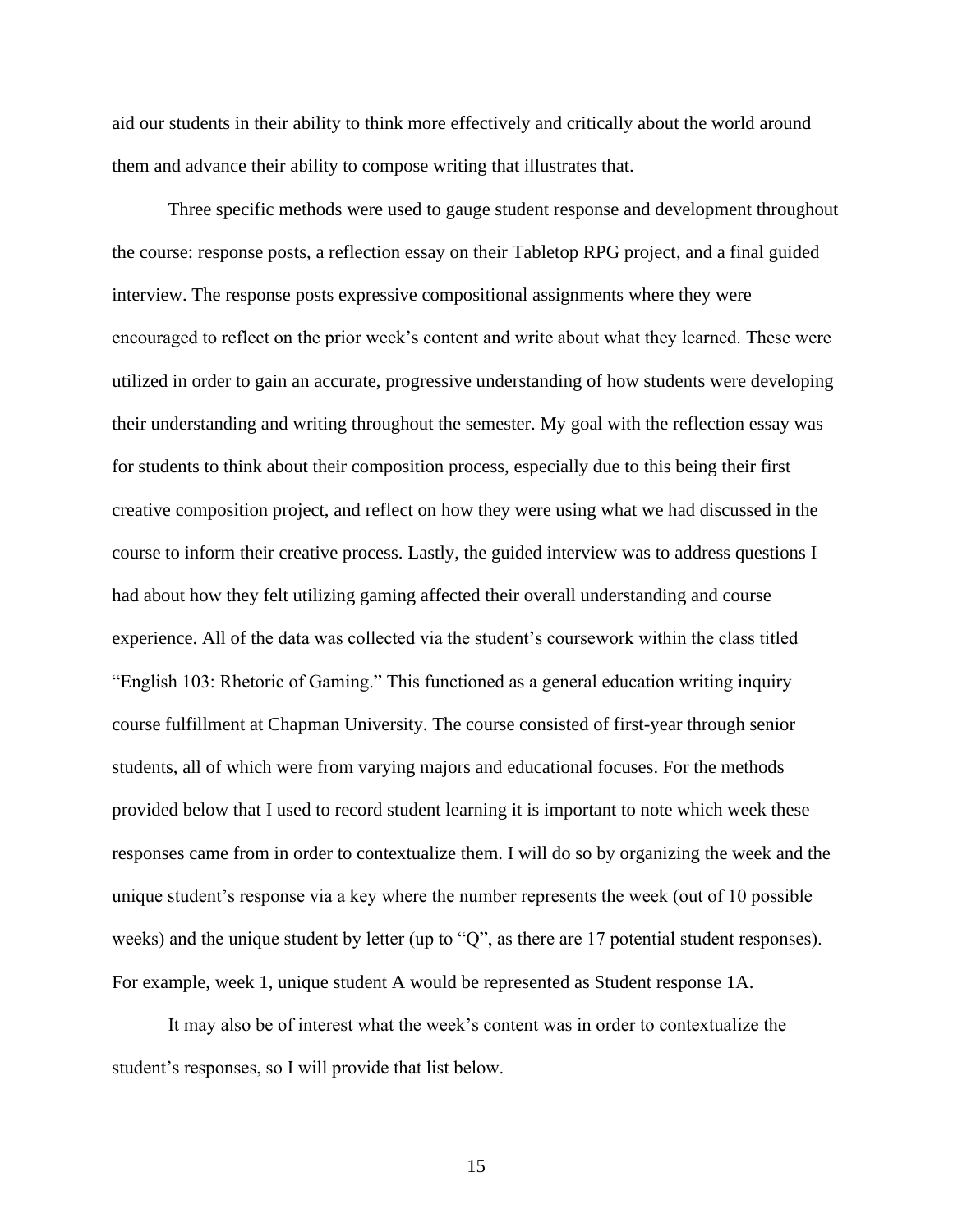Week 1: Audience and Intention Week 2: Affective Rhetoric Week 3: Procedural Rhetoric Week 4: Culture & Race Week 5: Feminism Week 6: Queer Theory Week 7: Community Rhetoric Week 8: Linguistics, Word Choice, & Symbolism Week 9: Reality & Perspectives Week 10: Difficulty & Accessibility

Fig. 1. Weekly Schedule.

#### *Student Response Posts*

The response posts were assigned in order to analyze progress throughout the semester, giving students an outlet to express their thoughts about that week's readings/assignments. I wanted to explore Chris Burnham and Rebecca Powell's recommendation of using expressivist composition in the academic classroom. I believed it would be helpful if students were able to express their thoughts and feelings without the critical evaluative nature of essays or open response quizzes. In addition to utilizing expressivist writing I also wanted to encourage reflection and replication. Although this stems from John Raucci's idea of replicating research done in the field of composition, something that this thesis somewhat enacts, the concept of replicating work or revisiting work to "[challenge, verify, refine, and extend] cherished (or perhaps entrenched) beliefs, practices, and pedagogies" (449) in order to evaluate whether we want to embrace or reject them is another reason I wanted students to revisit the concepts addressed within the prior week's curriculum. Students often reported their learning process to be something similar to Student 1L: "The video introduced a new perspective that I once thought of before, but my idea was somewhat vague, and this video helped me visualize that concept…As I watched the video, I was able to get a glimpse of my idea put into practice and presented in an effortless way to understand." Allowing students to express their cognitive and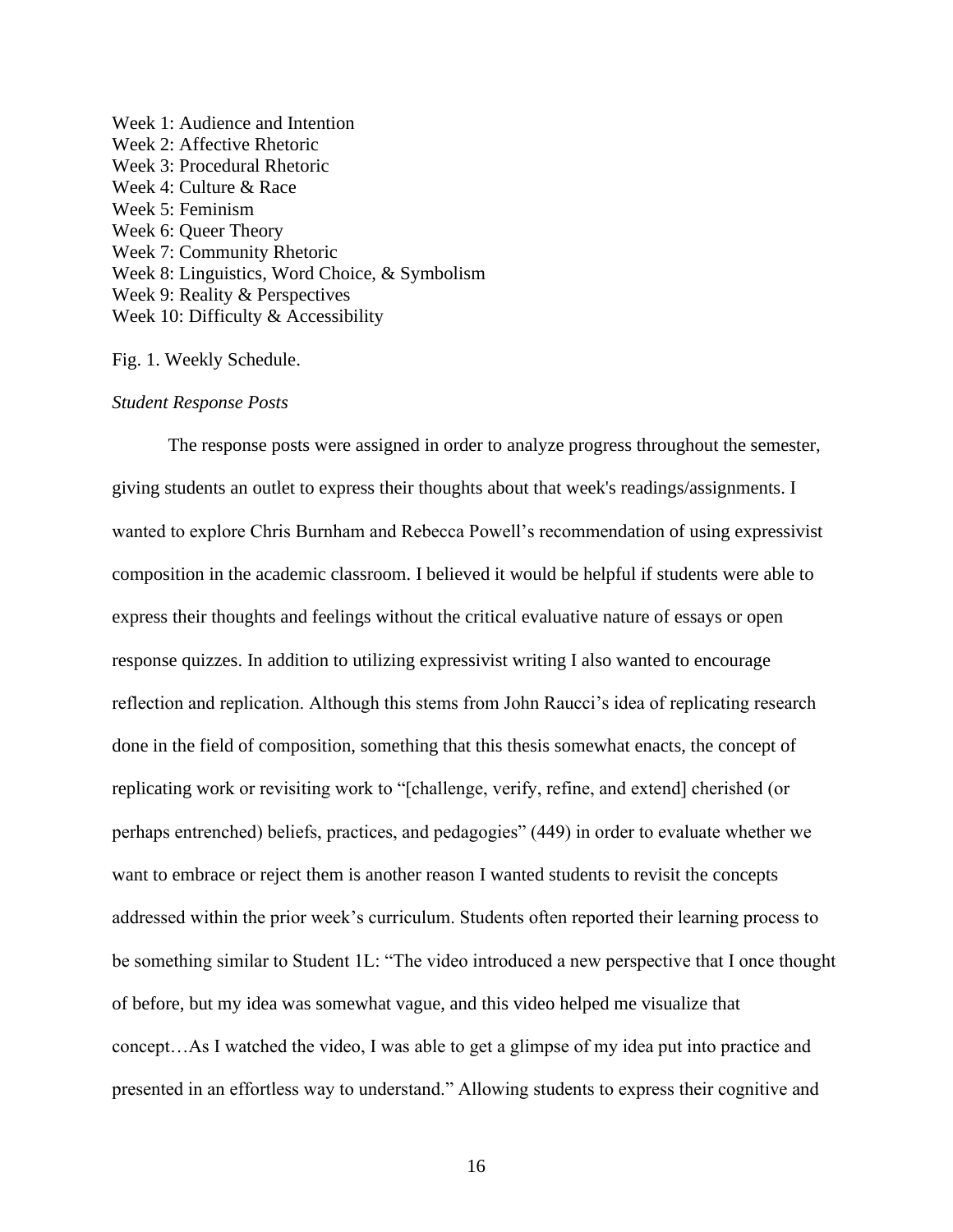compositional process helped me as the instructor to see where the gaps of knowledge were, what stuck with students, and what I can address going forward into the next week. I also found it interesting what students were more likely to write about, and how on certain concepts the responses were longer, expressing more depth and interest in that week's topic. Below is a graph that illustrates this concept.



Fig. 2. Percentage of Student Responses by Week.

Despite the responses being required assignments and a sizable portion of the students' grades, students did not always contribute to the response posts. In fact, there was a 100% response rate only 40% of the time. I include this statistic to bring attention to what weeks specifically engaged the whole of the class, these being four total weeks, two of which being the first two weeks, which I attribute to students being eager to participate early on. However, the third and fourth 100% contributions belonged to weeks 4 and 5, both of which directly focused on societal issues: Cultural and Race Rhetoric, and Feminist Rhetoric. I found it interesting that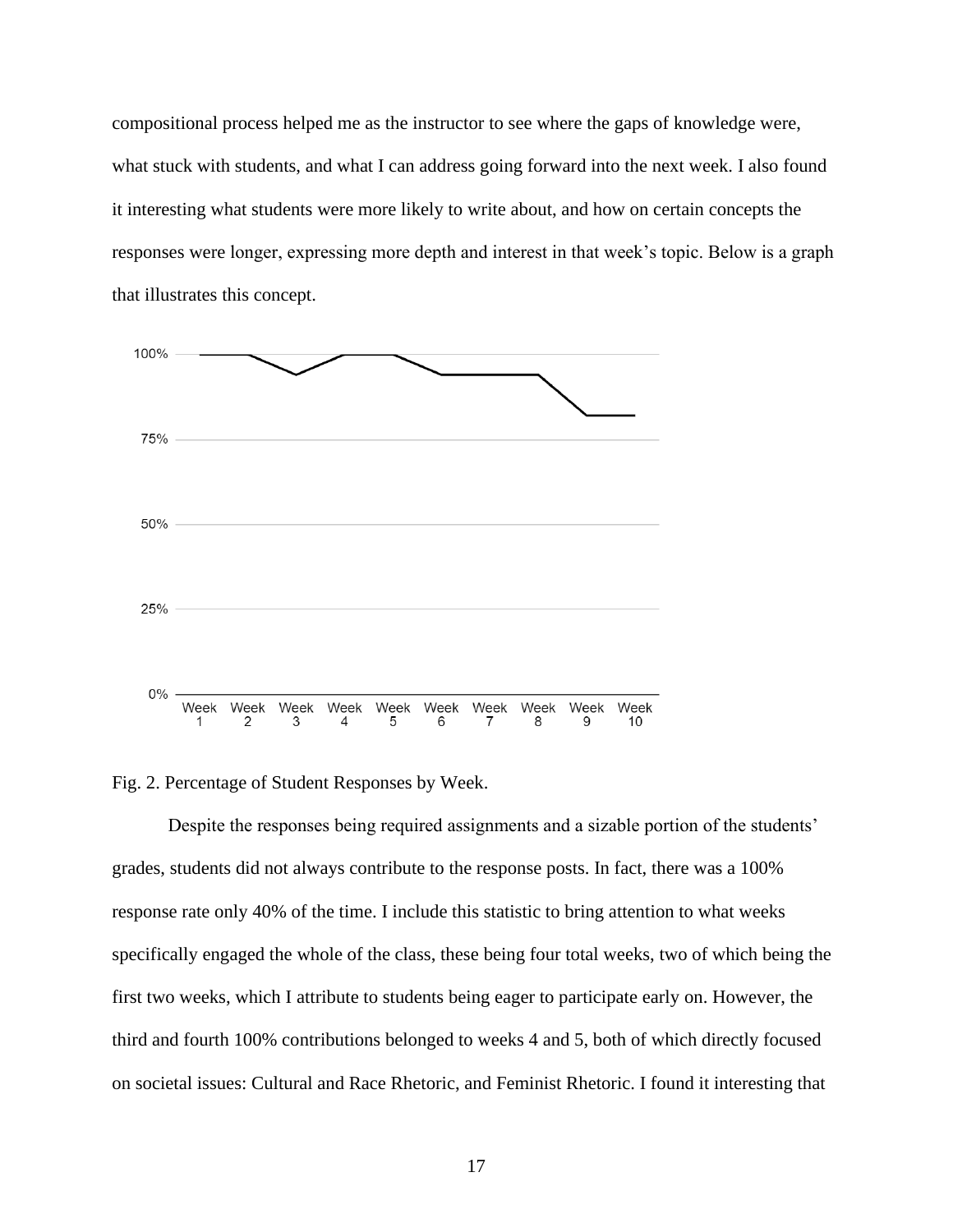students felt more inclined or wanted to participate during the weeks that had a common theme of dealing with human interaction and discrimination. This interest was expressed in the students' discussions as well. This particular excerpt was representative of the discourse expressed during weeks 4 and 5:

"This week what stood out to me is how some video games represented other cultures and races. I never really thought about it because I always used video games as a time to relax so things like that were not really what I would think about during that time… This sends messages to those playing the video game of how to perceive people of other races and cultures in a bad way because since they are so underrepresented when people do see them then it is in a way that doesn't really shine a good light upon them…This also made me take a look back at the video games I have played and come to the realization that some of the video games I have played have done the same thing. It made me think about how there could be a lot of great games out there or games that could be much better if they had represented other cultures and races but they don't exist because they don't fit the norm of the video game industry." (Student 4H)

Student 4H's response displays a rollercoaster of thought from expressing their own experience with video games as a form of escape to something that is a text in which they are actively interacting with. This realization proves to be jarring for them as they slowly begin to realize what societal structures are behind the composition within video games they have experienced. This illustrates the concept of collaborative composition, how the audience and composer are linked and in constant interaction whether they know it or not. These elements of created belief then bleed into other societal structures their audience places themselves in, and students begin to see how blatant certain detrimental narratives are being pushed. Student 5M displayed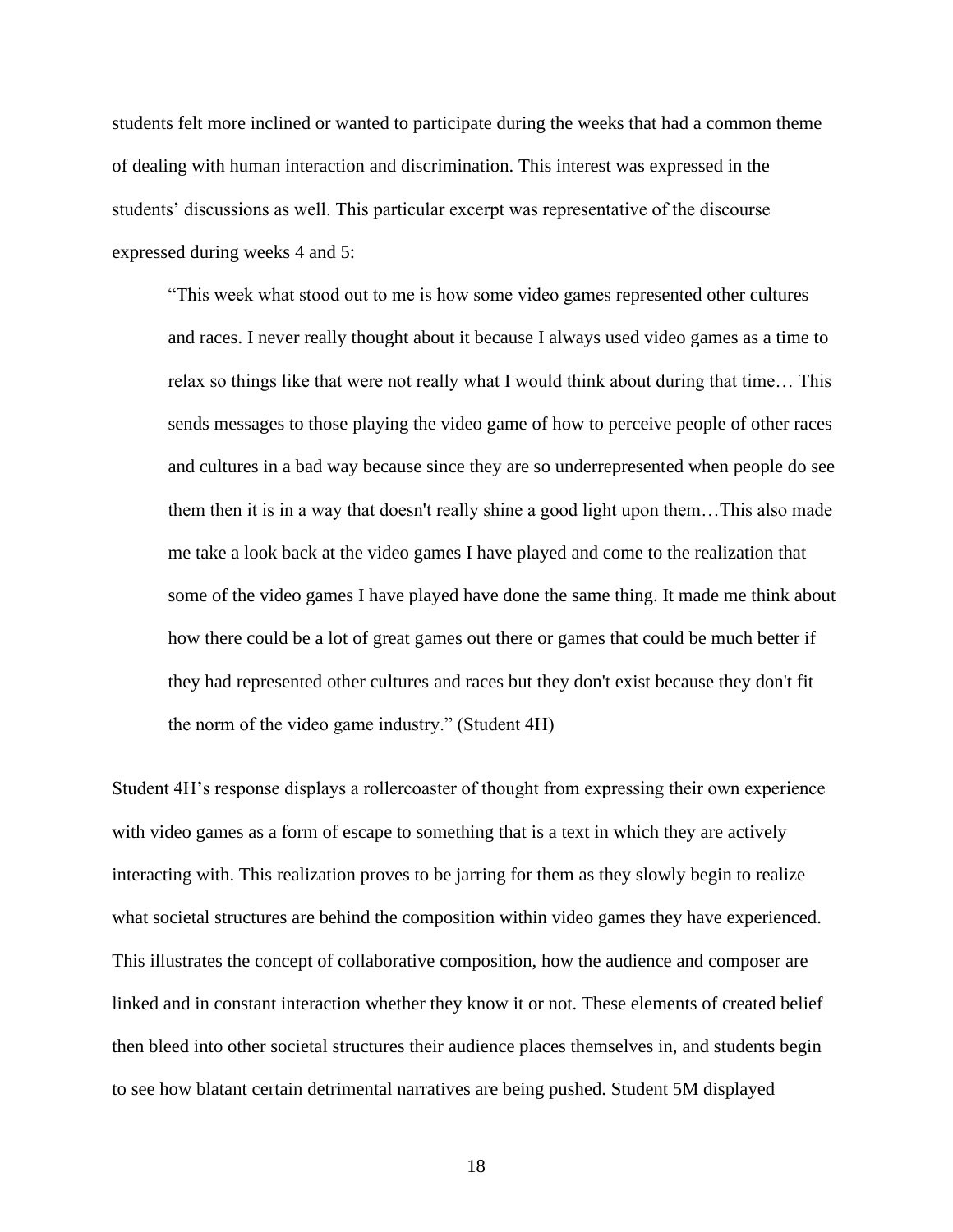ongoing problematic sexist tropes during our discussions of feminism in week 5. This opened the conversation more fluidly into discussing social structures at play within composition: "I now realize after watching it that mostly every game out there has your basic Mario story of [Princess] Peach getting captured by Bowser and Mario getting her. I feel like that is the most basic version of Damsel in distress" (Student 5M). Prior to weeks 4 and 5 we had been discussing procedural rhetoric through Bogost's examples within *Animal Crossing*. Students engaged heavily with *Animal Crossing*, and because Bogost directly references that game students were able to specifically see how procedural rhetoric functioned through the game's design. As we continued into weeks 4 and 5, students used games that they had experienced independently throughout their life to express complex thoughts about racism and sexism. Because the students had experienced Bogost do something similar, student understanding shifted from viewing games as something simply providing entertainment to cultural artifacts that reflect larger elements within the course. Analyzing the tropes Student 4H mentions they see within video games can help us better engage with real problems at play in our own contemporary culture. Besides the percentage of student response, I noticed a trend within average word count in weeks 4 and 5. With those two data sets we can assume that students were more engaged during these weeks due to the nature of their concepts.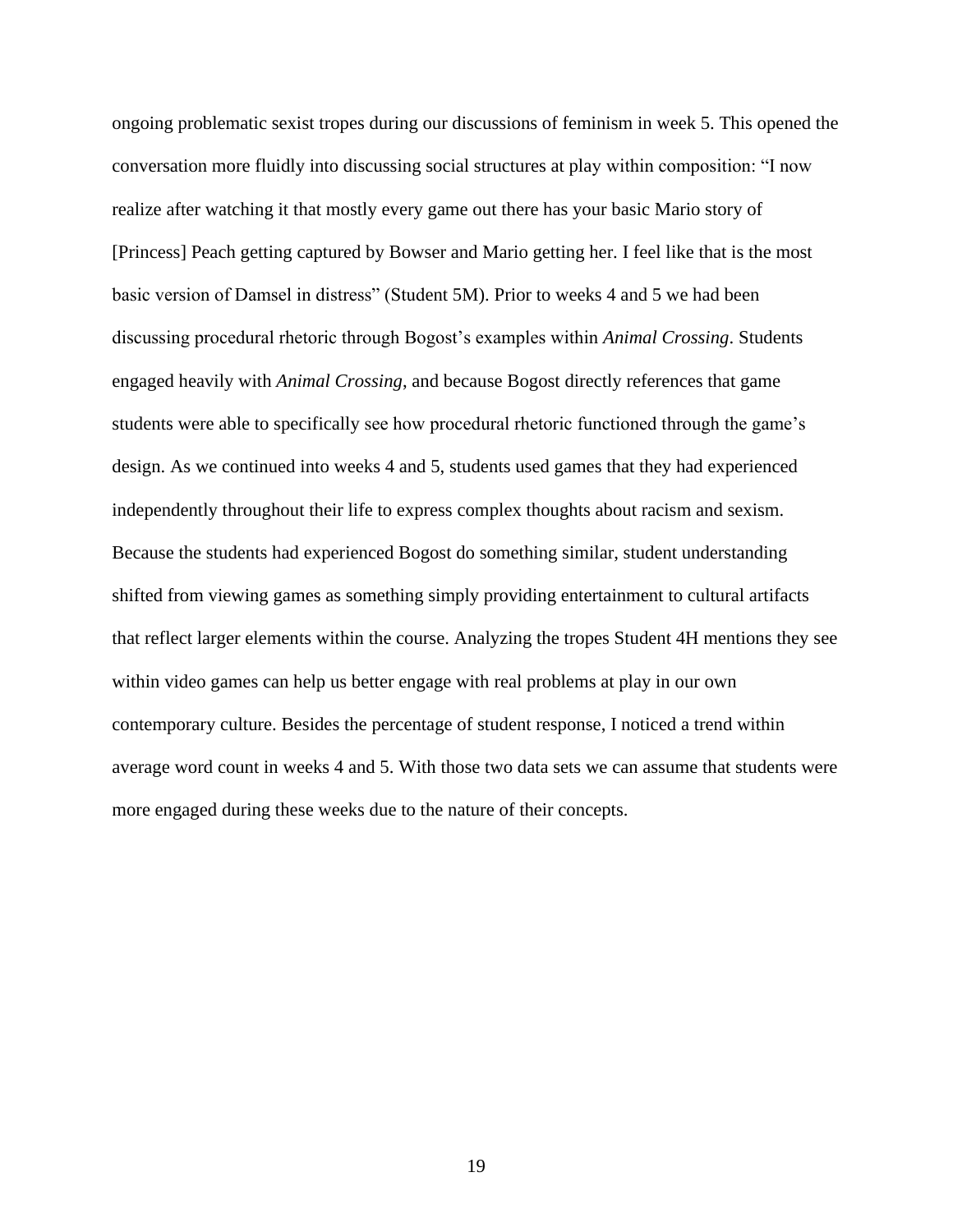

#### Fig. 3. Average Word Count by Week.

Average word count for student response peaked at an average of 255 words for week 4, "Culture and Race." and remained high during week 5 with an average word count of 245. I draw focus to this trend because it may suggest that the medium is not necessarily the main factor in student understanding, the data may indicate that students need to be engaged on a multitude of levels, their interest in gaming being only one of them. As students work with heavier, more important topics they are most likely to want to engage with the course's content. Gaming here may function as a sort of background enabler for students to feel more equipped when discussing social issues. Students came into discussion already aware of these tropes and social issues existing within games they had played, and were eager to speak on them. It may also have been an issue with accessibility, as students would rather watch a TED talk than engage with Bogost's academically structured article on procedural rhetoric. Both utilize video games to teach a rhetorical structure, but students wanted to talk more about the weeks with the videos rather than the weeks with heavier reading. Another element worth noting is how certain students were more likely to write more during certain weeks rather than others. For example, Student Response 3O was 77 words, which held insight about their response to week 3's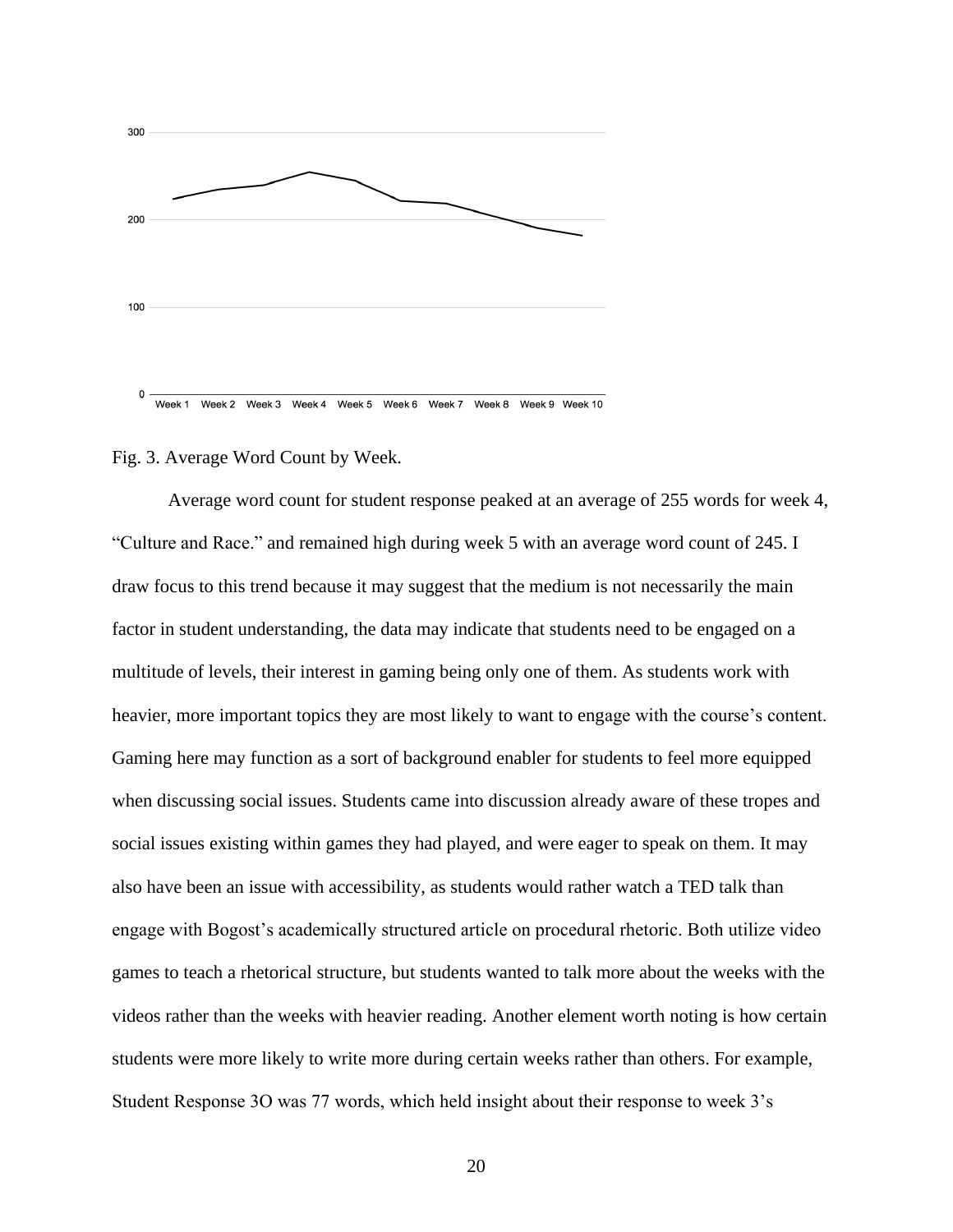curriculum where we began to craft characters for their Tabletop RPG project: "…These character creations are incredibly in-depth, and when one puts that much effort into constructing something, they have to develop at least a slight sense of connection to it, which helps to more fully immerse the individual in their activity." This response contains vague platitudes, shows forced interest, and a more academically focused response rather than one where they reference their own thoughts on the content. This response is in no way a lackluster one despite its word count and rhetorical intentions. It offers elements of reflection, further understanding of the creative compositional process, and discussion of what the student would employ in further elements of the class. Whereas the student goes above and beyond in their response about race and culture a week later:

"What I found most interesting this week was the class' discussion on identity/representation, and the differences between people's perceptions of the two, mainly representation. As we were prompted to write about what we thought about what representation is, I immediately thought of minorities in America being represented in

popular forms of media, whether it is in games, movies, or music." (Student 4O) They go on to mention various references to the week's assigned video, connect their thoughts from gaming to representation and identity, and provide an example that they witnessed growing up playing games. Here it is plain to see that the student had a personal investment in the course's curriculum that aligned with both their interest in gaming and the societal issues of racism at play within all forms of composition. They speak in first person, discussing elements of the course's content that they found useful, interesting, and connected with. Student 4O even mentions that they understand this problem to be at play within all forms of popular media. This illustrates the idea that no matter what the course's popular medium is, students will be able to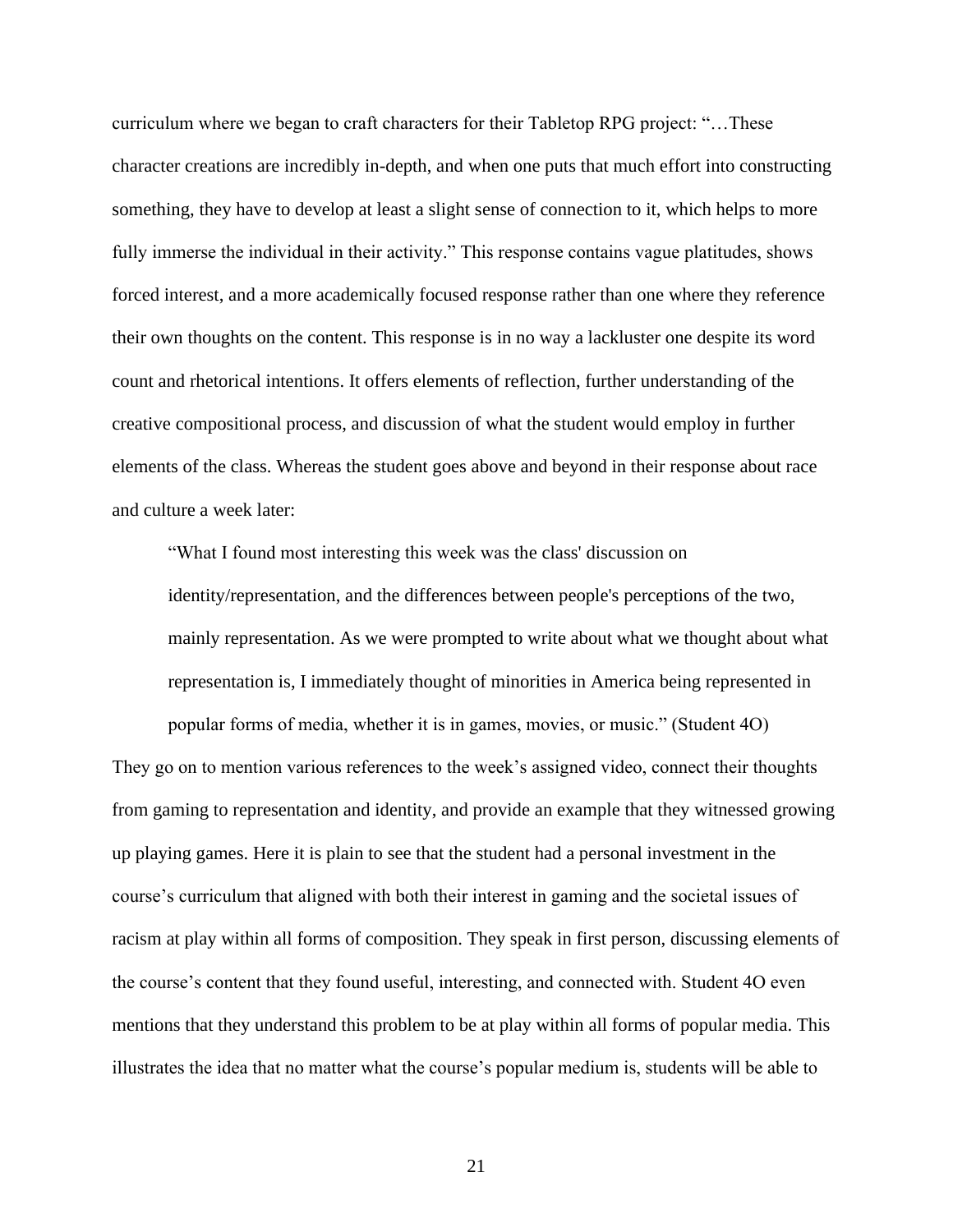identify the rhetorical structures within them. This returns us to the idea that even prior to the course's beginning, students see a composition class that deals with a prior interest of theirs, in this instance it is gaming. Having experienced identity and representation through gaming, Student 4O is more equipped to discuss complex topics like racism because they are already a few steps into the conversation. Similarly, it was perplexing to see how likely students were to use video games they had played independently prior to the class in their responses.



Fig. 4. Total Video Games Referenced.

Throughout the student responses over the course of 10 weeks, 52 unique video games were mentioned independently by students, 12 of which were originally intended to be discussed throughout the course's curriculum. Because video games are less accessible for students due to requiring unique consoles to play them on, difficulty of completion, and in most cases take an extraordinary amount of time to finish, I had intended to reference twelve video games in the curriculum but not require the students to have played through them. The video game discussed did not necessarily matter other than providing certain elements I deemed to be most accessible for students. These were things like difficulty and affect that pervade every game. Through this fluid approach, students felt that they could apply the concepts we were discussing about composition to games that they have played where they saw these concepts mimicked. It did not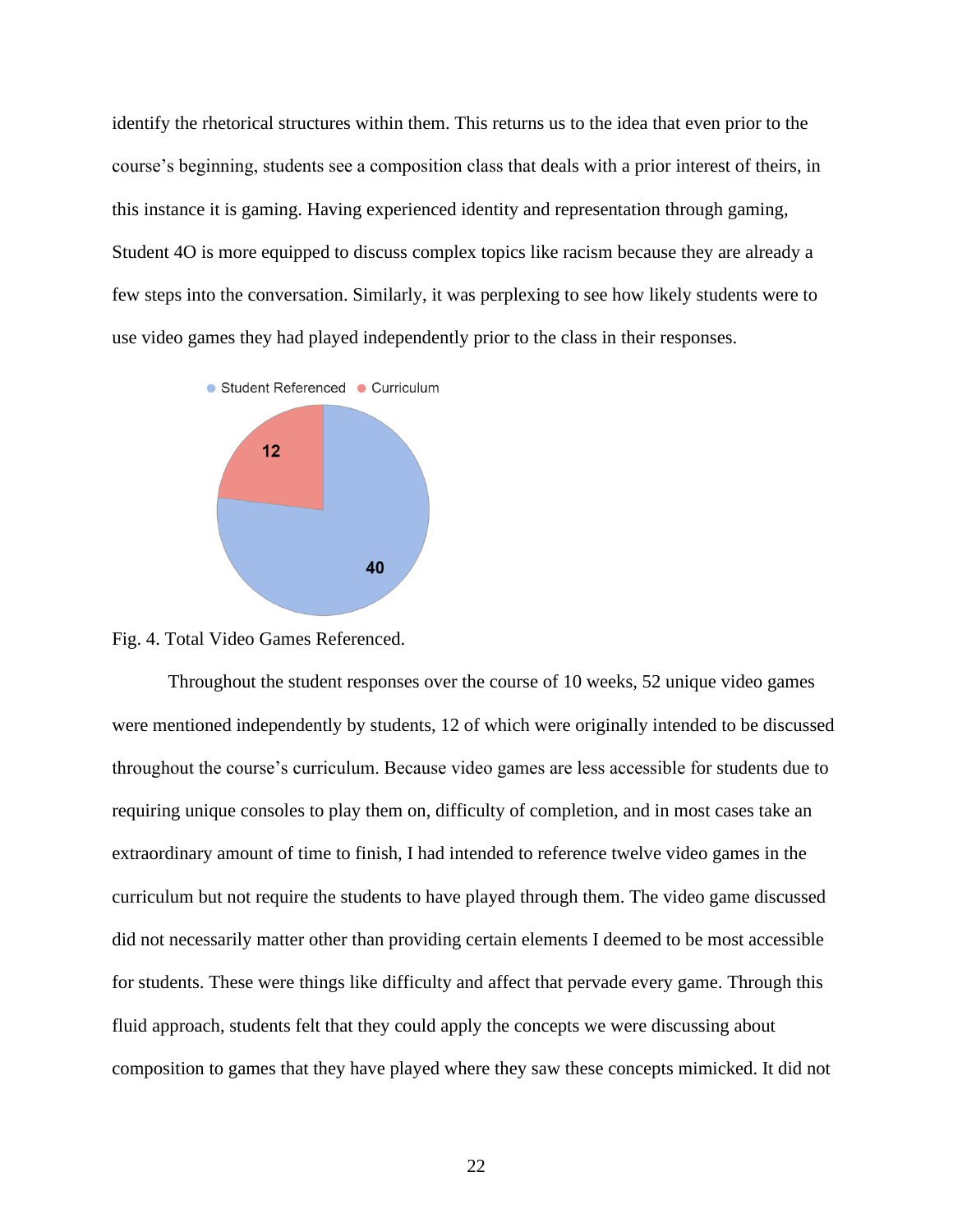matter whether I, or other students, had played the game, because the focus of their composition was not on the game itself, but rather the rhetorical concepts we were discussing as a class. For example, in our discussion of collaborative composition we utilized speed running, where the game, or task, is completed as quickly as possible, to explore the idea of how a community comes up with rules and how that affects the way the audience experiences the text, or in other words how the player plays the game under this set of new restrictions. Students were then able to take games that they have played prior and apply them to the rhetorical concept exhibited through speed running much like Student 7F:

"…We learned of the importance these superficial structures hold to the speed running community. While "speed running" may be considered a form of cheating in the case of actual gameplay, it becomes a perfectly valid and even praised "sport-like" actively for the games' player base. These practices have become so popular that entire sub-genres of the concept have been constructed with varying roles of what the community believes to be "credible" gameplay, ranging from glitchless runs to any percent runs, all with the

goal to beat the game in a way the developer did not originally intend. (Student 7F) The student also mentions how gaming communities contradict themselves, actively changing their rules, reacting to the game's changes, and developing their procedures as time goes on. In this response one of the most important elements is how the student comes to see the video game as a text that changes along with its audience. This student's experience with analyzing the existence of speed running communities proved to be a positive pedagogical choice for discussing epistemology. Alongside Bogost's theory of procedural rhetoric, Student 7F is referencing our discussion of Martin Ricksand's "Twere Well It Were Done Quickly" which provides a litany on how gaming communities decide criteria on effectively evaluating what is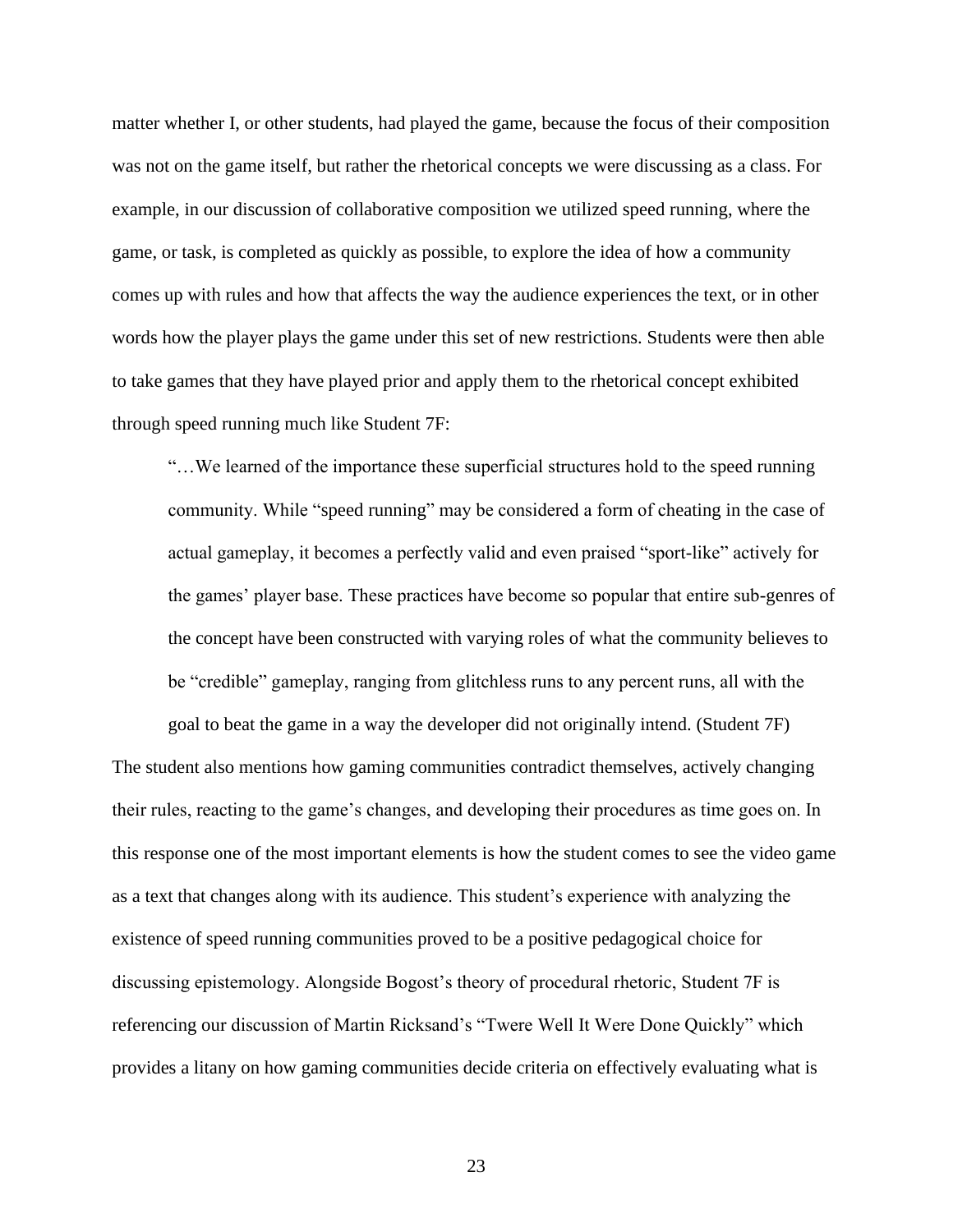communally acceptable in what is called a speed run. In this way, Student 7F is commenting on how Ricksand's article emphasizes a unique form of community input that other mediums do not necessarily possess. Student 7F exhibits a passive discussion of epistemology, something that we discussed throughout the course's entirety. Student 7F's explanation on how the meaning of cheating shifts to make room for speed running's differing view on something that in normal societal structures is deemed as unacceptable. This ties into Bonnie Ruberg's thoughts on a queer approach to gaming, and how playing a game differently than socially acceptable offers new and unique perspectives. Additionally, Student 7H addresses how speed run groups collectively decide what is allowed and what is deemed to be unacceptable, subliminally analyzing speed running through the perspective of collaborative composition. The community actively changes its rules, in turn changing the original text's experience itself. Through conversations like this I was able to discuss with the students the idea of canonization, and how societal ideals begin to form around what comes to be communally accepted as fact or fiction. Studying composition through the medium of gaming approaches the author/audience relationship through a different perspective that traditional texts might. Because of this students were able to come to understand that a societal canon, much like the rules of video games, are malleable and constructed by their contemporary society. Understanding this theoretical approach to community in relation to composition helped students understand broader concepts like how culture or societal structures construct rules and limitations. Although utilizing a concept specific to video games helped explain and contextualize broader, more complex systems like canonization, collaborative composition, and epistemology helped students gain a better grasp, through this, students grew comfortable referencing certain video games directly to express their thoughts rather than leaning on the academic text that was assigned for that week.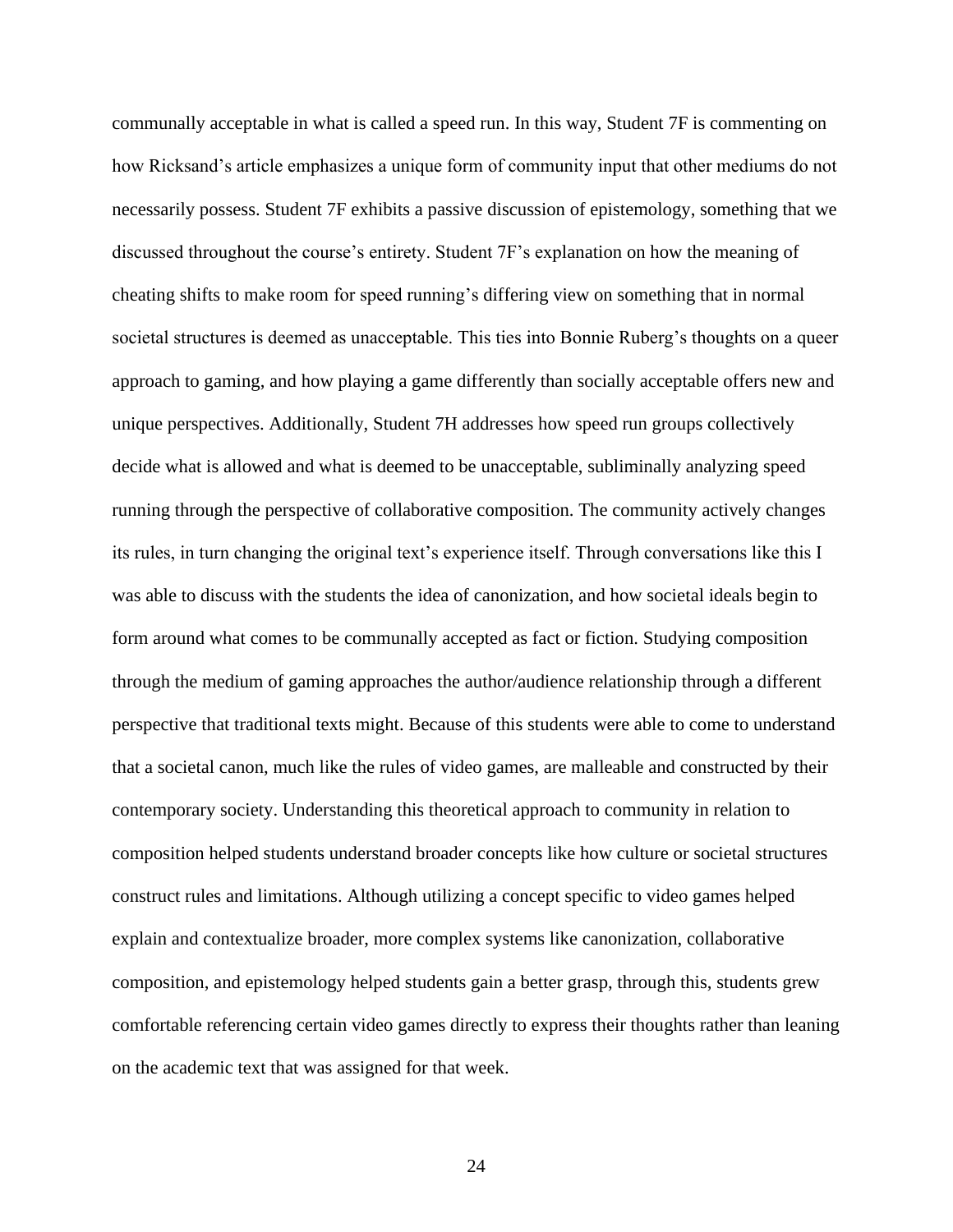

Fig. 5. Direct Video Game Reference Vs. Assigned Text Reference.

It is flawed to believe that student writing has quality only if it possesses the attributes of referencing the course's content, but in terms of relevancy, I believed this perspective to be an accurate scope of how students actively engaged with that week's content. With this data set it is important to note that these are not exclusive. Some students referenced both a video game and the written text for that week in their responses, and therefore contributed to both data sets. Each week students were given a written text to read alongside a video that usually included a specific video game being referenced. The first and last weeks had a low number of responses that contained either of these qualities. Week 1 may be due to students still trying to figure out collegiate writing, class expectations, or what the class's concepts exactly are. They are ill equipped in terms of the course's terminology, and are still developing their writing style, but are familiar with popular video games or games they have played themselves. This led for the opening week to have a much higher percentage of students just talking broadly about games they saw the first week's readings exhibited through. Week 10, Difficulty and Accessibility, may be due to students having a fairly large project, the Tabletop RPG, due that same week, or the week's content being more difficult or less engaging than others. This happens also with Week 6,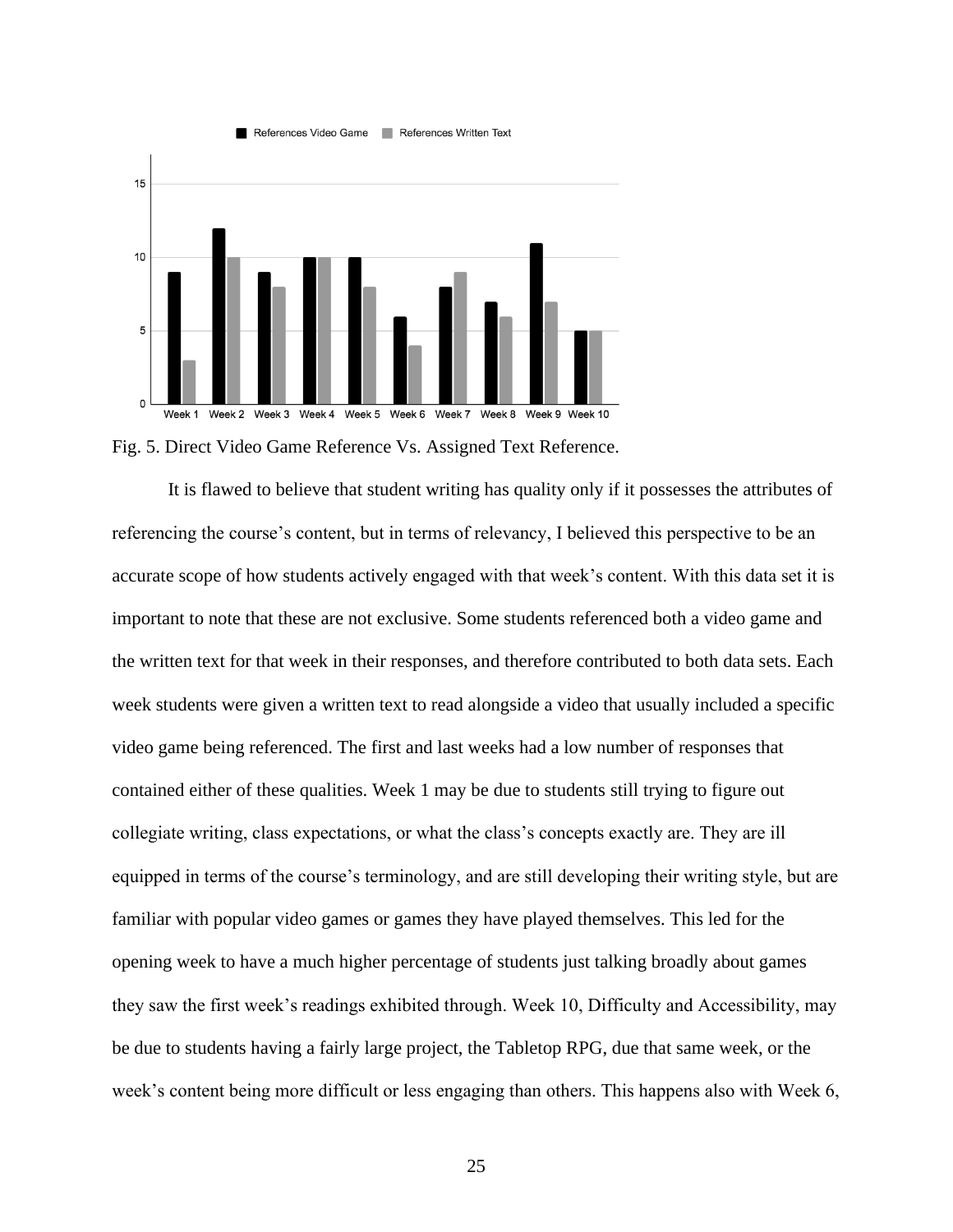the same week their Rhetorical Analysis essay was due. The numbers were relatively similar: 8.7 responses on average referenced a video game in comparison to a 7.0 average that referenced the written text. This may show a tendency for students to be more willing to portray their knowledge through the medium rather than addressing the concept directly, which can be detrimental to student understanding if used without some sort of connection to the curriculum's main concept. Although I wanted to stray as far from creative limitations on their composition as possible, from a pedagogical standpoint it may be worth requiring students to reference both the medium and the written text in order to receive full credit if the professor believes the students to not be actively engaging with rhetorical and compositional concepts. However, in this class's case it was clear to see through their writing and in-class discussion that they were making connections between the two on a weekly basis. I also wanted to observe how they would approach this connection with the fairly little guidance given to them in the response post's assignment description, which can be seen in Appendix C, and as the semester went on more and more students began to do so, as you can see in Fig. 6 below.



Fig. 6. Individual Student Responses That Utilized Unique Terminology by Week.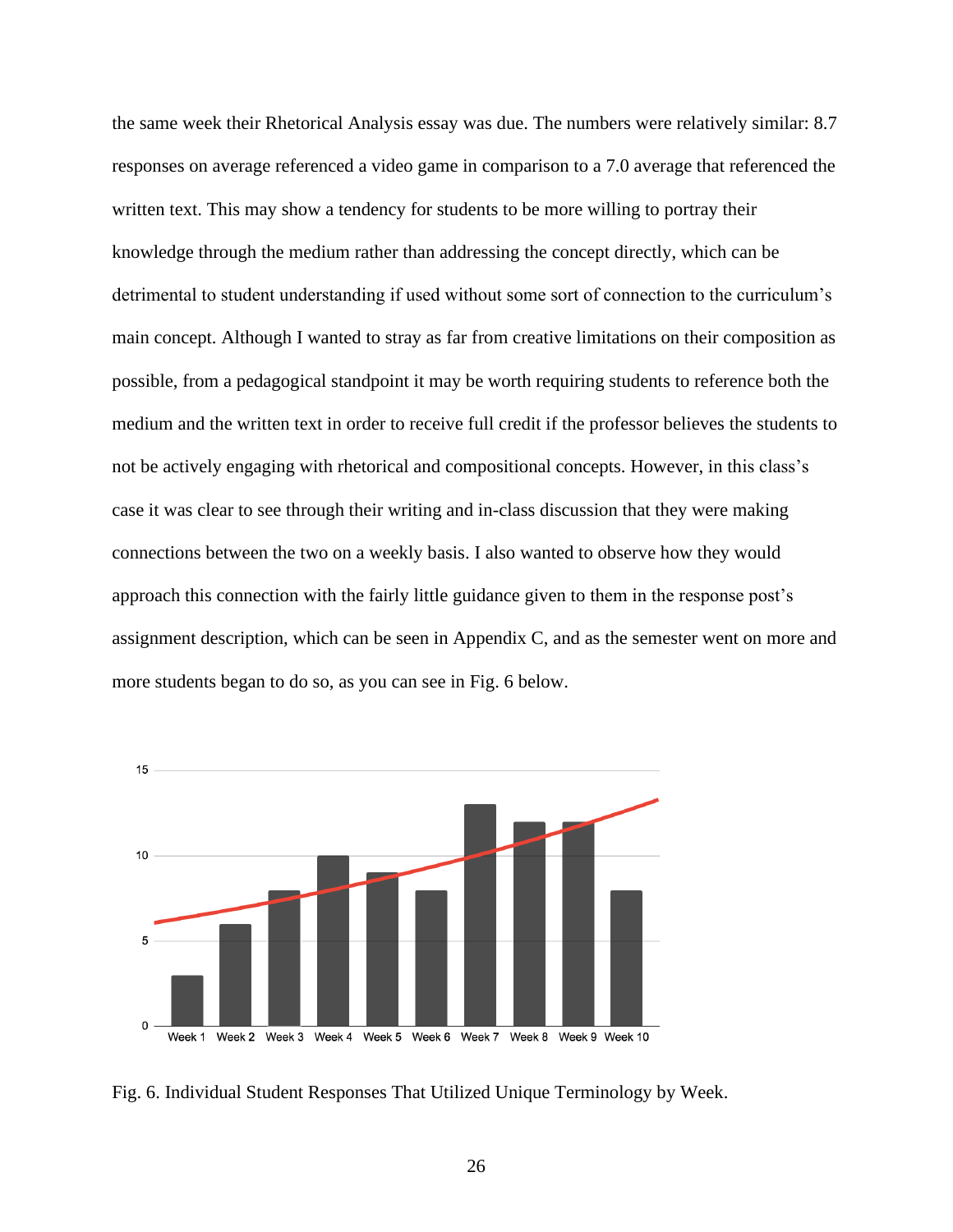The trend line was used in tandem with the bar graph to express a somewhat consistent progression of students adopting compositional terminology to their own rhetoric. I coded "unique terminology" by taking certain terminology found in the written text we were discussing that week and scanning student responses to see if students themselves used them in their language. The unique terminology varies week to week, for example, the responses for Week 1 - "Audience and Intention" were scanned for the terms "audience, intention, speaker, invocation." Variations of these words such as "invoked" for "invocation" were factored in as well. No more than 5 terms were scanned for at a time.

An interesting element of this class and how students approached their understanding of rhetoric and composition through video games was seeing students struggle to reevaluate their prior understanding of elements found in games and start to place them in line with composition. A lot of this struggle was shifting their concept of language:

"My biggest takeaway from this week's lectures and homework was the discussion regarding if text and voice chat between players in games are considered as composition. After the discussion in class, I went home and took a moment to really think about this concept. Initially, my argument was that only the text messages in video games count as composition because they become recorded data and can be used to alter the course and result of a specific match. (Student 7L)

The student continues to explain that their overall realization was that the text they needed to focus on was not simply the actual written communication between players, but what that communication was accomplishing. Student 7L's response sheds light on how students shifted their ideas about these concepts from seeing a text as something solely found within writing into a broader concept. They began attempting to answer questions that Roozen posed,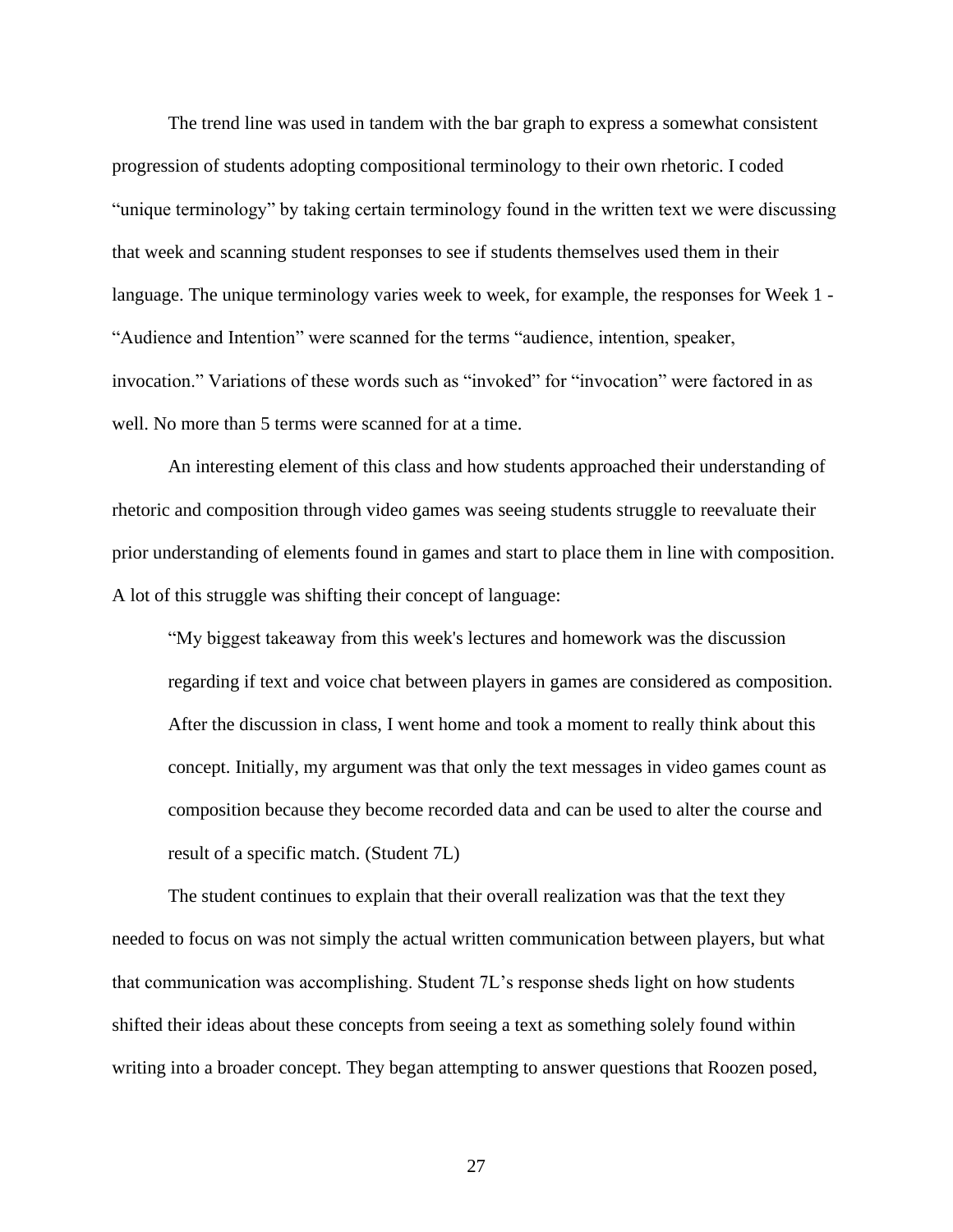trying to figure out what the game they enjoy playing attempts to accomplish with its audience. At first, they had a difficult time in integrating what they had perceived to be communication, team elements, and strategy as independent from the concept of what a text is/accomplishes. Because they had read Roozen prior to this, you can actively see the student try to figure this out through writing. Their answer changes a few times, not showing confusion, but more so a gradual wrestling with the vernacular of text, composition, and communication. My hope was that students would not only become more effective writers in general through this linguistic acquisition process, but to then go forward and integrate additional academic terminology into their own cognitive encyclopedia. If successful, students will progress into their next courses and future encounters with any text equipped with a different perspective on what that text means, what its goals are, what the target audience is, and if it succeeds in using rhetoric effectively. Not only did their language begin to change over the semester, I began to see students more frequently referring to a game as a text, the game's designer as its composer, and its player base as its audience.

#### *RPG Reflection Essay*

The Tabletop RPG was assigned in order for students to better understand how their initial composition will change when it comes into contact with the audience, ultimately producing a form of collaborative composition. This project has an additional form of collaborative composition in that the students were placed into groups and had to work with their other group member's creative approaches in order to come to some sort of conclusion in how they were to present their narrative. Tabletop RPGs are a unique form of gaming that not many students had experienced prior to this project. Understanding how tabletop RPGs are played at first proved to be a large hurdle, but after I took a class session to prepare a "campaign," which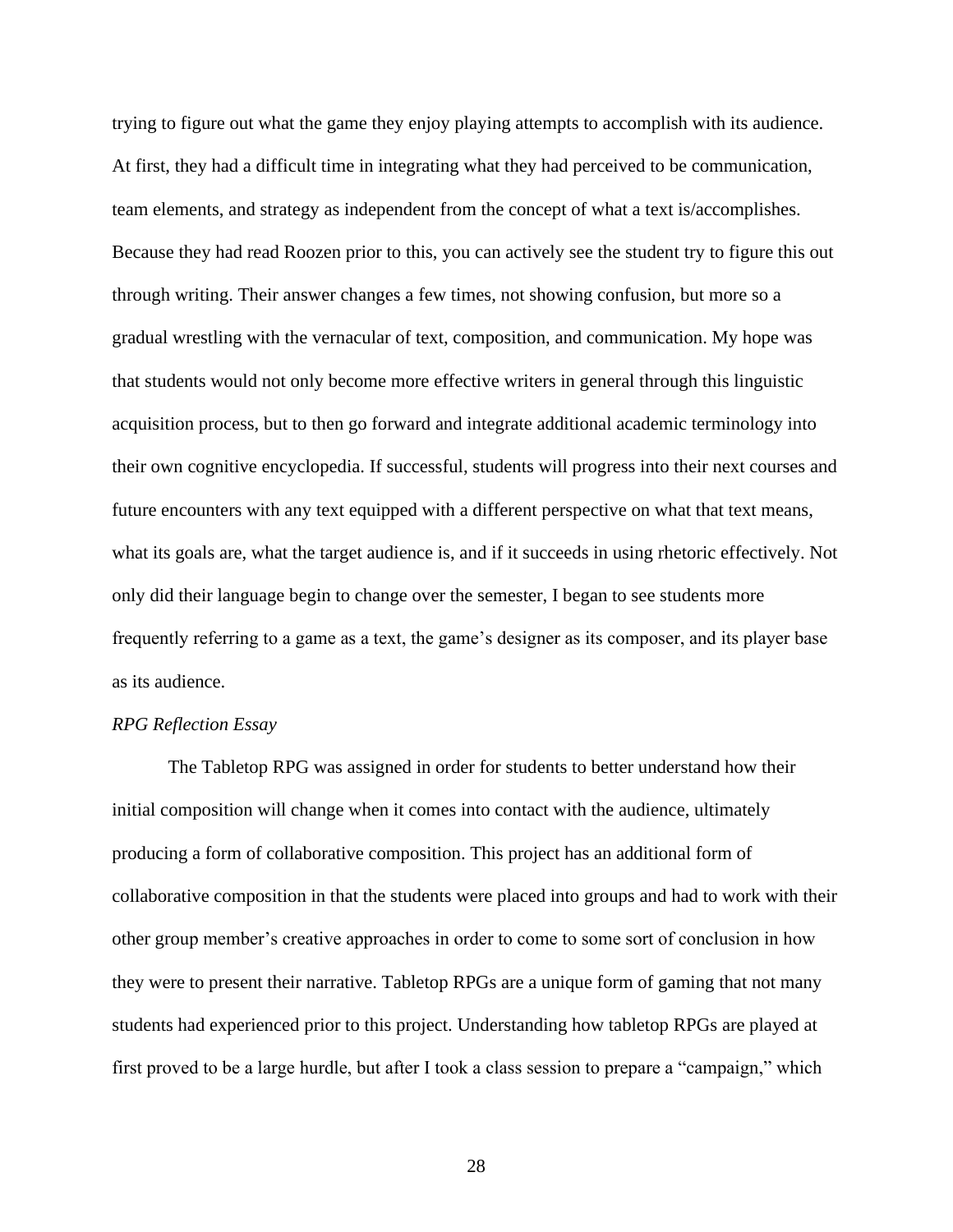tabletop RPGs call short, contained sessions, students were able to better understand what was expected of them for their project. The groups were to come up with a common narrative beginning, characters, and settings for their players to play through. However, the students were at first uncertain that much of the story would be improvised due to allowing their players' choices to guide the storyline. The students would then lead a session of their own in separate rooms which I walked between as well as recorded so that I could listen to the parts I missed when I was not in the room. I wanted students to experience firsthand the transformation that happens when a text is presented to an audience, how that audience interacts with the text, and how it ultimately changes from what the original author intended. Through the player's interaction with the group's original text the narratives branched, took on new and students often claimed "More exciting moments than anything my group had previously prepared" (Student K). My hope being that the students would transfer this concept of collaborative composition to all aspects of their composition and others they come into contact with.

Collaborative composition proved to be a challenge to students at first. Creative directions clashed, and in some groups, students went against the assignment's prompt and designed storylines or characters that were unique to their own, thinking that their vision was best for the narrative. Something that could have been better explained pedagogically through the assignment's instructions is that the point of the assignment was not to create a great story, but to work collaboratively and experience collaboration on all fronts, some students struggled with this element because they may have not previously had experience with collaborative composition:

"...This project was a group effort... At first, we couldn't agree on what the main story was going to be…Instead of coming up with a whole story on my own, I had group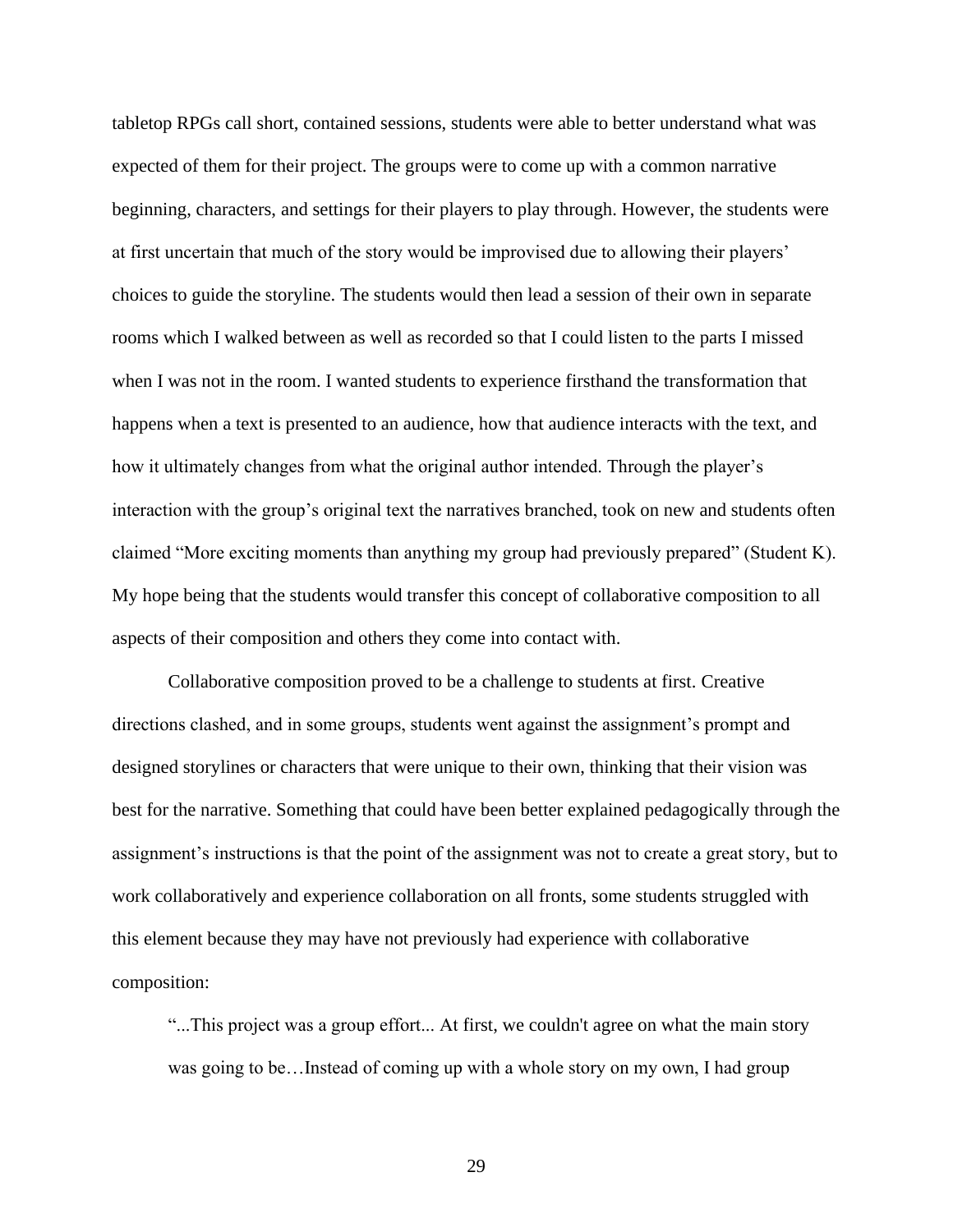members to help me... Although, when I presented it was hard to get my players to follow these great ideas. The players were allowed to do whatever they wanted so it was hard to make them follow my great storyline. So in terms of composition, it was easy to come up with a narrative with my group. Following that narrative when I presented was very difficult." (Student B)

Student B's response begins well, but they focus more on the benefits that come with having more group members and display that they ultimately fail to relinquish the reins of creativity to their audience. They saw the players being allowed to do whatever they wanted as a negative element of story making. The student then performed poorly when the project was presented because they kept trying to force their original idea of how the narrative should go, which made the audience feel as though their input was invalid. Another student, Student A, found something like this to be more challenging than if they were just assigned an analytical essay:

"... I learned that doing a creative focused group project is harder

than a group project based on facts or things learned about in a class and applying it to a topic of interest. The reason being, when everyone in a group is creative, or maybe some are not as creative as others, agreeing on ideas can be very hard to achieve." (Student A)

Despite some of the problems of this assignment there were students who successfully understood and executed the assignment in a way that showed their greater understanding of how the text they created can come to interact with their audience. We had briefly discussed character development through an excerpt written by Christopher Rudolph Consorte on "Character Development of Dungeons and Dragons and Episodic Television" which Student F found useful:

"What helped the most for my group during the composition process, at least for me, was the document on [Consorte's writing]. In particular, the section on how "dialogue can be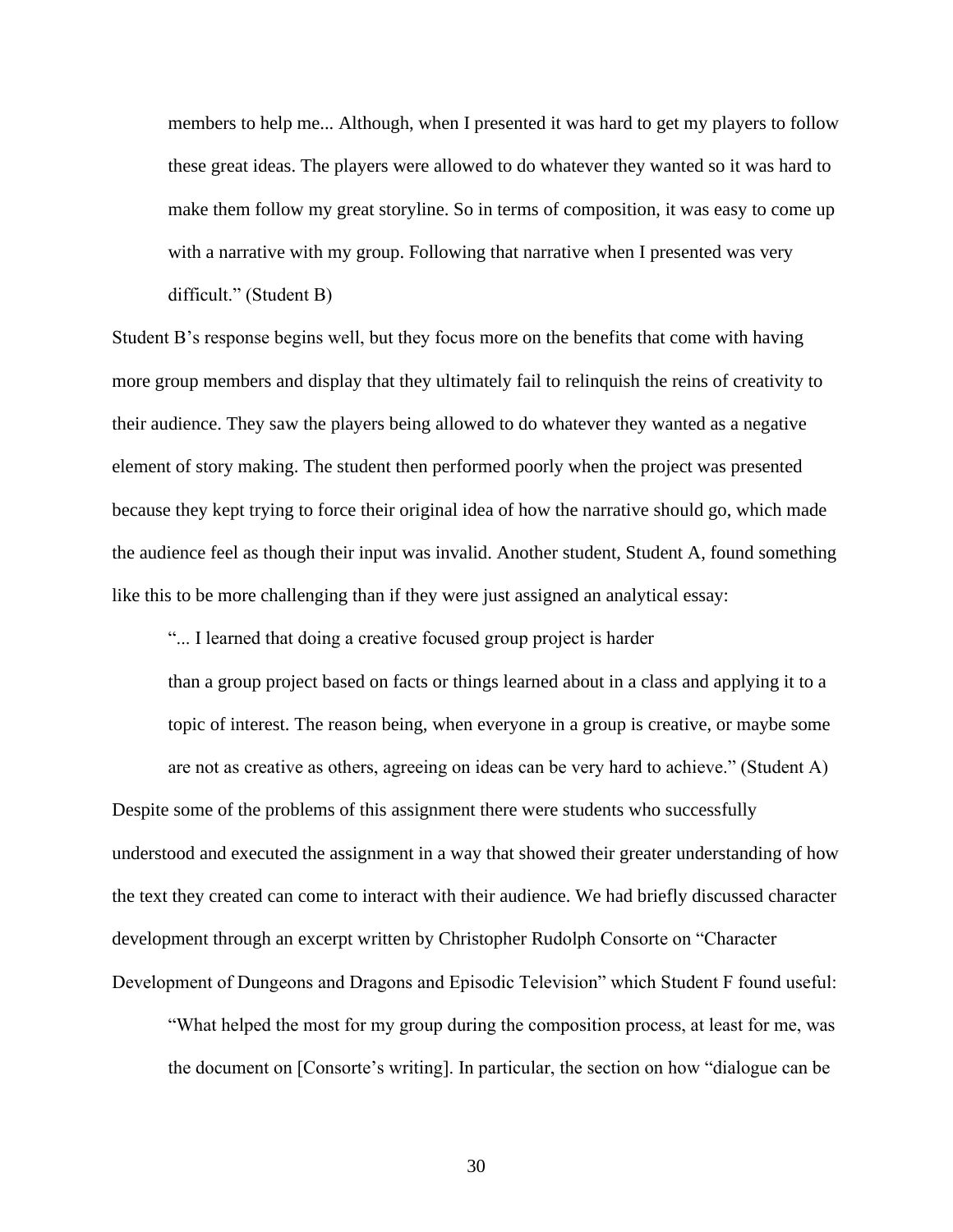used as a tool to analyze how characters interact within their dramatic universe" (Consorte 5) was very useful. Employing this ideology, at the core of our project, we were able to establish characters whose personalities were born from the interactions between the players." (Student F)

The last line of Student F's response encapsulates the purpose of the assignment perfectly, for students to see the collaborative process, create a new textual composition that can be dissected through both original intention and what it transforms into, and understand how those characters are situated, much like the students themselves in our own contemporary society, in regards to the structure around them. The students also referenced our first few weeks often in their reflections. The concepts of audience and authorial intention helped students view their position in both sides of the assignment, both as player and presenter:

"Another concept that immensely helped me with the RPG project was Audience and Intention from week 1. "Games do not change the rhetorical considerations of the audience, though they make this a much larger concern than it might otherwise be." (Wood 125). When working on the project, I spent a lot of time thinking about how my composition will relate to the audience. I wanted my story to head towards a specific end goal, but what happened from the start to end did not matter so much and could be left more up to the player…The audience and intention concepts helped me understand what I needed in my composition for my audience in order to achieve the end goal that I wanted for my RPG session." (Student H)

Student H was able to acknowledge games as a medium rather than as a form of popular culture we were inspecting. This allowed them to think of the assignment as composition, something they were actively participating in crafting on both ends. One aspect of this response that I worry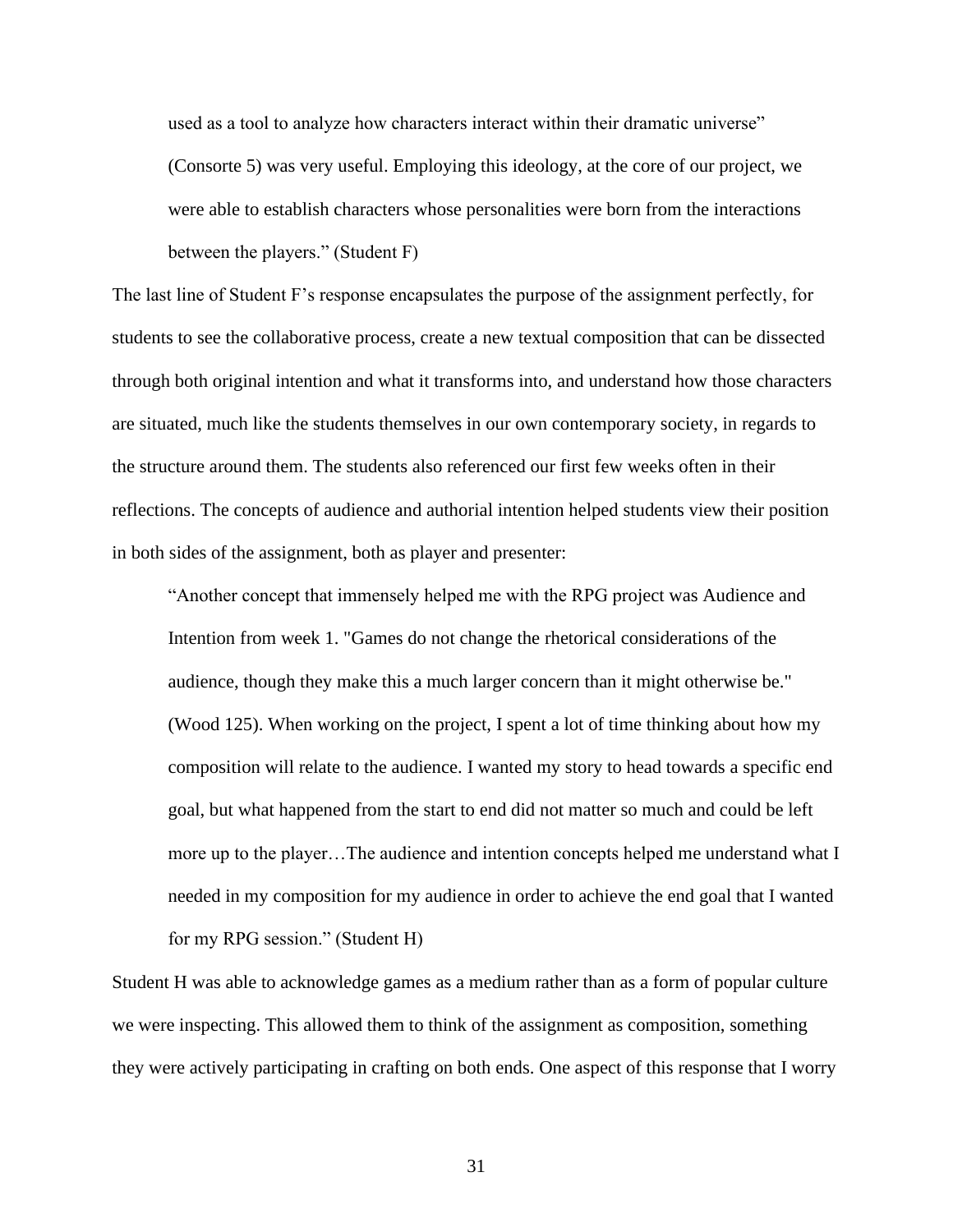about is how the student expresses they thought "a lot" about how their composition will relate to the audience. Although that is an important element, overtly prioritizing your audience might often yield ingenuine forms of composition. This hyper focus on one's audience was something that led to be the primary struggle students had with both their reflection essay and the Tabletop RPG project in general. Because the audience was not a passive one, something that students are used to experiencing with their composition, they often prioritized the audience's role rather than their role as the composer. For example, students would try to control their audience's reactions to their composition rather than allow the audience to interact with the world and characters the group had created. However, the students that relinquished control after creatively composing the characters, plot, and setting, were able to see the process as a collaborative one, where composer and audience interact in order to create the text and its meaning.

#### *Guided Interview*

The guided interview asked questions that could not be organically addressed within the course's assignments. My hope was that students would answer genuinely about the class as a whole, as this was performed at the end of the semester, and did not affect their grade, providing me with a more accurate representation of how the students felt about using gaming as a medium to address composition. I wanted to hear directly from the students, give them time to assess their own thoughts about the class through additional reflection, and speak their mind openly on whether or not they believed certain aspects of the course to be beneficial to their overall understanding of composition.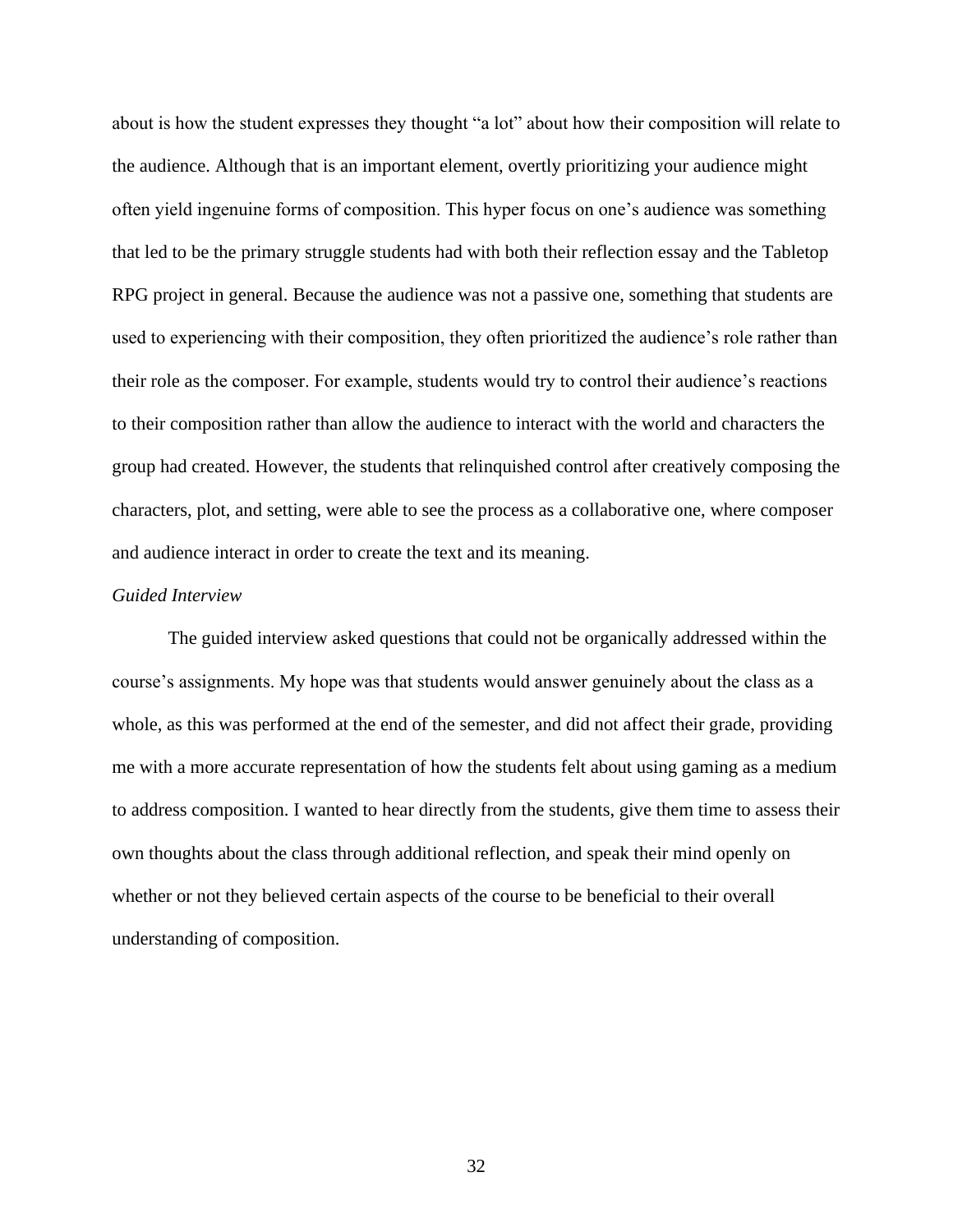For question #1: "How do you feel about utilizing gaming to discuss composition and rhetoric?

Student A's response reflected that of my original goal: To meet students where they already have something in common with composition, whether they know it or not, and use that medium to convey elements of composition in a practical manner: "I felt that connecting composition and rhetoric to gaming made the subject relatable to me and easier to understand because of that connection I already had to video games" (Student A). This comment reflects much of how our in-class discussions normally went. I would present them with rhetorical elements, and oftentimes students would remark, "Oh that reminds me of [some game]" or "I saw that all the time in [another game], I just didn't know that's what the composer was trying to do." One trend of student responses was to comment on their previous composition courses, and the difference they noticed:

"Using gaming to discuss composition and rhetoric kept me a lot more engaged throughout the semester than I would have been in a more traditional English class. Personally, I always found it hard to stay engaged in English classes because a lot of the texts and content from traditional English classes did not interest me. Using video games to discuss composition and rhetoric made a lot of the concepts easier to understand as well as easier to engage with when doing the homework or working on projects/essays in class." (Student H)

This phenomenon of losing student engagement due to the course's content is unfortunately not unique to any educational focus specifically; however, it is uplifting to see that even though the course's focus was something that this student confesses was not something they had much interest in, they were still able to stay engaged while working on their progression in their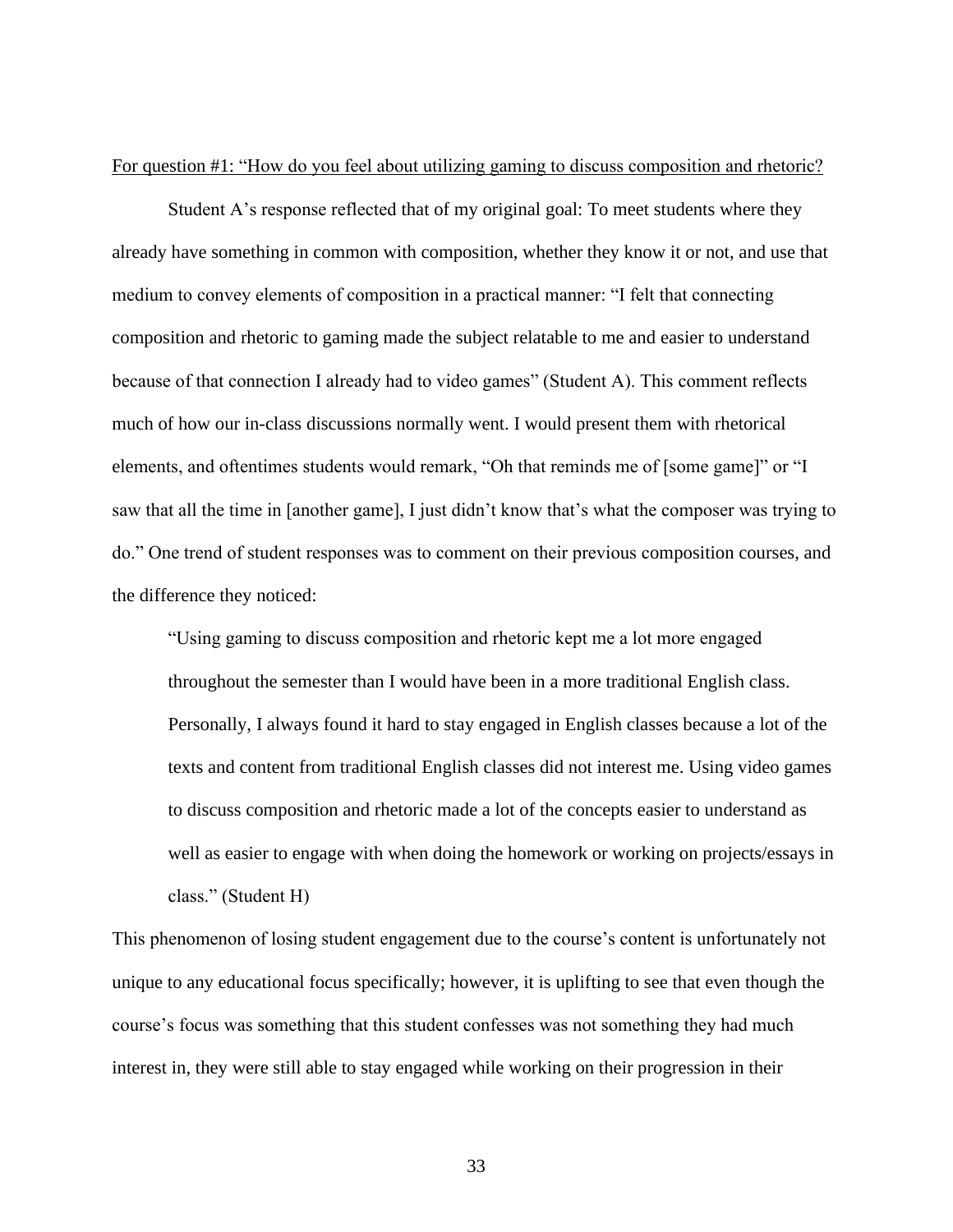compositional ability. If this course accomplished nothing other than the prior sentence, I would consider it successful in helping first-year composition students navigate through both their academic and personal career of writing.

Another common thread was students shifting their original view of gaming as something unprofessional and ineffective in its ability to communicate to audience into a form of art similar to music, movies, novels, and other forms of composition worthy of dissecting: "Utilizing games… in this day and age should definitely be encouraged as we live in a constantly evolving civilization. These two platforms are both created by people to make a statement through their art pieces, so the answer, in short, is I feel like they should be discussed" (Student L). This shift in student thought opened students up to the idea that the form of media that they were most actively consuming did have meaning, messages, and certain societal structures being either constructed or maintained within them. One response that I thought to be both humorous and troubling was Student O's response:

"Utilizing gaming… to discuss composition and rhetoric has been incredibly effective and engaging, particularly due to the fact that these topics are something that interest me. Analyzing these forms of media provides a different viewpoint than analyzing something like literary texts do, which allows for individuals to develop a different skill set when it comes to discussing composition and rhetoric."

The reasons being that this student believes the skill set they developed within this class to be different than something they would traditionally receive if the class had not used gaming or a medium. This means that they either did not understand that this course discusses the same concepts as any other first year composition course, or that gaming proved to be so effective that they were tricked into learning something they may have detached themselves from if not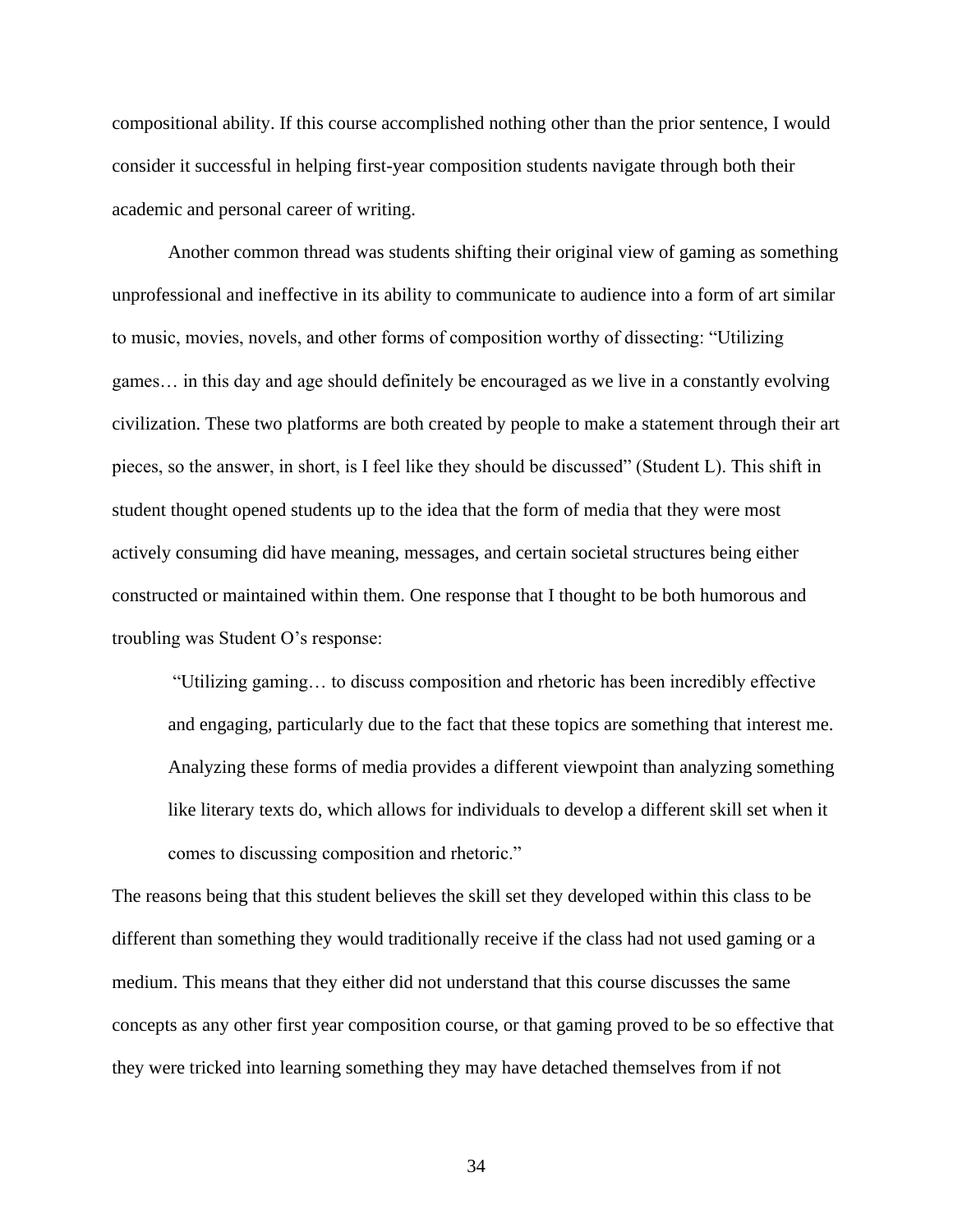communicated through something they enjoyed prior to entering the classroom. This returns to the concept that we as educators and administrators of the FYC experience have influence over student learning even prior to them coming to the first day of class. Students will see a medium that they believe to have a strong connection with and will come into the class ready to write, discuss, and learn more about something they identify with.

For question #3: What skills regarding composition do you believe this course has taught you? In asking this question I wanted to further investigate whether students prioritized discussing things they learned that were in relation to writing rather than gaming. I wanted to confirm that students did not fall prey to the pitfall of solely thinking about the medium and disregarding elements of writing, even if they had done so effectively through their assignments. Thankfully, not one student responded, even partially discussing anything they learned directed towards video games. All of the responses were based on increasing their knowledge of either rhetorical practices or compositional elements, "It taught me how to compose an interactive story. Also how to break down rhetorical concepts from interactive media" (Student Q). This response checked multiple theoretical boxes that showed they learned something both practical and creative, and also something analytical and epistemological. I wanted students to experience both critical and creative elements of composition through their readings and assignments, hopefully leaving the class with an increase in their skillset regarding both forms of composing. Student J's response further confirms that beginning the class discussing audience and intention carried its weight in their minds through the entirety of the class: "This course has taught me that when writing a composition, it is important to know your audience. It is important that you know who will be reading your paper or watching your video, or playing your game, because that should play a factor in how you write or design it." Although this student's view about the rhetorical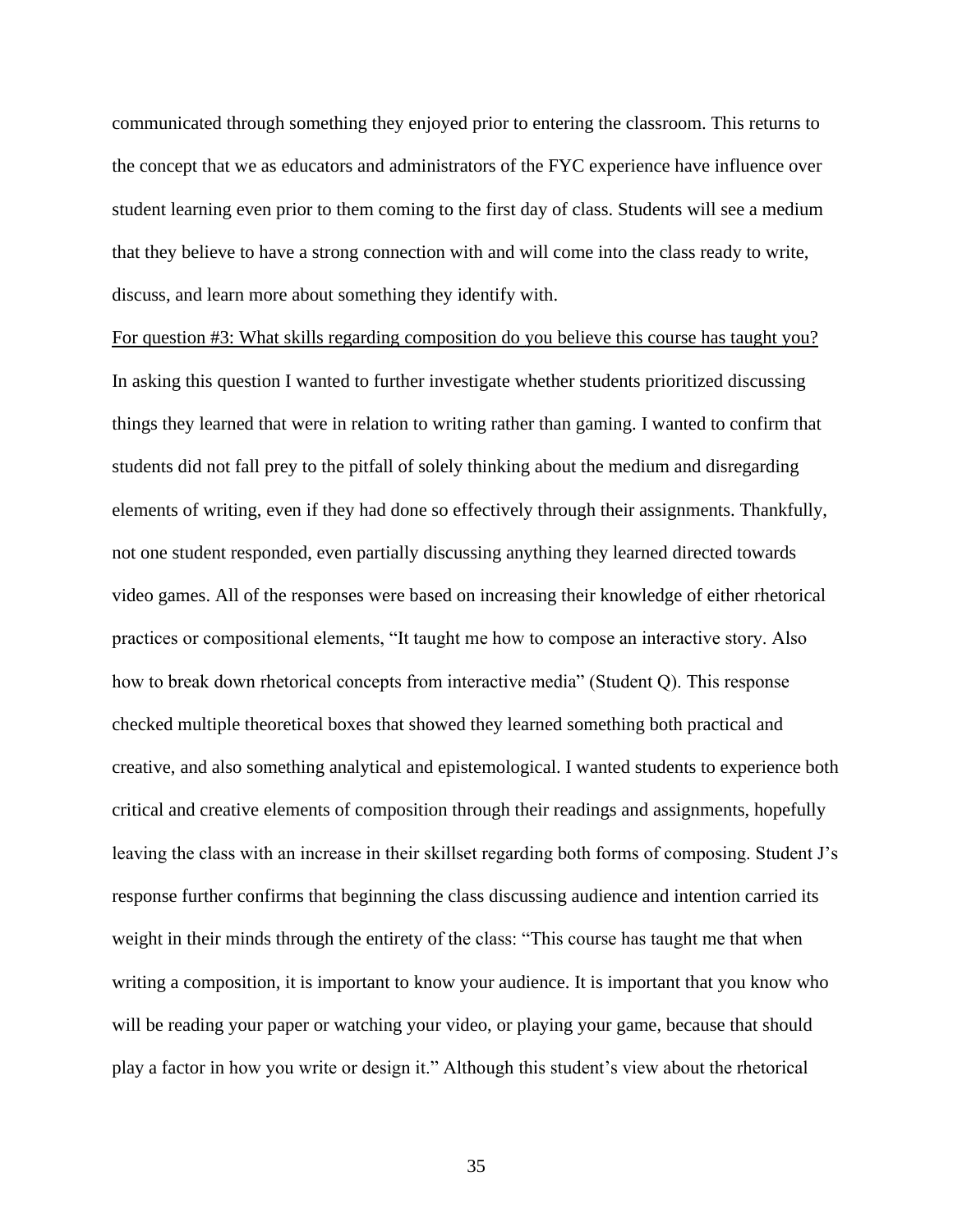concept of their audience only partially communicates why an audience is a large part of the composition process, they still progressed in their understanding that their work and the work of others is something that exists beyond its initial creation.

# For question #4: Do you feel as though you would have learned more about rhetoric and composition without the topic of gaming being involved?

Although this element has already been discussed prior to this question, I wanted to ask students directly if they felt like using gaming helped in their overall understanding of the subject. Although 73% of replies stated they felt they would have learned less about rhetoric and composition if it had not been communicated through a medium like gaming, what I found primarily in their responses instead was that if the class had been focused on something else as the medium they felt they would have learned less: "I probably would not have taken this class if it were centered on some other kind of rhetoric like "traveling" or "romance". I am familiar with [how] video games work so learning about the rhetoric behind them was easier for me to understand" (Student P). Student P's response highlights how delicate the process of using a medium is in actuality. Students do not always get to choose the classes they take due to registration issues, and if this medium had been something other than the student had prior interest in the professor would then have to fight multiple battles attempting to convince their students that the medium is worth discussing and that compositional elements are of importance within them.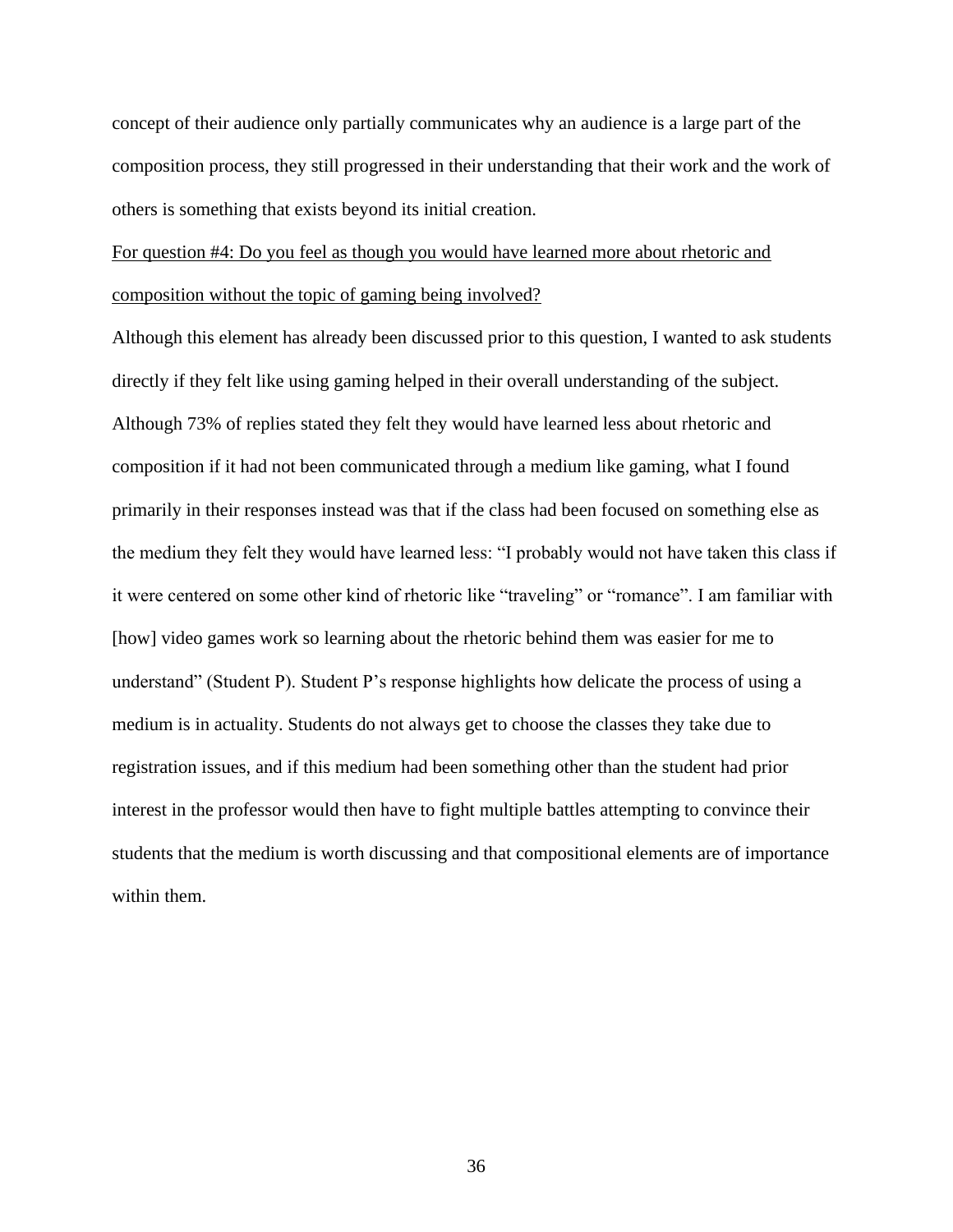#### For question #5: What benefits do you believe discussing gaming has brought to the course?

I wanted to see if there were any unforeseen components using gaming brought into student learning. What I mainly found in their responses were similar to their peers' responses in prior questions, that video games offered "an alternative way to view games, [that] aren't just something you do for fun that are mindless… [G]ames are more complex and this course proved how much thought goes into each tiny detail" (Student N). Although the course was not primarily focused on cultural and societal issues, students found value in discussing concepts like identity and representation that we had discussed through Andray Domise's commentary about his experience growing up playing games, "I think it made us think creatively and critically about the games we've played. We covered topics of sexism, racism, gender roles, and accessibility in video games, and going forward, we can take those discussions into different parts of our lives" (Student P). Student P touches on elements of teaching for transfer at the end of their response, which came naturally through discussing epistemological studies of how societal issues like "sexism, racism, gender roles, and accessibility" pervade composition and human interaction.

#### For question #6: What drawbacks do you believe discussing gaming has brought to the course?

Student Q's response unfortunately validated a fear I had in using a medium that students might see more so as a 'fun' activity rather than an academic one: "It's easy to get wrapped up in the game… and spend a lot of time talking about why we think a game is good rather than talking about its composition. Those two things overlap but are distinct." It can be very easy for students to unknowingly stray from composition due to excitement or feeling as though their general thoughts about video games relate to the in-class discussion. Often, I actively tried to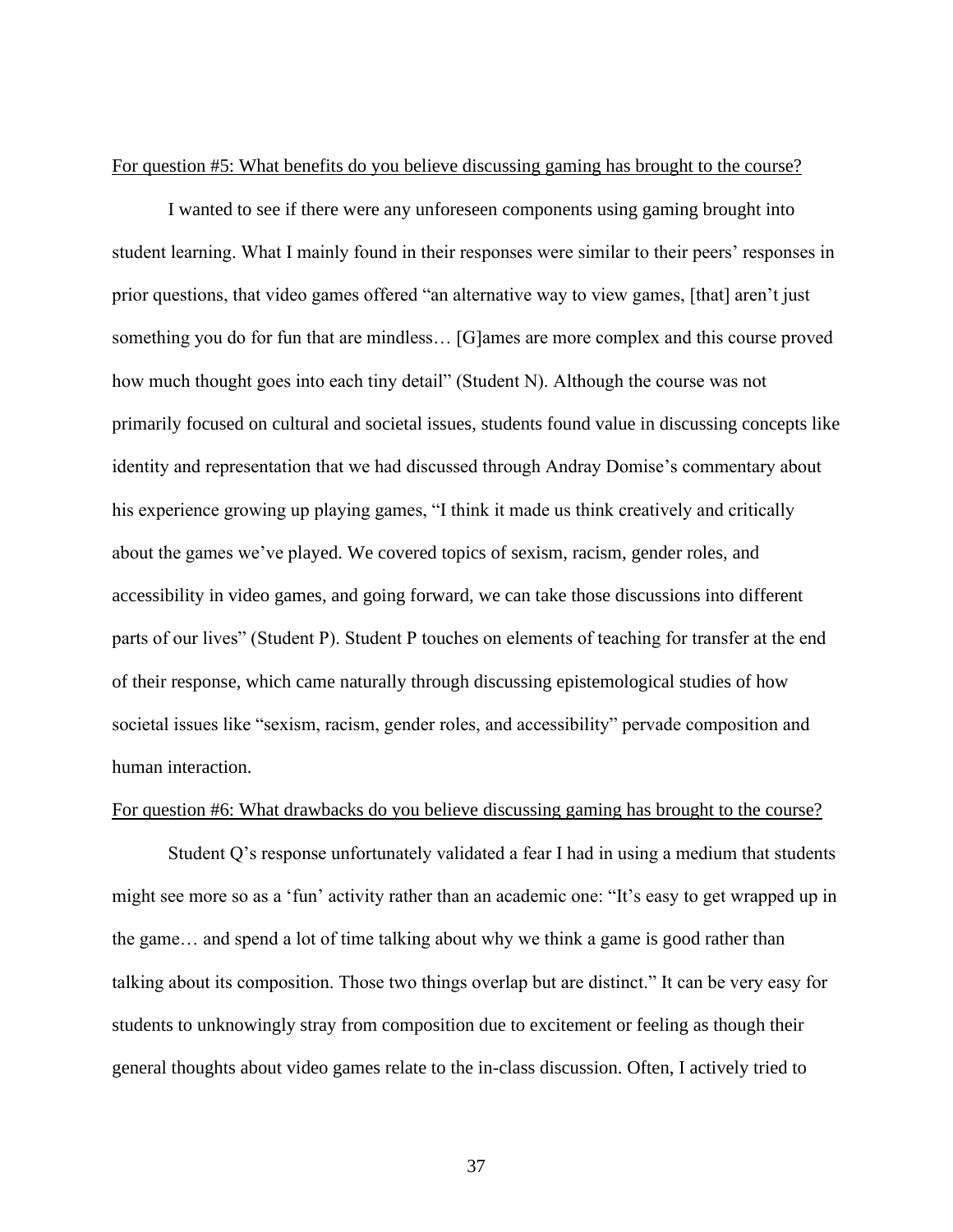combat this by consistently circling back, asking students to think about what elements of composition are at play in those aspects of gaming they are excited to discuss. This turned a potentially hazardous roadblock of compositional understanding into deeper, more effective moments of teaching where students were able to see that if they were excited about something, it meant that the composer had successfully done something within their composition. Because students were asked to research games for their analytical essays they often mentioned it was difficult to find credible, scholarly sources due to certain games not being seen as worthy of academic discourse: "Games are not analyzed as much as their traditional rhetorical counterparts. While there are many great sources out there that analyze gaming, it simply still needs more time and recognition to generate more studies and analysis" (Student L). This often occurred if students wanted to write about a smaller game, one without much communal recognition. This happens also with other literary courses if the professors choose to include a writer's voice that they believe brings something of value to the course, but is not widely recognized or published; so although this could be potentially problematic for students that are still trying to figure out how to research, it seems to be a problem beyond that of using a medium to discuss composition. In these moments I shifted my focus of teaching composition generally into a more specific training on how to effectively research, something that other FYC courses provide as well.

#### **Conclusions**

The students often declare, throughout all of the methods used, that their understanding of these concepts would be much more difficult to obtain if gaming had not been utilized to discuss rhetorical and compositional concepts. Oftentimes the students employed game language, theory, playstyles, characters, storylines, and a plethora of other rhetorical artifacts to articulate what they were trying to explain or understand about the practice of composition. Due to many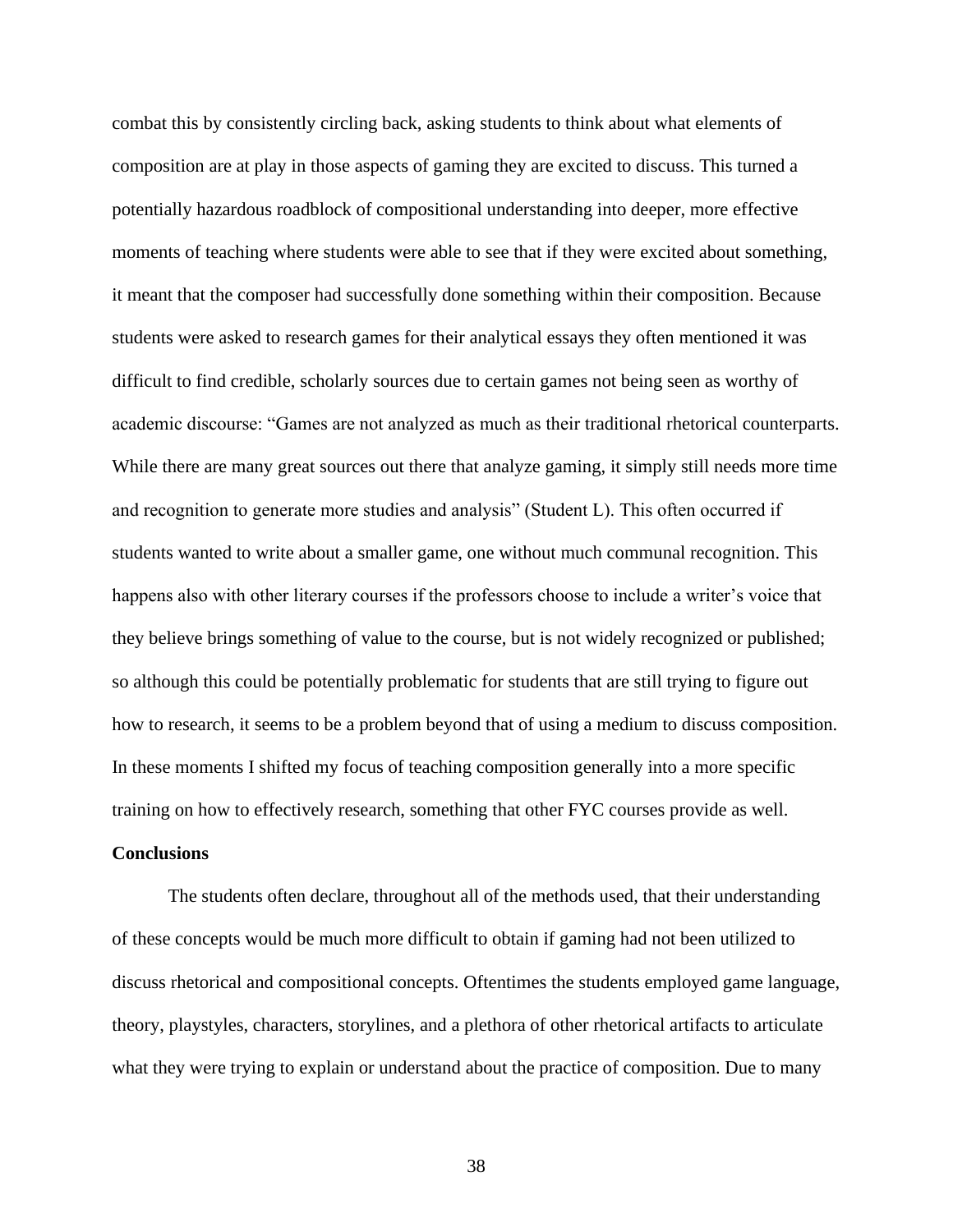students remarking that they would have previously had little interest in composition until they viewed it through the screen of gaming, which then encouraged them drastically to study composition and rhetoric, it can be stated that using gaming as a popular medium was an effective pedagogical approach to teaching first-year composition. The students discussed societal structures and expectations that they had investigated through an epistemic perspective in their in-class discussions, response posts, and critical rhetorical analysis essays. These writings often directly referenced theories like Bogost's procedural rhetoric, Bonnie Ruberg's queer approach to gaming, and Martin Ricksand's approach to speed running. They came to understand literary concepts like canon through how a group of individuals comes to decide what should be encouraged and what should not. Pedagogically inspired by Roozen, the students truly dissected the idea of what a text is, and what it should accomplish in their creation of roleplaying games, emerging from the other side of that experience claiming that they did not know composition could be so engaging or group oriented. Students engaged with real world issues and actively changed their understanding of themselves and the culture they live in, employing the argument put forth by George, Lockridge, and Trimbur that students should learn to critique the culture around them in order to "become better writers and readers as citizens, workers, and critics of their culture" (98). In every method used at least one student, sometimes the vast majority of students, commented that their understanding of audience and intention was drastically changed due to the perception of composition with the tabletop roleplaying game as the conduit for this understanding. These students will take the concepts they came to understand in this course and employ them throughout their studies, many stating that these concepts have permanently altered the way that they view a passion of theirs.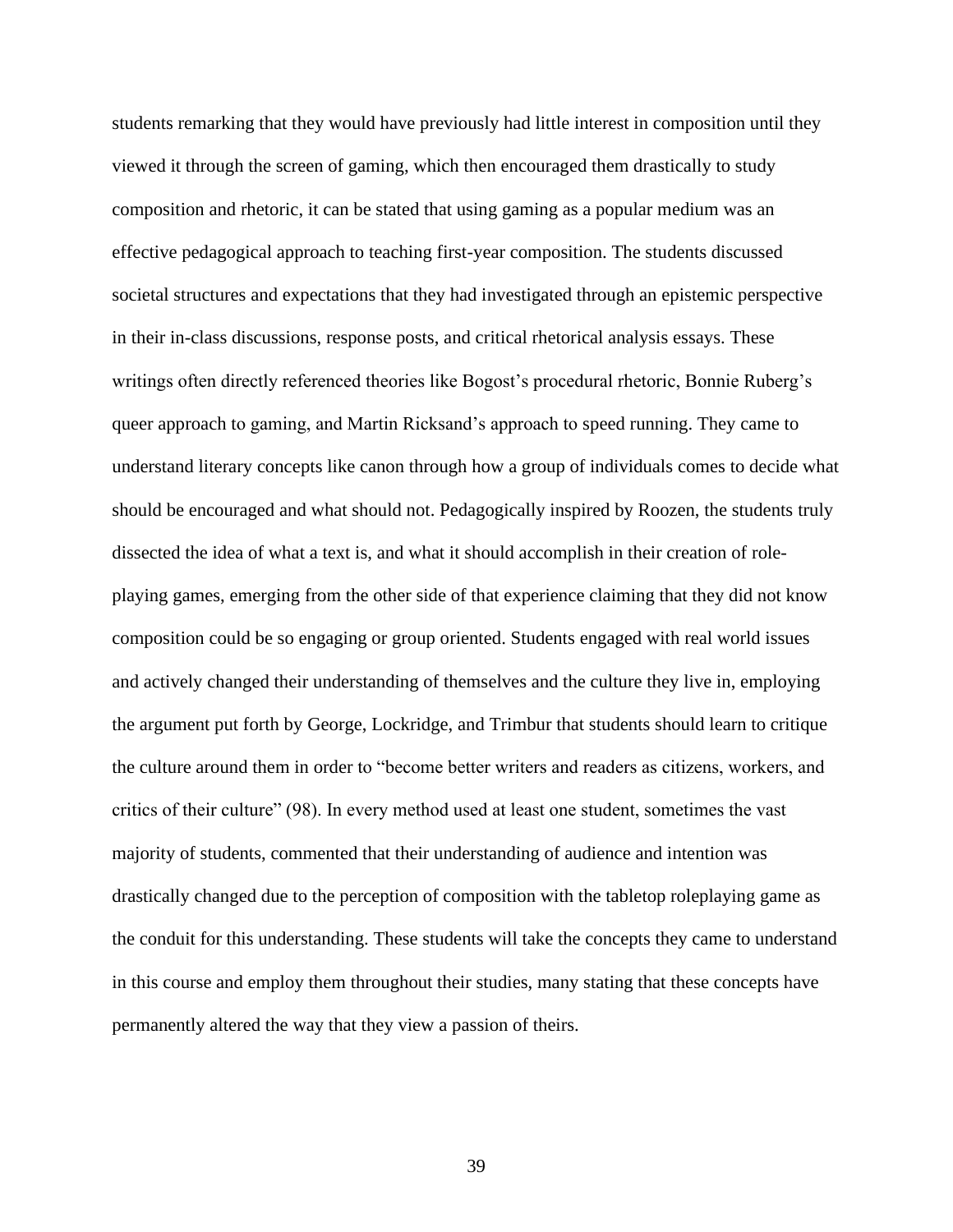Through this course I have found that when a student enjoys what they are learning about, they are exponentially more engaged, critical, and receptive to the content at hand. This research shows that utilizing a popular medium in order to address composition proves more effective and accessible for first-year students. The wide majority of students claimed that they understand more about composition and rhetoric now than they ever would have if the lens of gaming, or another medium they enjoy, had not been employed.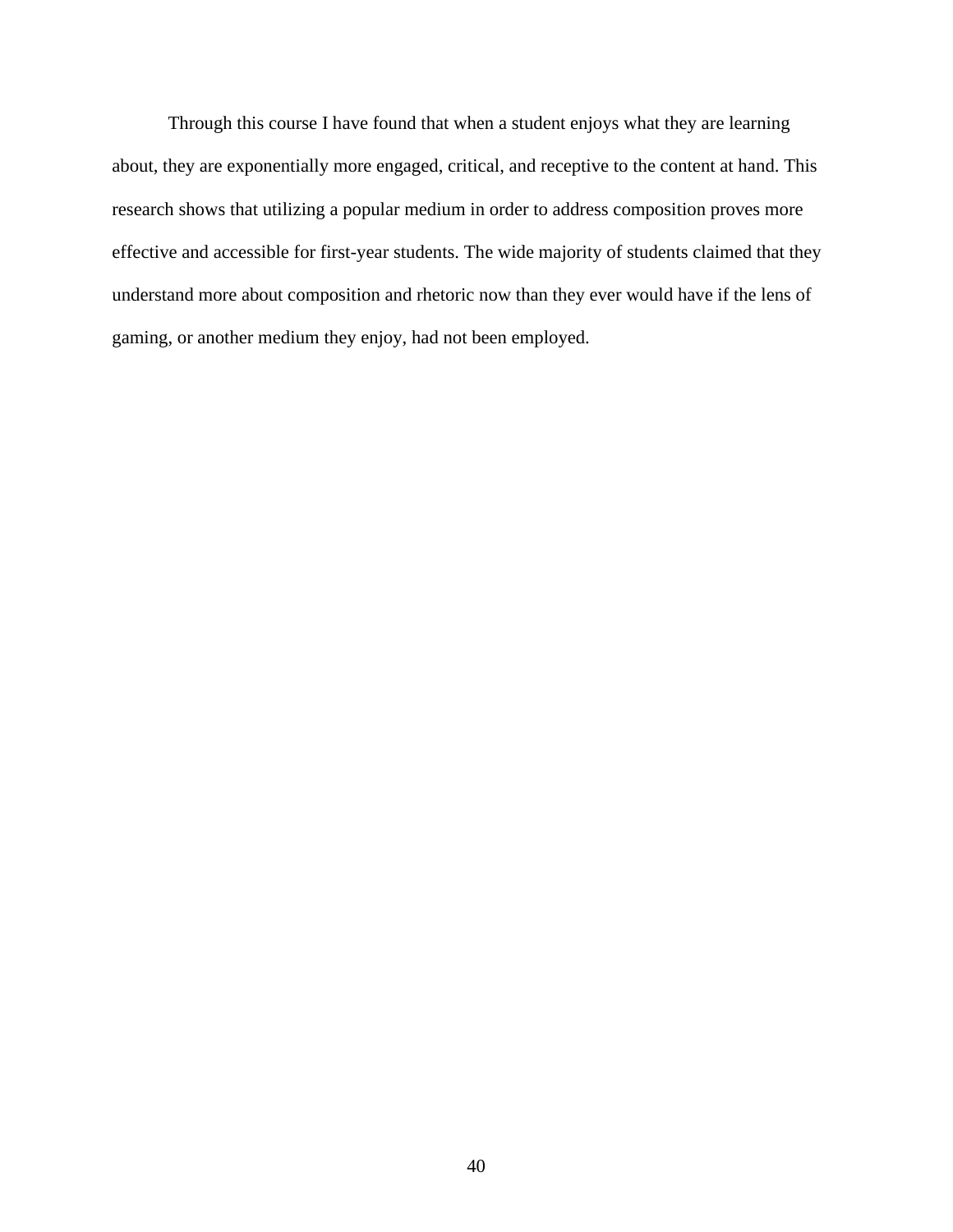#### Works Cited

- Adler-Kassner, Linda, and Elizabeth A. Wardle. *Naming What We Know: Threshold Concepts of Writing Studies*. Boulder, Colorado. Utah State University Press, 2016.
- Anson, Chris M. "Process." *A Guide to Composition Pedagogies* by *Tate, Gary Published by Oxford University Press, USA 2nd (Second) Edition (2013) Paperback,*  edited by Gary Tate et al, 2nd ed., Oxford University Press, USA, 2014, pp. 212-230.

Bandura, Albert. "Self-Efficacy." *Encyclopedia of Health and Behavior*, https://doi.org/10.4135/9781412952576.n182.

- Bartholomae, David. "Inventing the University." *Writing on the Margins*, 2005, pp. 60–85., https://doi.org/10.1007/978-1-4039-8439-5\_4.
- Becker, Katrin. "Video Game Pedagogy." *Games: Purpose and Potential in Education*, 2008, pp. 73–125., https://doi.org/10.1007/978-0-387-09775-6\_5.
- Bennert, Richard D. *Between Two Worlds: A Rhetorical Analytical Framework for Tabletop Roleplaying Games*. Diss. 2018.

Bogost, Ian. "Persuasive Games The Expressive Power of Videogames". MIT Press Ltd, 2010.

Bogost, Ian. "The Rhetoric of Video Games." The Ecology of Games: Connecting Youth,

Games, and Learning. Edited by Katie Salen. The John D. and Catherine T. MacArthur *Foundation Series on Digital Media and Learning. Cambridge,* MA: The MIT Press, 2008. 117–140. doi: 10.1162/dmal.9780262693646.117

Brooke, Collin Gifford, and Carr, Allison. "Failure Can Be an Important Part of Writing Development." *Naming What We Know: Threshold Concepts of Writing Studies, eds. Elizabeth Wardle and Linda Adler-Kassner, 1st ed., Boulder, Colorado. Utah State University Press, 2015,* pp. 105-121.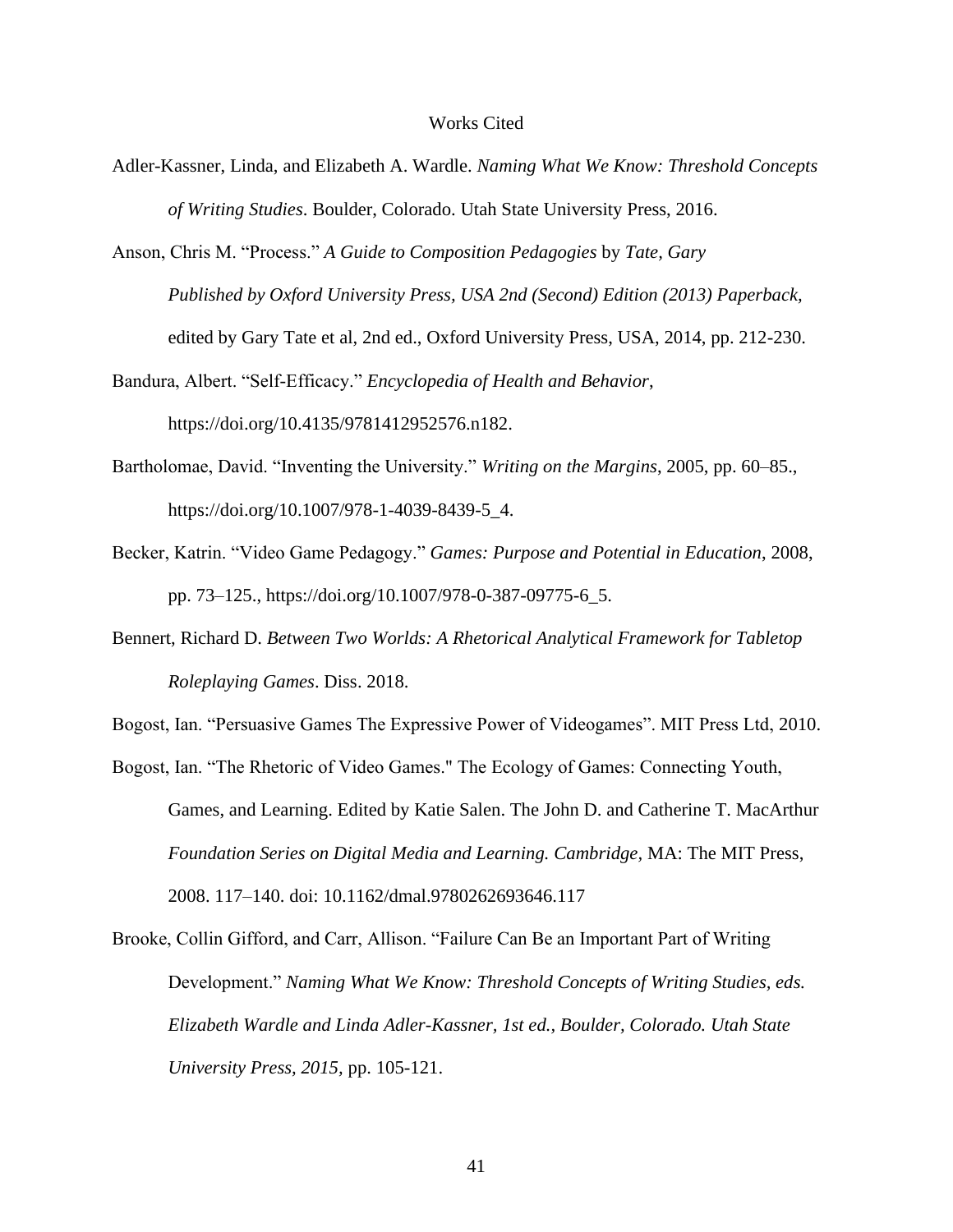- Brooke, Collin Gifford. "New Media." *A Guide to Composition Pedagogies* by *Tate, Gary Published by Oxford University Press, USA 2nd (Second) Edition (2013) Paperback,*  edited by Gary Tate et al, 2nd ed., Oxford University Press, USA, 2014, pp. 177-193.
- Burnham, Chris, and Powell. Rebecca. "Expressive." *A Guide to Composition Pedagogies*. Oxford University Press, 2014.
- Consorte, Christopher Rudolph, "Character development of Dungeons and Dragons and episodic television" (2009). Master's Theses. DOI:https://doi.org/10.31979/etd.utg6-3u9p https://scholarworks.sjsu.edu/etd\_theses/3703

Devitt, Amy J. "Genre." *A Guide to Composition Pedagogies*. Oxford University Press, 2014.

Dobrin, Sidney I. *Postcomposition*. Southern Illinois University Press, 2011.

- Domise, Andray. "Colour Coded: Race, Gender, and Representation in Video Games." *YouTube,* uploaded by Q. Anthony Omene, 21 April 2017, https://www.youtube.com/watch ?v=yGl4kWJWdI0&t=606s&ab\_channel=Q.AnthonyOmene.
- Downs, Doug and Roberston, Liane. "Threshold Concepts in First-Year Composition." *Naming What We Know: Threshold Concepts of Writing Studies, edited by Elizabeth Wardle and Linda Adler-Kassner, 1st ed., Utah State University Press, 2015,* pp. 105-121.
- Egenfeldt-Nielsen, Simon. "Overview of Research on the Educational Use of Video Games." *Nordic Journal of Digital Literacy*, vol. 1, no. 3, 2006, pp. 184–214., https://doi.org/10.18261/issn1891-943x-2006-03-03.
- George, Diana et. al., "Cultural Studies." *A Guide to Composition Pedagogies* by *Tate, Gary Published by Oxford University Press, USA 2nd (Second) Edition (2013) Paperback,*  edited by Gary Tate et al, 2nd ed., Oxford University Press, USA, 2014, pp. 94–110.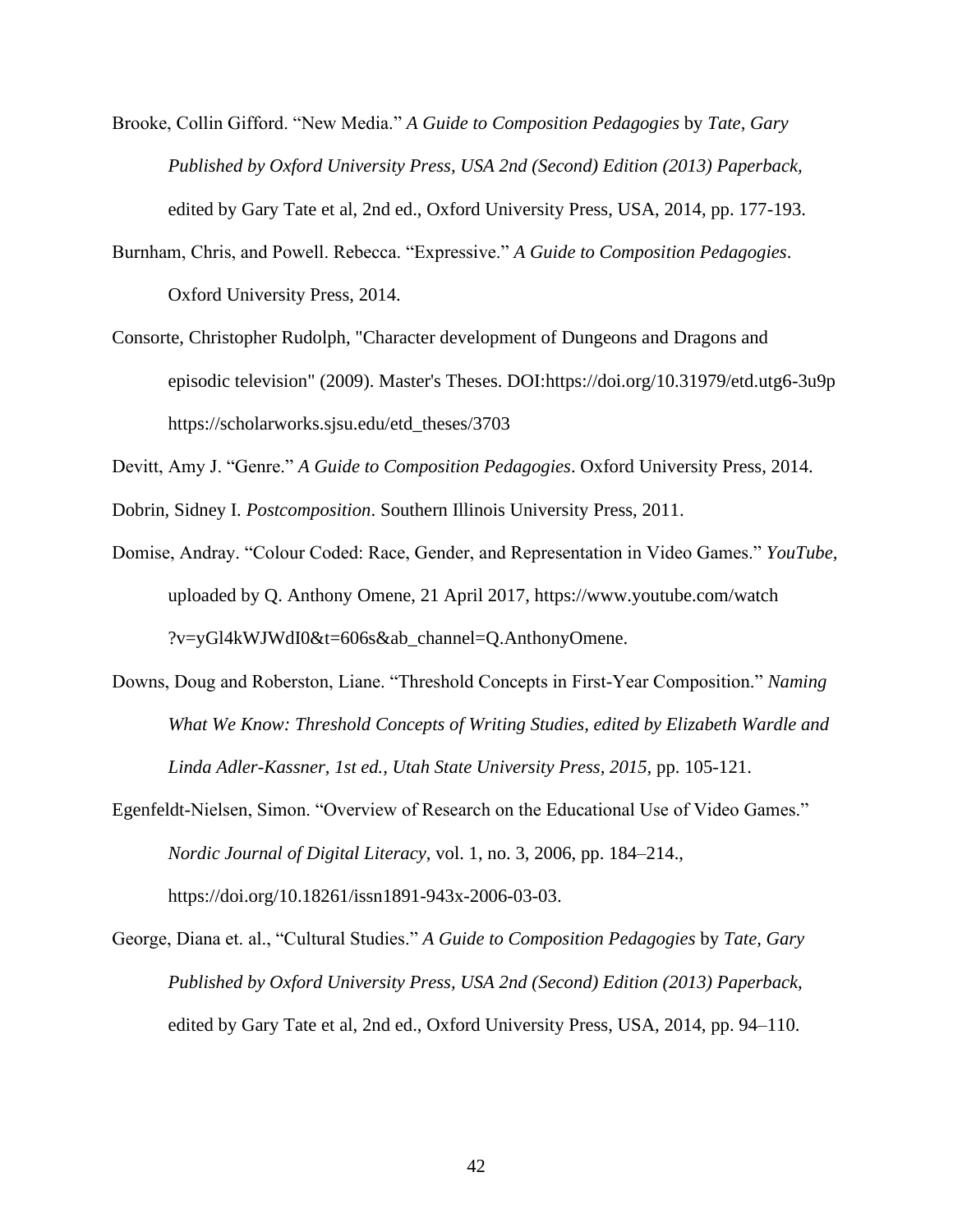Games, and Learning. Edited by Katie Salen. The John D. and Catherine T. MacArthur Foundation Series on Digital Media and Learning. Cambridge, MA: The MIT Press, 2008. 117–140. doi: 10.1162/dmal.9780262693646.117

- Garrelts Nate. (2013) "The Pencil-Shaped Joystick: A Synoptic History of Text in Digital Games." Rhetoric/Composition/Play through Video Games. Palgrave Macmillan. New York, 2013. doi.10.1057/9781137307675\_3
- Huntington, H. E. "Subversive Memes: Internet Memes As a Form of Visual Rhetoric". *AoIR Selected Papers of Internet Research*, vol. 3, Oct. 2013, https://journals.uic.edu/ojs/index.php/spir/article/view/8886.
- Kapp, Karl M. "The Gamification of Learning and Instruction : Game-Based Methods and Strategies for Training and Education." *Pfeiffer*, 2012.
- Ede, Lisa, and Andrea Lunsford. "Audience addressed/audience invoked: The role of audience in composition theory and pedagogy." *College composition and communication* 35.2 (1984): 155-171.
- Estrem, Heidi. "Writing Is A Knowledge-Making Activity" *Naming What We Know: Threshold Concepts of Writing Studies, eds. Elizabeth Wardle and Linda Adler-Kassner, 1st ed., Boulder, Colorado. Utah State University Press, 2015,* pp. 105-121.
- Mays, Chris. "Writing complexity, one stability at a time: Teaching writing as a complex system." *College Composition and Communication* (2017): 559-585.
- McGlynn, Angela Provitera. *Successful Beginnings for College Teaching*. Madison, WI: Atwood Publishing, 2001.
- Micciche, Laura R. "Feminism." *A Guide to Composition Pedagogies*. Oxford University Press, 2014.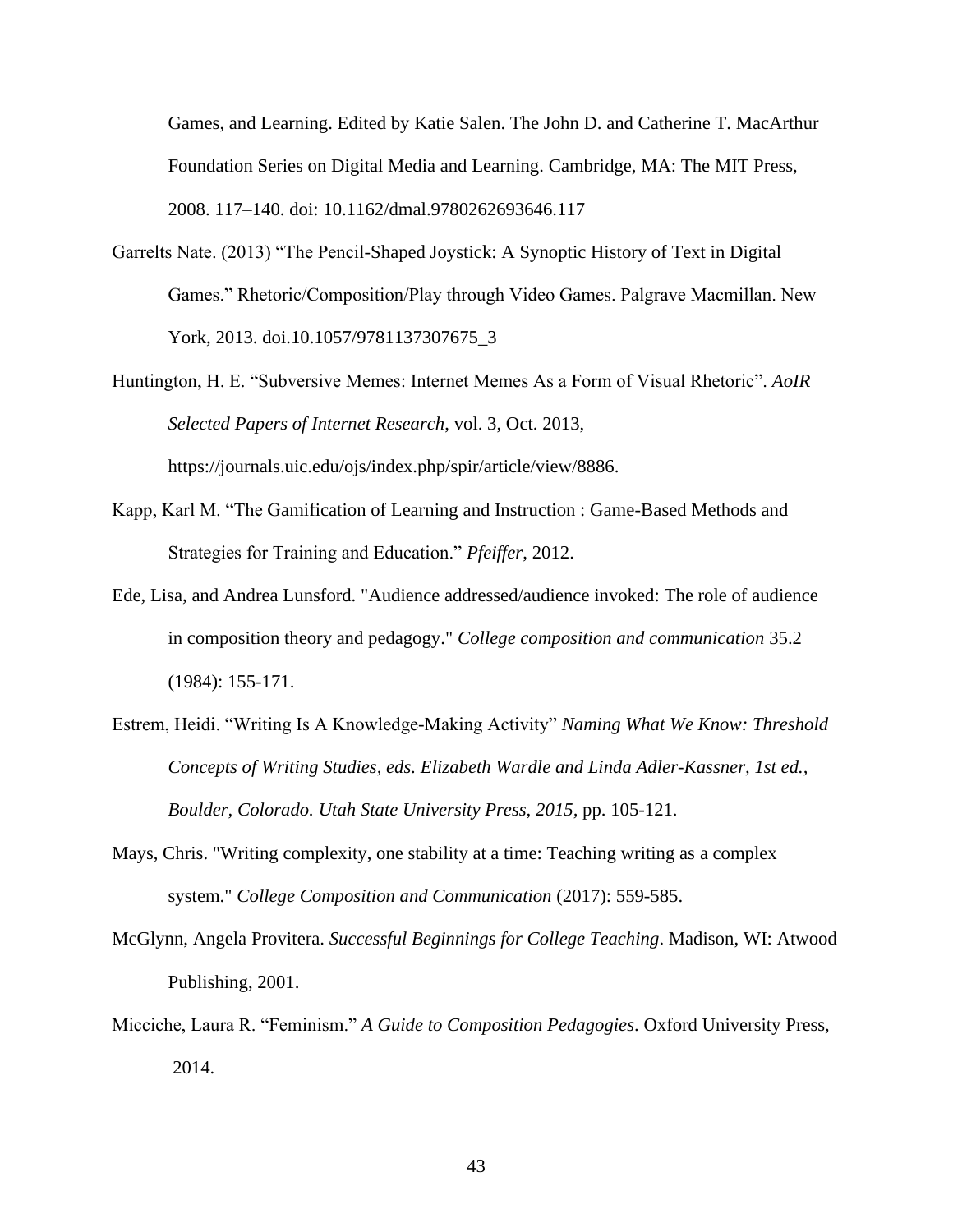- Miller, Benjamin. "Metaphor, Writer's Block, and The Legend of Zelda: A Link to the Writing Process." Rhetoric/Composition/Play through Video Games, 2013, pp. 99–111., doi:10.1057/9781137307675\_8.
- Neal, Chris, et al. "Chris Neal." *Massively Overpowered*, 31 Jan. 2022, https://massivelyop.com/2022/01/31/old-school-runescape-discusses-player-feedback-toits-upcoming-runecrafting-mingame/.
- Nitu, Andrei. "Lost Ark Developer Apologizes for State of the Game Free Skins, Materials, Mounts & More Announced." Gaming Intel - Esports and Video Games News, Gaming Intel, 17 Mar. 2022, https://gamingintel.com/lost-ark-developersapologize-for-state-of-game/.
- Raucci, John. "A replication agenda for composition studies." *College Composition and Communication* 72.3 (2021): 440-461.
- Ricksand, Martin. "'Twere Well It Were Done Quickly': What Belongs in a Glitchless Speedrun?" Game Studies, vol. 21, no. 1, Apr. 2021, ISSN:1604-7982.
- Roozen, Kevin. "Writing Is a Social and Rhetorical Activity." *Naming What We Know:*
- *Threshold Concepts of Writing Studies, edited by Elizabeth Wardle and Linda Adler-Kassner, 1st ed., Utah State University Press, 2015,* pp. 17–19.
- Ruberg, Bonnie. "Playing To Lose" Gaming Representation, 2019, pp. 197–211., doi:10.2307/j.ctt2005rgq.16.
- Ruberg, Bonnie. "No Fun: The Queer Potential of Video Games That Annoy, Anger, Disappoint, Sadden, and Hurt." QED: A Journal in GLBTQ Worldmaking, vol. 2, no. 2, 2015, p. 108., doi:10.14321/qed.2.2.0108.

Sierra, Wendi. "Creating space: Building digital games." *Proceedings of the Annual Computers*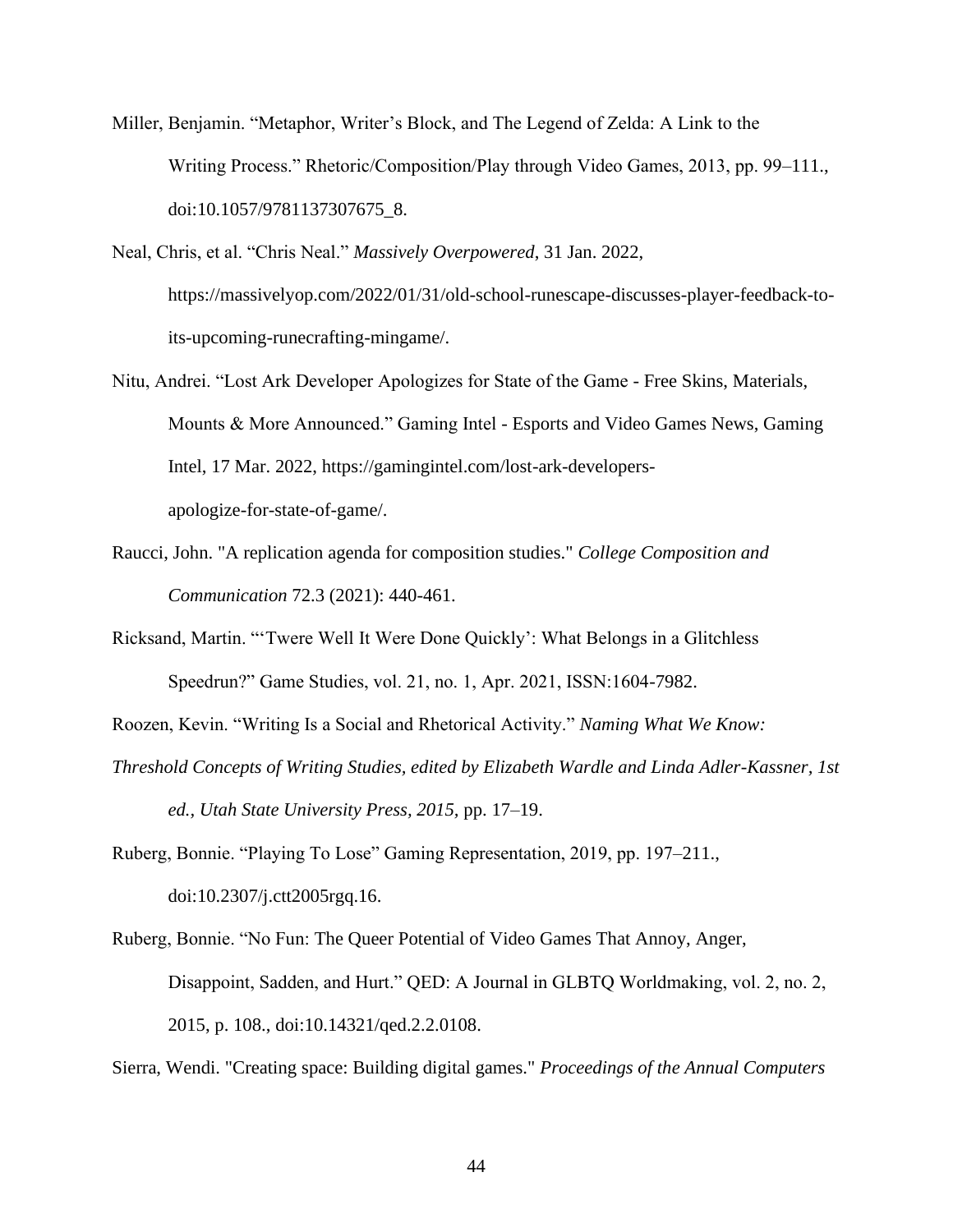*and Writing Conference 2016.* 2017.

Tate, Gary, et al. *A Guide to Composition Pedagogies*. Oxford University Press, 2014.

"The Color of Corruption - How Purple Is Used in Video Games." *YouTube,* uploaded by Razbuten, 29 April 2020, https://www.youtube.com/watch?v=L51xc6iqeaU&t=15 s&ab\_channel=Razbuten.

"The Super Mario Effect - Tricking Your Brain into Learning More | Mark Rober | TEDxPenn." *YouTube,* uploaded by TEDx Talks, 31 May 2018,

https://www.youtube.com/watch?v=9vJRopau0g0&ab\_ channel=TEDxTalks.

- Tyrrel, Brandin. "Destiny Changes Coming to Address Player Feedback." *IGN*, IGN, 25 Sept. 2014, https://www.ign.com/articles/2014/09/25/destiny-changes-coming-to- addressplayer-feedback.
- Vorhees, Gerald. "The Character of Difference: Procedurality, Rhetoric, and Roleplaying Games." Game Studies, 2009. vol. 9, no. 2, Nov. 2009, ISSN:1604-7982.

Wilson, Maja. *Rethinking Rubrics in Writing Assessment*. Heinemann, 2006.

- Quant, William. "I Love Miles Morales and (Damn Right) It's About Race." *Cultured Vultures*, 9 Dec. 2020, culturedvultures.com/miles-morales-race/.
- Wood, Joshua A. "Affective Gaming: At the Intersection of Rhetoric, Affect, and Video Games" *TigerPrints*, 2018, pp. 47-62.
- Yancey, Kathleen Blake. "Made not only in words: Composition in a new key." *College Composition and Communication* 56.2 (2004): 297-328.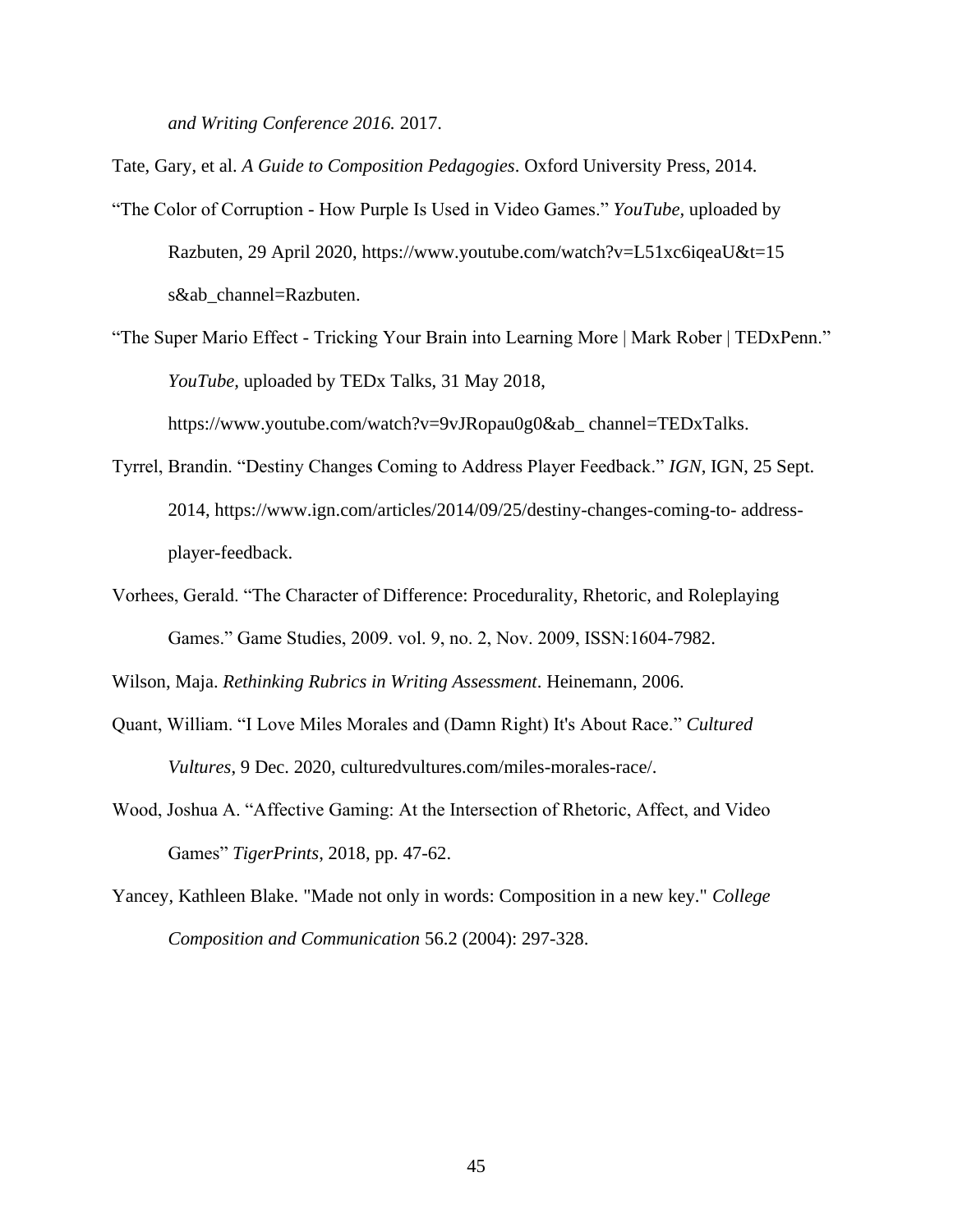### **Appendices**

### **Appendix A – Tabletop RPG One-Shot Session Instructions**

You will participate in a collaborative creative process through the making of a Tabletop RPG One-Shot Session.

#### What is a "Tabletop RPG One-Shot Session?"

It is a 50-minute presentation in which your group will utilize designed characters for your audience to play, equipped with certain traits/personalities/items that they are able to use to participate in your narrative. You and your group will design these characters, along with an exposition that places your audience (your players) in a specific setting: Time period, location, time of day, etc.,

You do not need to come up with an entire narrative, just the beginning. It is better to approach this assignment through a loose overarching idea of where you will want your characters to end up. The majority of the session's time will be spent allowing your players to make choices presented to them as they experience the world you have created for them. This means you should design some dilemmas or choices prior to your session to present your players with. The more odd, the better. You are attempting to create a world in which your players can be creative.

Your group, on the day of the presentation, will be split into three classrooms in the library. You will all be the leaders of your own session, and quide your players through the exposition. From there, your audience will experience the dilemmas you have previously prepared and their choices will guide the session. If you begin to struggle with the improvisation aspect of the presentation I recommend just asking generalized questions like, "where do you want to go next? Who do you want to talk to? What do you want to ask them? What tools do you have to use?" and so on. I will also be walking from classroom to classroom, so if you need help I will gladly help get you and your players back on track.

Think back to our conversations about collaborative composition, audience, the idea of what a text is, and how it changes when coming into contact with an audience. Use these concepts to guide your creative process. Work with your group, they are there to help. Be kind to others' creative ideas, and do not dominate the creative process with your own. The initial design process will be a give and take interaction between you and your group members, so be sure to respect their ideas as you would want your own to be respected.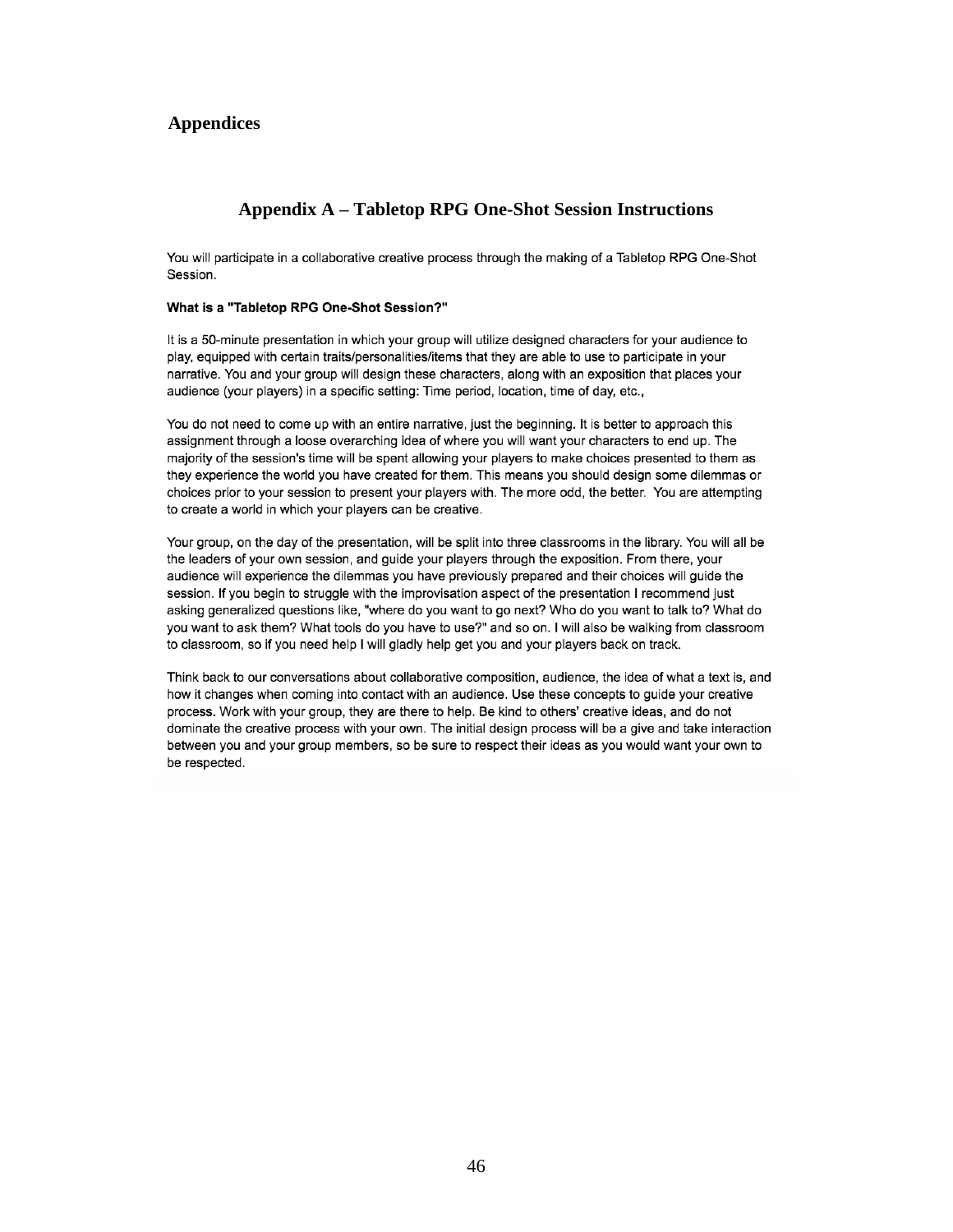### **Appendix B - Tabletop RPG Reflection Essay Instructions**

You will write a 4-5 page reflection essay discussing your experience with the Tabletop RPG from start to finish. Your essay needs to be Times New Roman, 12pt font, MLA style, and should include a Works Cited.

The intention for this essay is to look back at your Tabletop RPG project through the lens of composition. You will need to directly reflect upon the concepts below:

#### 1. Initial expectations

(What did you think the project was, what did you think it was going to be, when did you feel like you understood the goal of the project?)

#### 2. Easiest/difficult aspect of composing your narrative

(Composition is not usually a group effort, but how did that affect the process of composing a narrative both within the structures of your group leaders and then with vour players?)

#### 3. The session itself

(Were there any hiccups? What went well? What characters flopped and which excelled? Why? Was the narrative too rushed, was it free-flowing? Did you feel like your group bit off more than they could chew in terms of story length? Don't use this section to complain about your players, talk specifically about what you chose to do as a compositionist.)

#### 4. What went well, what went wrong?

(About the process overall, not just specifically about the session. If you were going to do this project again, what would you do differently?)

#### 5. What concepts/theorists in this class helped in the composition process?

(Looking over the course schedules/modules might help here. Make sure to quote directly from at least 2 of the sources we used in class.)

#### 6. How did the Tabletop RPG project help you better understand the concept of rhetoric?

(How did it change your concept of rhetoric?)

7. In one sentence beginning with "Rhetoric is..." define what you have come to believe rhetoric to mean in regards to the sphere of gaming.

(This section only needs to be one sentence.)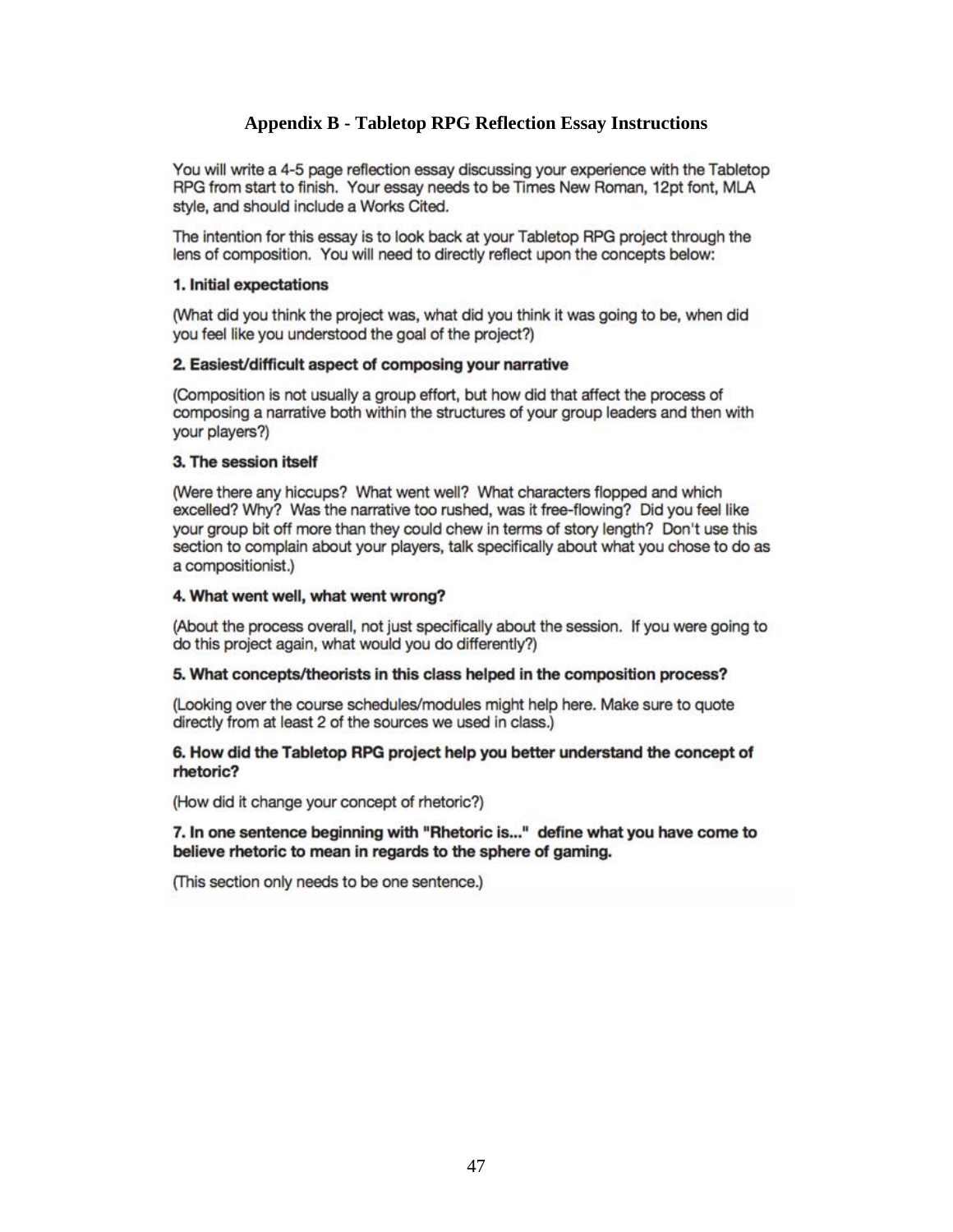#### **Appendix C - Discussion Post Instructions**

Each post should be at least 200 words.

The purpose for these assignments is to reflect back upon our conversations and source material to analyze what you thought stood out to you. This post is for you to reflect back on how you think this week's elements benefit your analysis of composition going forward. These posts are required in order to prepare for our discussion for that upcoming class period.

The point distribution for each post will begin at 3 points. You will begin each response post with those 3 points, and be deducted a point for missing any of these three categories: 200 word requirement, relevant to the week's content, and turning in your response on time. Try to use these informal responses to tie together aspects of prior readings, analyze quotations from the texts, and provide your own opinions on how what we are learning in class that week applies to your own experience with composition and gaming. Feel free to respond to your classmates, but it is not required.